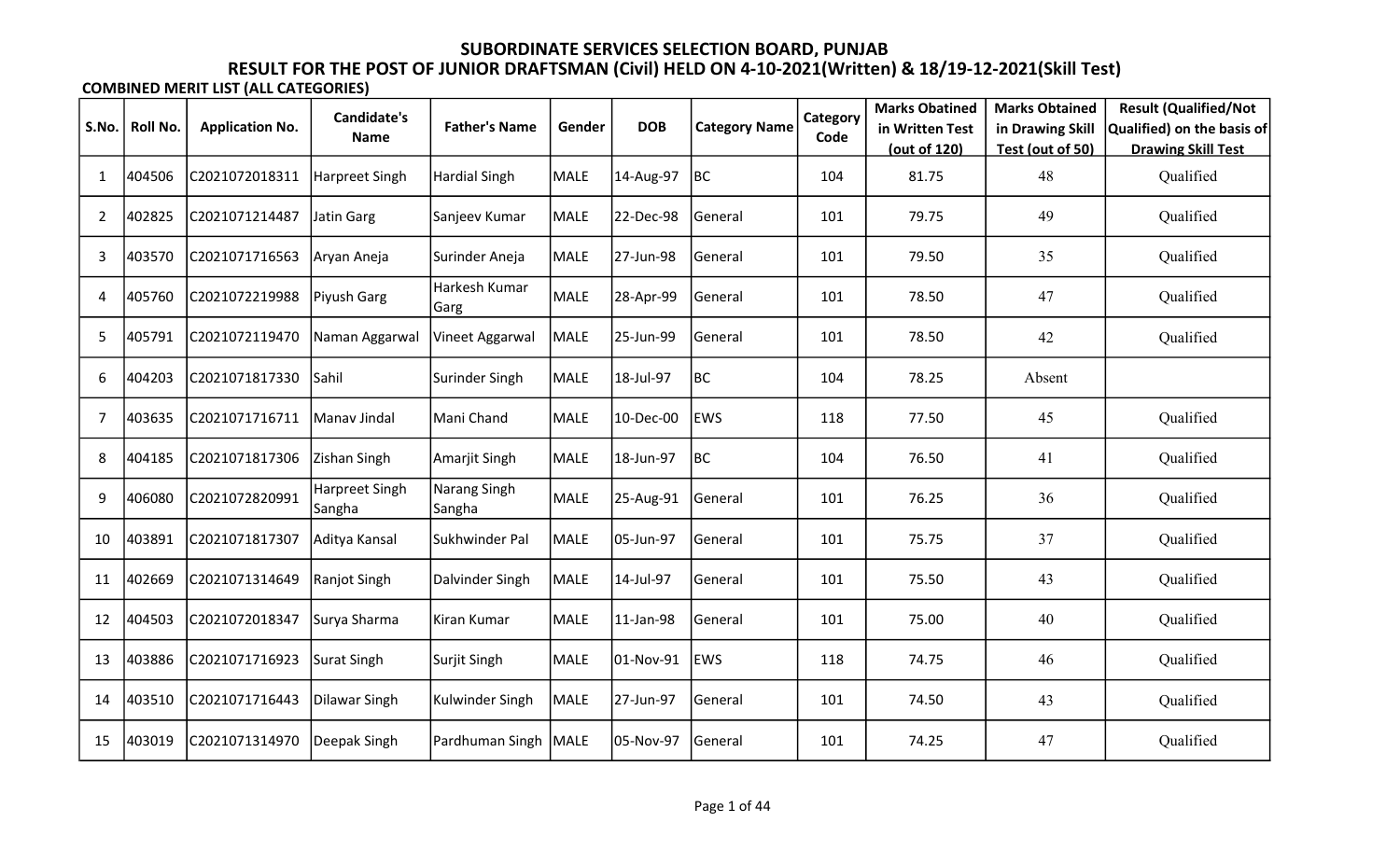|       |          |                        | <b>Candidate's</b>    |                         |             |            |                      | Category | <b>Marks Obatined</b>           | <b>Marks Obtained</b>                | <b>Result (Qualified/Not</b>                            |
|-------|----------|------------------------|-----------------------|-------------------------|-------------|------------|----------------------|----------|---------------------------------|--------------------------------------|---------------------------------------------------------|
| S.No. | Roll No. | <b>Application No.</b> | <b>Name</b>           | <b>Father's Name</b>    | Gender      | <b>DOB</b> | <b>Category Name</b> | Code     | in Written Test<br>(out of 120) | in Drawing Skill<br>Test (out of 50) | Qualified) on the basis of<br><b>Drawing Skill Test</b> |
| 16    | 406674   | C2021073021589         | Prince Garg           | Jagan Nath              | <b>MALE</b> | 22-Nov-95  | General              | 101      | 74.00                           | 41                                   | Qualified                                               |
| 17    | 405540   | C2021072219867         | Harvind Singh         | <b>Mukhtiar Singh</b>   | MALE        | 26-Sep-97  | SC(R&O)              | 103      | 73.75                           | 32                                   | Qualified                                               |
| 18    | 406335   | C2021073021523         | Jagmeet Singh         | Gurdarshan Singh        | MALE        | 10-May-95  | General              | 101      | 73.25                           | 46                                   | Qualified                                               |
| 19    | 403467   | C2021071415299         | Saurav Narang         | Prem Kumar              | <b>MALE</b> | 21-Sep-98  | General              | 101      | 73.00                           | 44                                   | Qualified                                               |
| 20    | 404034   | C2021071616272         | Harwinder Singh       | <b>Shamsher Singh</b>   | <b>MALE</b> | 18-Nov-96  | SC(R&O)              | 103      | 73.00                           | 39                                   | Qualified                                               |
| 21    | 405591   | C2021072119537         | Manmeet Singh         | Sukhdev Singh           | <b>MALE</b> | 12-Nov-97  | General              | 101      | 73.00                           | 44                                   | Qualified                                               |
| 22    | 405034   | C2021072119167         | Mohit Mavi            | Subhash Chand           | <b>MALE</b> | 01-Apr-99  | General              | 101      | 72.00                           | 44                                   | Qualified                                               |
| 23    | 402054   | C2021070912992         | Chiman Kumar          | Kewal Krishan           | <b>MALE</b> | 26-Jan-94  | General              | 101      | 71.50                           | 36                                   | Qualified                                               |
| 24    | 402612   | C2021071214461         | Gurwinder Singh       | Sukhwinder Singh   MALE |             | 15-Aug-96  | General              | 101      | 71.50                           | 46                                   | Qualified                                               |
| 25    | 403289   | C2021071515919         | Love Goyal            | Surinder Kumar          | <b>MALE</b> | 31-Aug-95  | <b>EWS</b>           | 118      | 71.50                           | 40                                   | Qualified                                               |
| 26    | 404195   | C2021071917804         | Puneet Goyal          | D R Goyal               | <b>MALE</b> | 01-Nov-94  | General              | 101      | 71.50                           | 46                                   | Qualified                                               |
| 27    | 406579   | C2021073121791         | Rohit Kumar           | Sanjeev Kumar           | <b>MALE</b> | 02-Mar-94  | <b>EWS</b>           | 118      | 71.25                           | 40                                   | Qualified                                               |
| 28    | 403481   | C2021071616364         | Aman Jindal           | Ramesh Kumar<br>Jindal  | <b>MALE</b> | 15-Oct-99  | <b>EWS</b>           | 118      | 70.75                           | 48                                   | Qualified                                               |
| 29    | 403494   | C2021071616388         | Harminder Singh       | <b>Bahadur Singh</b>    | <b>MALE</b> | 07-Jun-93  | General              | 101      | 70.75                           | 43                                   | Qualified                                               |
| 30    | 402286   | C2021071113671         | Mahesh Kumar<br> Soni | <b>Ved Prakash</b>      | <b>MALE</b> | 15-Dec-93  | General              | 101      | 70.25                           | 44                                   | Qualified                                               |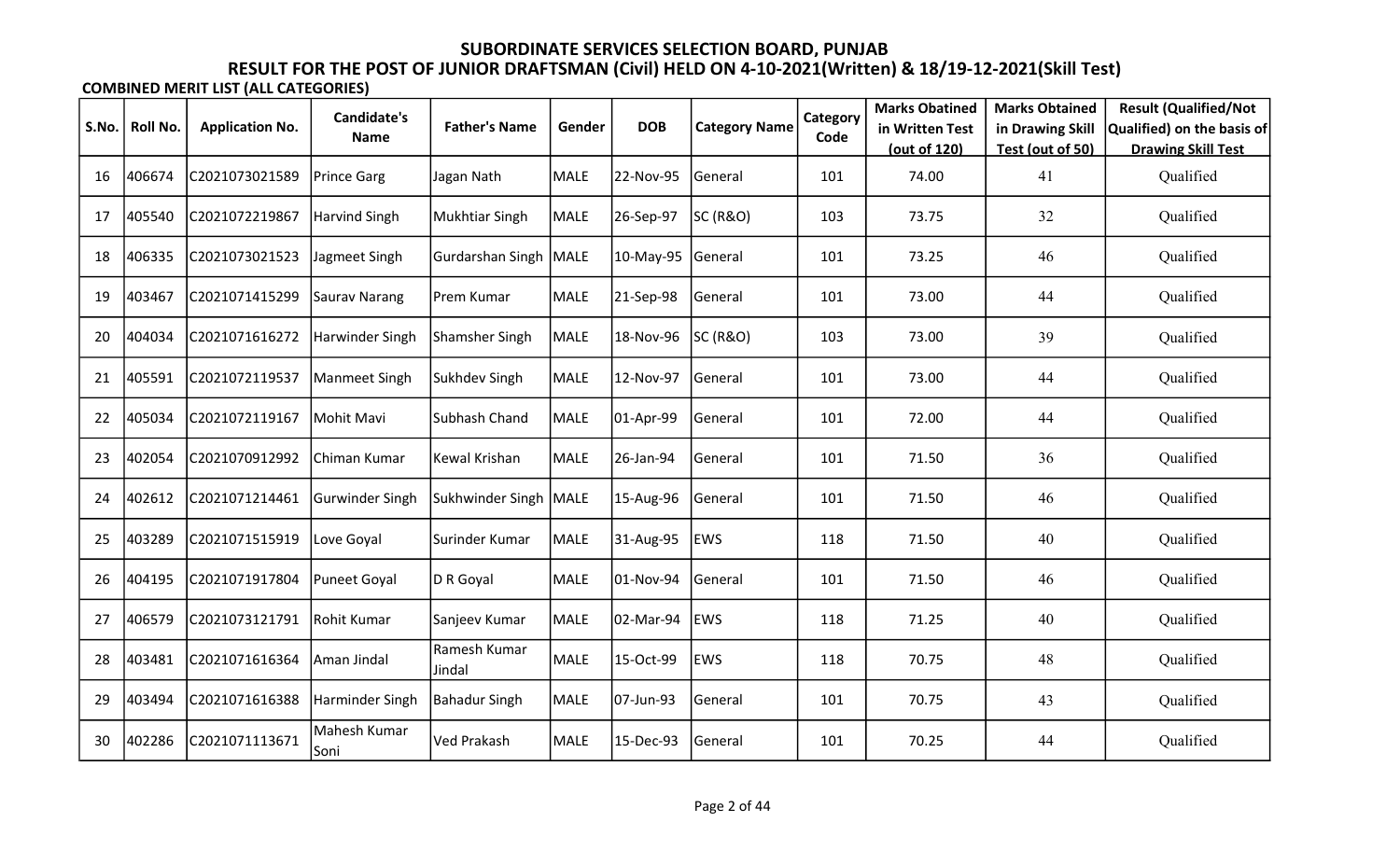|       |          |                        | <b>Candidate's</b>          |                                 |             |            |                      | Category | <b>Marks Obatined</b> | <b>Marks Obtained</b> | <b>Result (Qualified/Not</b> |
|-------|----------|------------------------|-----------------------------|---------------------------------|-------------|------------|----------------------|----------|-----------------------|-----------------------|------------------------------|
| S.No. | Roll No. | <b>Application No.</b> | <b>Name</b>                 | <b>Father's Name</b>            | Gender      | <b>DOB</b> | <b>Category Name</b> | Code     | in Written Test       | in Drawing Skill      | Qualified) on the basis of   |
|       |          |                        |                             |                                 |             |            |                      |          | (out of 120)          | Test (out of 50)      | <b>Drawing Skill Test</b>    |
| 31    | 402585   | C2021071214424         | Aman                        | Kuldeep Kumar                   | <b>MALE</b> | 01-Oct-94  | <b>EWS</b>           | 118      | 70.25                 | 48                    | Qualified                    |
| 32    | 402678   | C2021071314661         | Jagatveer Singh             | Harjinder Singh                 | <b>MALE</b> | 03-Dec-96  | BC                   | 104      | 70.25                 | 30                    | Qualified                    |
| 33    | 404261   | C2021071515471         | <b>Sahil</b>                | Kashmiri Lal                    | <b>MALE</b> | 18-Nov-94  | BC                   | 104      | 70.25                 | 32                    | Qualified                    |
| 34    | 405209   | C2021071113878         | Amit Kumar                  | Surinder Kumar                  | MALE        | 15-Sep-92  | <b>SC (R&amp;O)</b>  | 103      | 70.25                 | 41                    | Qualified                    |
| 35    | 405565   | C2021072220089         | Sahil Garg                  | Mohinder Paul                   | <b>MALE</b> | 09-Jul-98  | General              | 101      | 70.25                 | 40                    | Qualified                    |
| 36    | 401872   | C2021070812402         | Mohit Bansal                | <b>Bharat Bhushan</b><br>Bansal | MALE        | 10-Jul-97  | General              | 101      | 70.00                 | 49                    | Qualified                    |
| 37    | 403768   | C2021071817014         | Hitesh Garg                 | Satish Kumar Garg MALE          |             | 11-Nov-98  | General              | 101      | 70.00                 | 47                    | Qualified                    |
| 38    | 403880   | C2021071817284         | Romil Bansal                | Rakesh Kumar                    | <b>MALE</b> | 09-Aug-97  | General              | 101      | 70.00                 | 47                    | Qualified                    |
| 39    | 405710   | C2021072219635         | Navneet Singh               | Jaswinder Singh<br>Gill         | <b>MALE</b> | 01-Jun-96  | General              | 101      | 70.00                 | 38                    | Qualified                    |
| 40    | 406320   | C2021073021501         | Manjeet                     | Joginder Singh                  | <b>MALE</b> | 09-Dec-96  | General              | 101      | 70.00                 | 47                    | Qualified                    |
| 41    | 402758   | C2021071214375         | Preet Anmol<br>Singh Sandhu | Sardool Singh<br>Sandhu         | <b>MALE</b> | 03-Nov-94  | General              | 101      | 69.75                 | 46                    | Qualified                    |
| 42    | 402853   | C2021071415049         | Abhinandan<br>Bhardwaj      | Rajeshwar<br>Bhardwaj           | <b>MALE</b> | 28-Aug-95  | General              | 101      | 69.50                 | 36                    | Qualified                    |
| 43    | 403871   | C2021071817227         | Sumit Kumar                 | <b>Chander Shekhar</b>          | <b>MALE</b> | 22-Oct-96  | General              | 101      | 69.25                 | 46                    | Qualified                    |
| 44    | 404945   | C2021072119048         | Anshul Sandhu               | Amar Nath                       | <b>MALE</b> | 22-Oct-93  | SC (R&O)             | 103      | 69.00                 | 50                    | Qualified                    |
| 45    | 403506   | C2021071616424         | Akash Singh                 | Mohinder Singh                  | <b>MALE</b> | 08-Jan-96  | <b>SC (R&amp;O)</b>  | 103      | 68.75                 | 49                    | Qualified                    |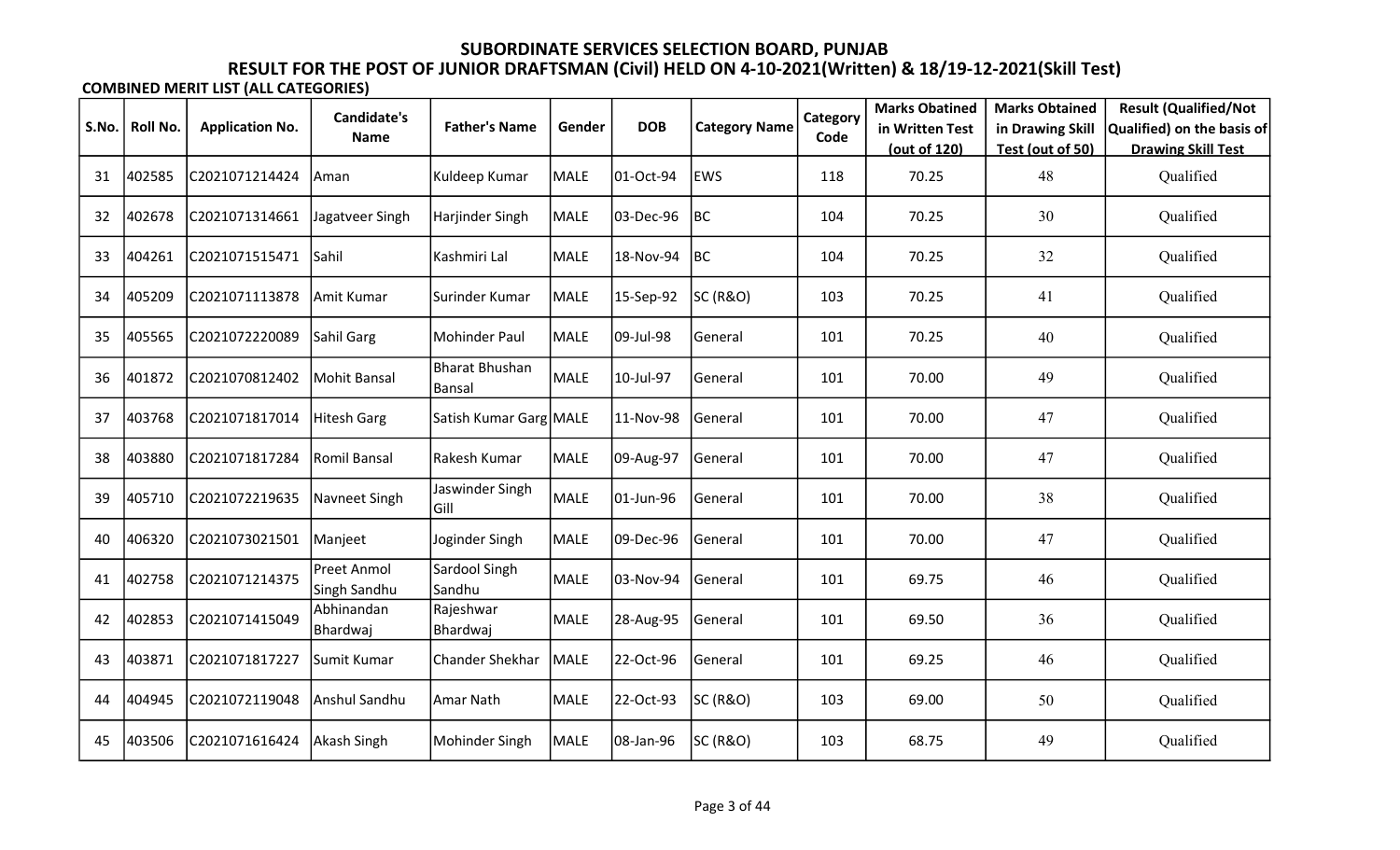|       |          |                        | <b>Candidate's</b>               |                         |             |            |                      | Category | <b>Marks Obatined</b> | <b>Marks Obtained</b> | <b>Result (Qualified/Not</b> |
|-------|----------|------------------------|----------------------------------|-------------------------|-------------|------------|----------------------|----------|-----------------------|-----------------------|------------------------------|
| S.No. | Roll No. | <b>Application No.</b> | <b>Name</b>                      | <b>Father's Name</b>    | Gender      | <b>DOB</b> | <b>Category Name</b> | Code     | in Written Test       | in Drawing Skill      | Qualified) on the basis of   |
|       |          |                        |                                  |                         |             |            |                      |          | (out of 120)          | Test (out of 50)      | <b>Drawing Skill Test</b>    |
| 46    | 403547   | C2021071716522         | Gurinder Singh                   | Jaspal Singh            | <b>MALE</b> | 18-Jul-96  | General              | 101      | 68.75                 | 33                    | Qualified                    |
| 47    | 404943   | C2021072018225         | Arshdeep Singh                   | Harphool Singh          | <b>MALE</b> | 21-Dec-96  | BC                   | 104      | 68.75                 | 49                    | Qualified                    |
| 48    | 406641   | C2021073021590         | Harmanjot Singh<br> Sidhu        | Jagjit Singh Sidhu      | MALE        | 08-Feb-93  | General              | 101      | 68.75                 | 46                    | Qualified                    |
| 49    | 403507   | C2021071616432         | Balkaran Singh                   | Gurdeep Singh           | MALE        | 17-Jun-94  | General              | 101      | 68.25                 | 49                    | Qualified                    |
| 50    | 404642   | C2021071616393         | Vassu Sharma                     | Pardeep Kumar           | <b>MALE</b> | 03-Aug-95  | General              | 101      | 68.25                 | 42                    | Qualified                    |
| 51    | 406732   | C2021073121896         | Avneet Kaur                      | Sukhwinder Singh        | FEMALE      | 18-Oct-99  | General              | 101      | 68.25                 | 39                    | Qualified                    |
| 52    | 402733   | C2021071314784         | Amiteshwar Singh Satsaroop Singh |                         | <b>MALE</b> | 03-Oct-91  | <b>EWS</b>           | 118      | 68.00                 | 40                    | Qualified                    |
| 53    | 403488   | C2021071616363         | Shubham Sharma                   | Rajinder Sharma         | <b>MALE</b> | 21-Aug-97  | General              | 101      | 68.00                 | 43                    | Qualified                    |
| 54    | 403878   | C2021071817283         | Chander Shekhar                  | Rajinder Kumar          | <b>MALE</b> | 07-Oct-91  | <b>SC (R&amp;O)</b>  | 103      | 68.00                 | 43                    | Qualified                    |
| 55    | 404987   | C2021072119092         | Mohit Chugh                      | Vinod Kumar             | <b>MALE</b> | 26-Aug-95  | General              | 101      | 68.00                 | 43                    | Qualified                    |
| 56    | 405496   | C2021072219646         | Sukhjinder Singh                 | Kashmira Singh          | MALE        | 18-Jul-92  | <b>SC (R&amp;O)</b>  | 103      | 68.00                 | 45                    | Qualified                    |
| 57    | 405986   | C2021071817266         | Kanwardeep<br> Singh             | Satpal Singh            | <b>MALE</b> | 23-Sep-98  | General              | 101      | 67.75                 | 34                    | Qualified                    |
| 58    | 401854   | C2021070812300         | Shubham Dogra                    | Rajesh Dogra            | <b>MALE</b> | 18-Sep-94  | General              | 101      | 67.50                 | 41                    | Qualified                    |
| 59    | 402255   | C2021071013564         | Jasjit Singh Sodhi               | Surinder Singh<br>Sodhi | <b>MALE</b> | 05-Sep-91  | General              | 101      | 67.50                 | 45                    | Qualified                    |
| 60    | 403233   | C2021071515778         | Shubham Goyal                    | Dinesh Goyal            | <b>MALE</b> | 14-Jan-98  | General              | 101      | 67.50                 | 46                    | Qualified                    |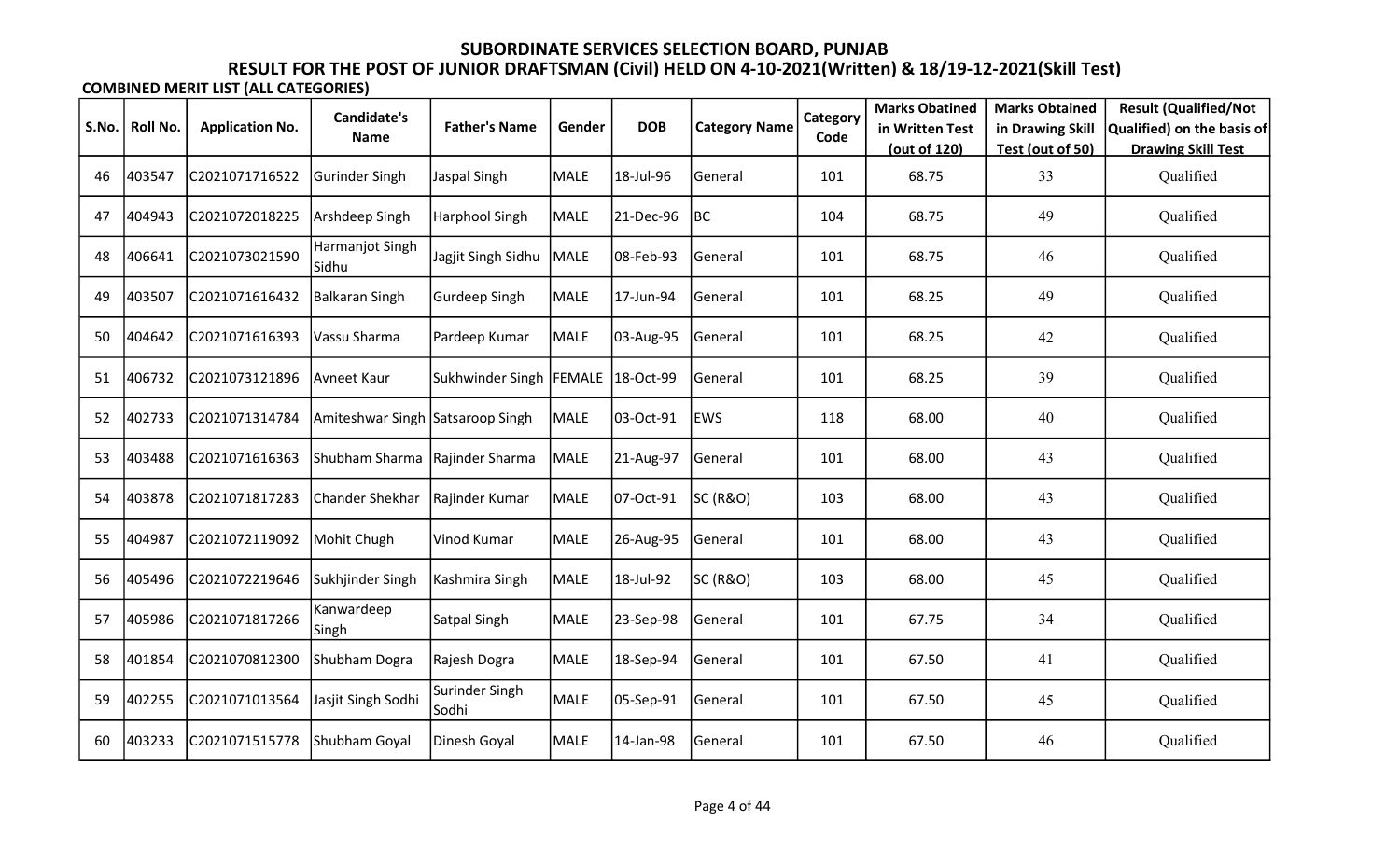|       |          |                        | Candidate's                 |                          |             |                  |                      | Category | <b>Marks Obatined</b> | <b>Marks Obtained</b> | <b>Result (Qualified/Not</b> |
|-------|----------|------------------------|-----------------------------|--------------------------|-------------|------------------|----------------------|----------|-----------------------|-----------------------|------------------------------|
| S.No. | Roll No. | <b>Application No.</b> | Name                        | <b>Father's Name</b>     | Gender      | <b>DOB</b>       | <b>Category Name</b> | Code     | in Written Test       | in Drawing Skill      | Qualified) on the basis of   |
|       |          |                        |                             |                          |             |                  |                      |          | (out of 120)          | Test (out of 50)      | <b>Drawing Skill Test</b>    |
| 61    | 403787   | C2021071817030         | Akshay Kumar                | Subash Chander           | <b>MALE</b> | 17-Feb-94        | BC                   | 104      | 67.50                 | 42                    | Qualified                    |
| 62    | 404045   | C2021011700552         | Gurpreet Singh              | <b>Baldev Singh</b>      | <b>MALE</b> | 02-Mar-93        | <b>BC</b>            | 104      | 67.50                 | 40                    | Qualified                    |
| 63    | 404450   | C2021072018245         | Harmandeep<br>Singh         | <b>Gurmeet Singh</b>     | <b>MALE</b> | 24-Nov-93        | General              | 101      | 67.50                 | 38                    | Qualified                    |
| 64    | 404461   | C2021071917711         | Mandeep Singh<br>Arora      | Harjit Singh Arora       | MALE        | 09-Sep-97        | General              | 101      | 67.50                 | 46                    | Qualified                    |
| 65    | 405501   | C2021072118722         | Gursimran Singh<br>Dhaliwal | Dalbir Singh<br>Dhaliwal | <b>MALE</b> | 14-Oct-91        | General              | 101      | 67.50                 | 34                    | Qualified                    |
| 66    | 403324   | C2021071515817         | Dixit Bansal                | Ashok Kumar              | <b>MALE</b> | 02-Feb-98        | General              | 101      | 67.25                 | 45                    | Qualified                    |
| 67    | 404137   | C2021071917680         | lAbhilasha Sharma           | Vinod Kumar<br>Sharma    |             | FEMALE 20-Oct-94 | General              | 101      | 67.25                 | 25                    | Qualified                    |
| 68    | 404679   | C2021072018636         | Simrat Singh<br>Sidhu       | Harpreet Singh<br>Sidhu  | <b>MALE</b> | 15-Jan-96        | General              | 101      | 67.25                 | 41                    | Qualified                    |
| 69    | 401986   | C2021070912781         | Navpreet Singh<br>Sidhu     | Shivraj Singh<br>Sidhu   | <b>MALE</b> | 14-Jul-96        | EWS                  | 118      | 67.00                 | 39                    | Qualified                    |
| 70    | 403433   | C2021071616178         | Deepansh<br>Prabhakar       | Darshan<br>Prabhakar     | <b>MALE</b> | 14-Feb-94        | General              | 101      | 67.00                 | 42                    | Qualified                    |
| 71    | 403739   | C2021071716949         | Amit                        | Ganga Saran              | MALE        | 23-Oct-94        | BC                   | 104      | 67.00                 | 36                    | Qualified                    |
| 72    | 406744   | C2021073121998         | Vishal Rana                 | Sumesh Rana              | <b>MALE</b> | 03-Jan-96        | General              | 101      | 67.00                 | 47                    | Qualified                    |
| 73    | 402770   | C2021071314831         | Jatin Kumar                 | Prem Chand               | <b>MALE</b> | 21-Oct-96        | General              | 101      | 66.75                 | 46                    | Qualified                    |
| 74    | 403492   | C2021071616397         | Uday Sharma                 | Dharam Pal               | <b>MALE</b> | 12-Aug-92        | General              | 101      | 66.75                 | 39                    | Qualified                    |
| 75    | 403611   | C2021071716604         | Arun Goyal                  | Shri Ram Goyal           | <b>MALE</b> | 12-Mar-00        | BC                   | 104      | 66.75                 | 43                    | Qualified                    |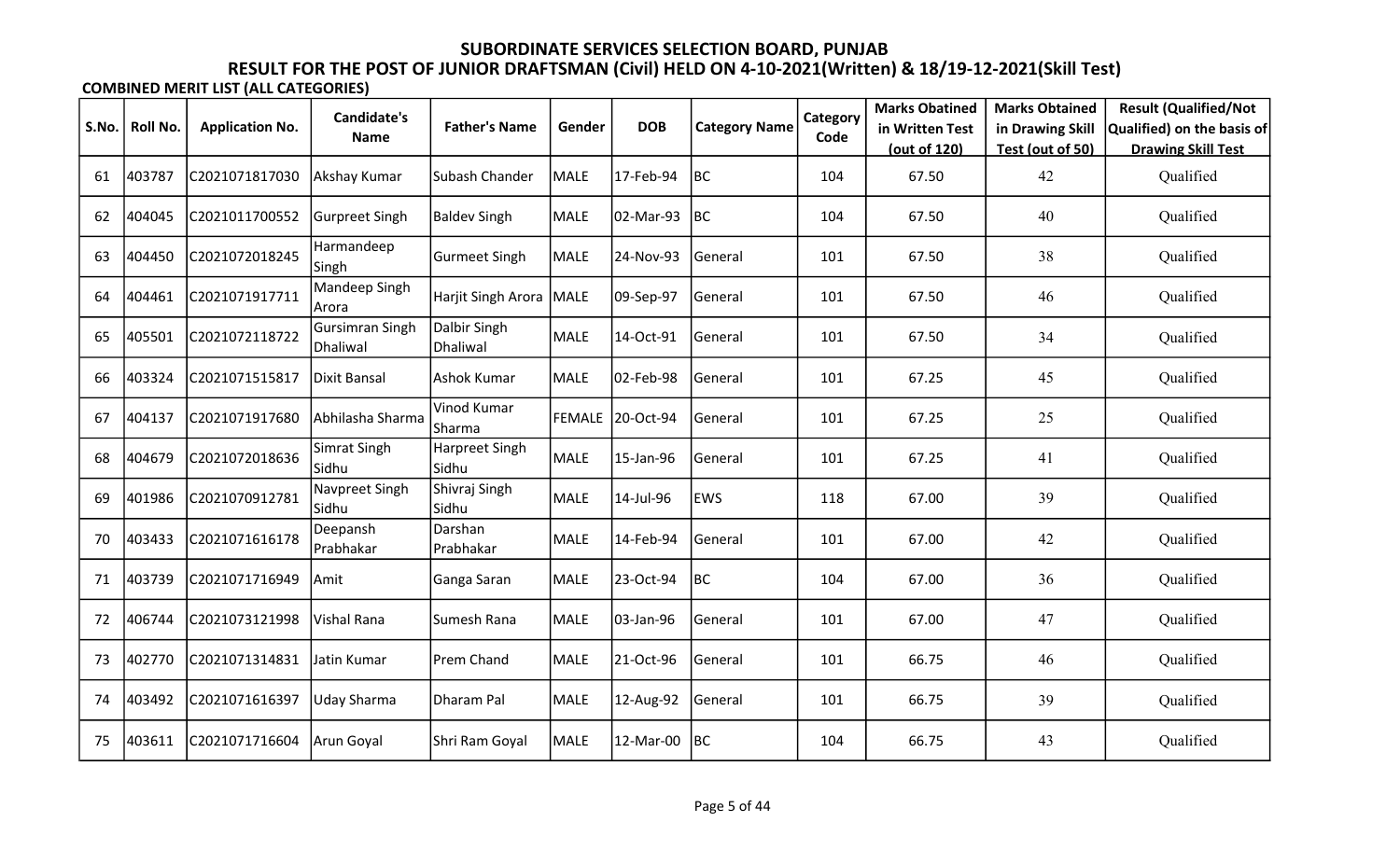|       |          |                        | <b>Candidate's</b>   |                         |             |            |                      | Category | <b>Marks Obatined</b> | <b>Marks Obtained</b> | <b>Result (Qualified/Not</b> |
|-------|----------|------------------------|----------------------|-------------------------|-------------|------------|----------------------|----------|-----------------------|-----------------------|------------------------------|
| S.No. | Roll No. | <b>Application No.</b> | <b>Name</b>          | <b>Father's Name</b>    | Gender      | <b>DOB</b> | <b>Category Name</b> | Code     | in Written Test       | in Drawing Skill      | Qualified) on the basis of   |
|       |          |                        |                      |                         |             |            |                      |          | (out of 120)          | Test (out of 50)      | <b>Drawing Skill Test</b>    |
| 76    | 404389   | C2021072017929         | Himanshu Garg        | <b>Gurmeet Garg</b>     | <b>MALE</b> | 18-Oct-95  | General              | 101      | 66.75                 | 32                    | Qualified                    |
| 77    | 406058   | C2021072820948         | Harshdeep Singh      | Narinder Pal Singh MALE |             | 16-Jun-99  | BC                   | 104      | 66.75                 | 47                    | Qualified                    |
| 78    | 406585   | C2021073121800         | Rakesh Kumar         | Mr Shinder Pal          | <b>MALE</b> | 02-Oct-93  | <b>EWS</b>           | 118      | 66.75                 | 46                    | Qualified                    |
| 79    | 402794   | C2021071013557         | Vishal Kumar         | Ajay Kumar              | <b>MALE</b> | 10-Apr-97  | General              | 101      | 66.50                 | 50                    | Qualified                    |
| 80    | 403242   | C2021071515808         | Princepal Singh      | Jaggar Singh            | <b>MALE</b> | 13-Jan-95  | <b>SC (R&amp;O)</b>  | 103      | 66.50                 | 46                    | Qualified                    |
| 81    | 403470   | C2021071616294         | Jobanpreet Singh     | Nirmal Singh            | <b>MALE</b> | 23-Oct-92  | General              | 101      | 66.50                 | 46                    | Qualified                    |
| 82    | 404619   | C2021072018540         | Sarbrinder Singh     | <b>Tehal Singh</b>      | <b>MALE</b> | 02-May-93  | General              | 101      | 66.50                 | 41                    | Qualified                    |
| 83    | 404556   | C2021072018423         | Sukhjeet Singh       | Jatinder Singh          | <b>MALE</b> | 26-Dec-97  | BC                   | 104      | 66.25                 | 43                    | Qualified                    |
| 84    | 404653   | C2021072018556         | Robin Singh          | Harpal Singh            | <b>MALE</b> | 24-Aug-98  | <b>SC (R&amp;O)</b>  | 103      | 66.25                 | 43                    | Qualified                    |
| 85    | 404847   | C2021072018115         | Amit Kumar           | Devilal                 | <b>MALE</b> | 15-Jul-92  | General              | 101      | 66.25                 | 38                    | Qualified                    |
| 86    | 402244   | C2021071013517         | Gopal Singla         | Jaspal Singla           | <b>MALE</b> | 11-Dec-96  | General              | 101      | 66.00                 | 47                    | Qualified                    |
| 87    | 404683   | C2021072018657         | Gaurav Bhatia        | Harvinder Kumar         | MALE        | 04-Jul-95  | General              | 101      | 66.00                 | 44                    | Qualified                    |
| 88    | 405439   | C2021072219961         | Gurpreet Singh       | <b>Bhupinder Singh</b>  | <b>MALE</b> | 07-Sep-97  | BC                   | 104      | 66.00                 | 40                    | Qualified                    |
| 89    | 402613   | C2021071314499         | Jagmanpreet<br>Singh | <b>Apar Singh</b>       | <b>MALE</b> | 08-Apr-93  | BC                   | 104      | 65.75                 | 46                    | Qualified                    |
| 90    | 402835   | C2021071314985         | Avinash              | Jagdish Chander         | <b>MALE</b> | 26-Jul-95  | General              | 101      | 65.75                 | 37                    | Qualified                    |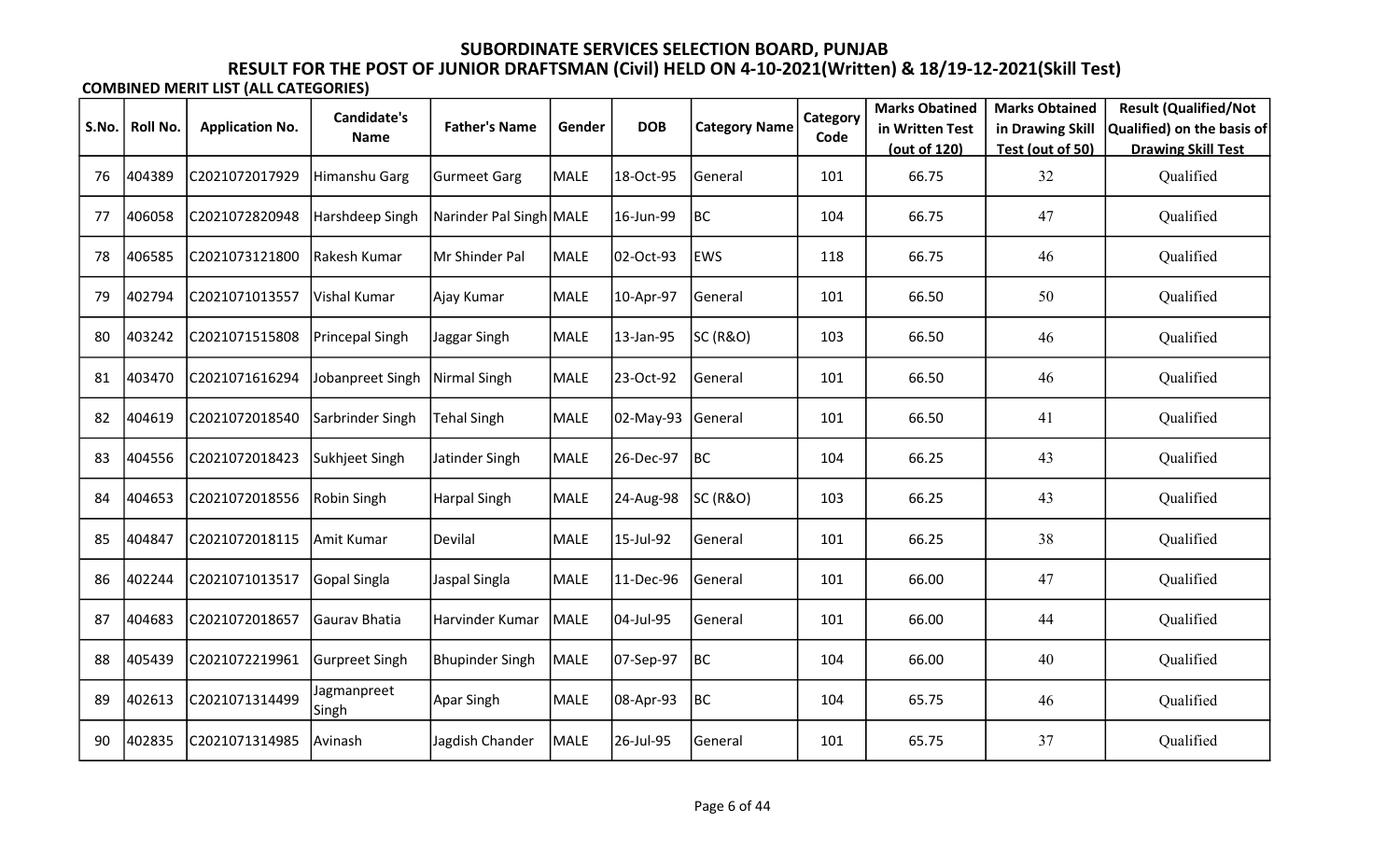|       |          |                        | Candidate's             |                                  |             |                  |                      | Category | <b>Marks Obatined</b> | <b>Marks Obtained</b> | <b>Result (Qualified/Not</b> |
|-------|----------|------------------------|-------------------------|----------------------------------|-------------|------------------|----------------------|----------|-----------------------|-----------------------|------------------------------|
| S.No. | Roll No. | <b>Application No.</b> | Name                    | <b>Father's Name</b>             | Gender      | <b>DOB</b>       | <b>Category Name</b> | Code     | in Written Test       | in Drawing Skill      | Qualified) on the basis of   |
|       |          |                        |                         |                                  |             |                  |                      |          | (out of 120)          | Test (out of 50)      | <b>Drawing Skill Test</b>    |
| 91    | 402941   | C2021071415262         | Jugraj Singh            | <b>Baldev Singh</b>              | <b>MALE</b> | 25-May-98        | General              | 101      | 65.75                 | 40                    | Qualified                    |
| 92    | 405211   | C2021072119475         | Mansanjam Singh<br>lSra | <b>Upkaran Paul</b><br>Singh Sra | <b>MALE</b> | 01-Jun-98        | General              | 101      | 65.75                 | 46                    | Qualified                    |
| 93    | 405261   | C2021072119548         | Mehma Singh             | Ranjit Singh                     | <b>MALE</b> | 02-Mar-94        | BC                   | 104      | 65.75                 | 35                    | Qualified                    |
| 94    | 402562   | C2021071214354         | Sukhrippen Pal<br>Singh | Surinder Pal Singh   MALE        |             | 17-Oct-97        | BC                   | 104      | 65.50                 | Absent                |                              |
| 95    | 402901   | C2021071415132         | Sukhraj Singh           | Surjit Singh                     | MALE        | 02-Oct-97        | General              | 101      | 65.50                 | 48                    | Qualified                    |
| 96    | 403355   | C2021071214467         | Amit Kumar              | Ghanshyam                        | MALE        | 29-Sep-97        | SC (R&O)             | 103      | 65.50                 | 39                    | Qualified                    |
| 97    | 402798   | C2021071314886         | Harmanjit Singh         | Jagjit Singh                     | MALE        | 01-Mar-96        | <b>BC</b>            | 104      | 65.25                 | 46                    | Qualified                    |
| 98    | 403603   | C2021071716614         | Vinod Kumar             | Ram Chander                      | <b>MALE</b> | 27-Apr-97        | BC                   | 104      | 65.25                 | 44                    | Qualified                    |
| 99    | 405365   | C2021071817304         | Vishal Singla           | Pala Ram                         | <b>MALE</b> | 11-Sep-96        | General              | 101      | 65.25                 | 36                    | Qualified                    |
| 100   | 405488   | C2021072119066         | Manpreet Kaur           | <b>Mangal Singh</b>              |             | FEMALE 02-Apr-00 | General              | 101      | 65.25                 | 42                    | Qualified                    |
| 101   | 403025   | C2021071415436         | Ranjit Singh            | Gurcharan Singh                  | <b>MALE</b> | 07-Feb-95        | SC (R&O)             | 103      | 65.00                 | 46                    | Qualified                    |
| 102   | 403273   | C2021071515840         | Umang Ahuja             | Anil Kumar                       | <b>MALE</b> | 12-Jan-95        | <b>EWS</b>           | 118      | 65.00                 | 38                    | Qualified                    |
| 103   | 404451   | C2021072018282         | Anmol Garg              | Rajesh Gupta                     | <b>MALE</b> | 10-Dec-94        | General              | 101      | 65.00                 | 40                    | Qualified                    |
| 104   | 402834   | C2021070812208         | Ashish Anand            | Ram Saran                        | MALE        | 21-Mar-92        | <b>SC (R&amp;O)</b>  | 103      | 64.75                 | 33                    | Qualified                    |
| 105   | 403432   | C2021071214491         | Mukesh Ghai             | Jeevan Lal                       | <b>MALE</b> | 28-Apr-96        | <b>EWS</b>           | 118      | 64.75                 | 43                    | Qualified                    |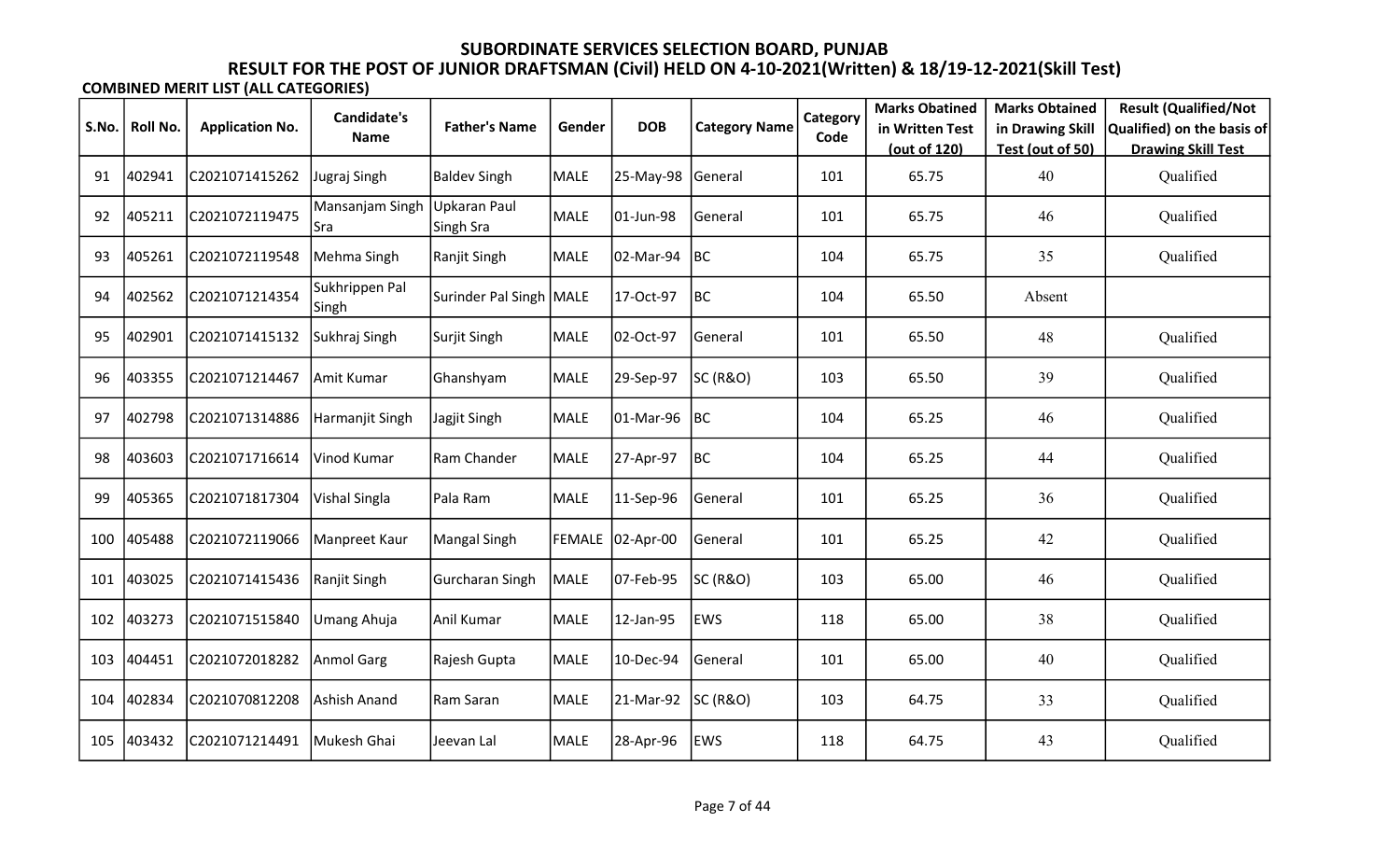|       |          |                        | Candidate's                       |                         |             |            |                      | Category | <b>Marks Obatined</b>           | <b>Marks Obtained</b>                | <b>Result (Qualified/Not</b>                            |
|-------|----------|------------------------|-----------------------------------|-------------------------|-------------|------------|----------------------|----------|---------------------------------|--------------------------------------|---------------------------------------------------------|
| S.No. | Roll No. | <b>Application No.</b> | Name                              | <b>Father's Name</b>    | Gender      | <b>DOB</b> | <b>Category Name</b> | Code     | in Written Test<br>(out of 120) | in Drawing Skill<br>Test (out of 50) | Qualified) on the basis of<br><b>Drawing Skill Test</b> |
| 106   | 404555   | C2021072018421         | Ramakant                          | Surinder Pal Garg       | MALE        | 18-Apr-92  | <b>EWS</b>           | 118      | 64.75                           | 41                                   | Qualified                                               |
| 107   | 405703   | C2021072220293         | Sahibjeet Singh                   | Gurmukh Singh           | <b>MALE</b> | 08-Aug-95  | BC                   | 104      | 64.75                           | 47                                   | Qualified                                               |
| 108   | 401884   | C2021011801796         | Sumit Duddi                       | Ram Sawrup              | <b>MALE</b> | 19-Sep-93  | General              | 101      | 64.50                           | 40                                   | Qualified                                               |
| 109   | 401920   | C2021070912589         | Karamjeet Singh                   | Surinder Singh          | <b>MALE</b> | 24-Sep-99  | BC                   | 104      | 64.50                           | 44                                   | Qualified                                               |
| 110   | 402590   | C2021070912725         | Ravinder Singh                    | Balvir Singh            | MALE        | 03-Jul-98  | SC (R&O)             | 103      | 64.50                           | 44                                   | Qualified                                               |
| 111   | 403737   | C2021071716935         | Gurpreet Singh                    | Sukhdev Singh           | <b>MALE</b> | 04-Jun-95  | General              | 101      | 64.50                           | 41                                   | Qualified                                               |
| 112   | 402007   | C2021070912480         | Vishavdeep Singh<br><b>Sahota</b> | Balwinder Singh         | <b>MALE</b> | 24-Dec-95  | SC(M&B)              | 102      | 64.25                           | 43                                   | Qualified                                               |
| 113   | 402196   | C2021071013443         | Navaljot Singh                    | Amarjeet Singh          | <b>MALE</b> | 18-Jul-94  | General              | 101      | 64.25                           | 36                                   | Qualified                                               |
| 114   | 402254   | C2021071013553         | Sikander                          | Vishav Nath             | <b>MALE</b> | 10-Apr-96  | General              | 101      | 64.25                           | 38                                   | Qualified                                               |
| 115   | 402391   | C2021071113954         | <b>Gurpreet Singh</b>             | Naresh Kumar            | <b>MALE</b> | 06-Oct-95  | SC (R&O)             | 103      | 64.25                           | 43                                   | Qualified                                               |
| 116   | 403994   | C2021071917425         | Kanwaldip Singh                   | <b>Baldev Singh</b>     | <b>MALE</b> | 02-Mar-98  | <b>SC (R&amp;O)</b>  | 103      | 64.25                           | 44                                   | Qualified                                               |
| 117   | 404296   | C2021071917819         | Nikhil Lakra                      | Ashok Kumar             | <b>MALE</b> | 13-Aug-97  | <b>BC</b>            | 104      | 64.25                           | 40                                   | Qualified                                               |
| 118   | 402892   | C2021071314579         | Mandeep Singh                     | <b>Gurnam Singh</b>     | <b>MALE</b> | 25-Apr-98  | General              | 101      | 64.00                           | 47                                   | Qualified                                               |
| 119   | 402737   | C2021071314785         | Tegbir Singh                      | Sushminder Singh   MALE |             | 14-Nov-95  | General              | 101      | 63.75                           | 45                                   | Qualified                                               |
| 120   | 402896   | C2021071415126         | Gurpreet Singh                    | Dhyan Singh             | MALE        | 24-Apr-91  | SC (R&O)             | 103      | 63.75                           | 44                                   | Qualified                                               |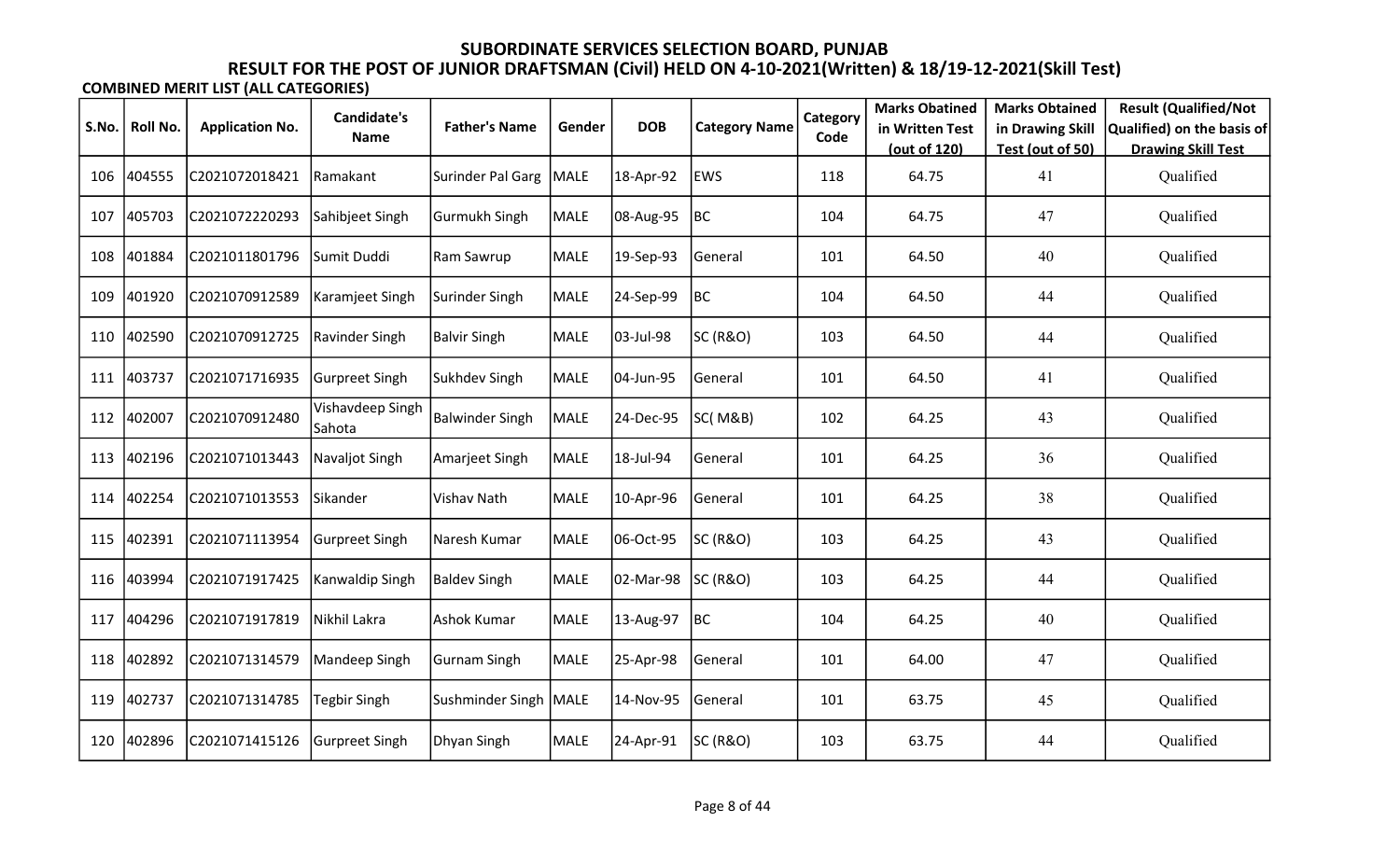|       |                 |                        | <b>Candidate's</b>             |                         |             |            |                      | Category | <b>Marks Obatined</b> | <b>Marks Obtained</b> | <b>Result (Qualified/Not</b> |
|-------|-----------------|------------------------|--------------------------------|-------------------------|-------------|------------|----------------------|----------|-----------------------|-----------------------|------------------------------|
| S.No. | <b>Roll No.</b> | <b>Application No.</b> | <b>Name</b>                    | <b>Father's Name</b>    | Gender      | <b>DOB</b> | <b>Category Name</b> | Code     | in Written Test       | in Drawing Skill      | Qualified) on the basis of   |
|       |                 |                        |                                |                         |             |            |                      |          | (out of 120)          | Test (out of 50)      | <b>Drawing Skill Test</b>    |
| 121   | 403919          | C2021071716454         | Vaibhav Kirti<br>Sharma        | Dinesh Sharma           | <b>MALE</b> | 02-Jun-96  | General              | 101      | 63.75                 | 33                    | Qualified                    |
| 122   | 404347          | C2021070912943         | Rajdeep Singh<br>Samrao        | <b>Gurmeet Singh</b>    | MALE        | 21-Oct-96  | General              | 101      | 63.75                 | 38                    | Qualified                    |
| 123   | 404638          | C2021072018553         | Ramanpreet Singh   Pal Singh   |                         | MALE        | 07-Oct-98  | SC (R&O)             | 103      | 63.75                 | Absent                |                              |
| 124   | 404741          | C2021072017956         | Kapil Kumar Jindal             | Kewal Krishan<br>Jindal | <b>MALE</b> | 25-Feb-91  | <b>EWS</b>           | 118      | 63.75                 | 36                    | Qualified                    |
| 125   | 405090          | C2021072119243         | Lovish Batish                  | Suresh Kumar            | MALE        | 14-Jul-99  | General              | 101      | 63.75                 | 45                    | Qualified                    |
| 126   | 402771          | C2021071314830         | Ashish Goyal                   | Rajesh Kumar            | <b>MALE</b> | 22-Nov-96  | General              | 101      | 63.50                 | 47                    | Qualified                    |
| 127   | 402948          | C2021071415276         | Balraj Singh                   | Jagir Singh             | MALE        | 04-Oct-94  | <b>BC</b>            | 104      | 63.50                 | 41                    | Qualified                    |
| 128   | 403736          | C2021071716933         | Sharanpreet Singh Ranjit Singh |                         | MALE        | 19-Sep-95  | BC                   | 104      | 63.50                 | 39                    | Qualified                    |
| 129   | 404861          | C2021072118946         | Arshdeep Singh                 | Natha Singh             | MALE        | 31-Dec-95  | SC (R&O)             | 103      | 63.50                 | 39                    | Qualified                    |
| 130   | 404878          | C2021072118736         | Sanjay Kumar                   | Madan Lal               | <b>MALE</b> | 28-Nov-96  | SC (R&O)             | 103      | 63.50                 | 40                    | Qualified                    |
| 131   | 402315          | C2021071113723         | Ridham                         | Ajay Kumar              | <b>MALE</b> | 10-Oct-99  | BC                   | 104      | 63.25                 | 40                    | Qualified                    |
| 132   | 402397          | C2021071113972         | Gurpal Singh                   | <b>Buta Singh</b>       | <b>MALE</b> | 11-Jul-98  | BC                   | 104      | 63.25                 | 43                    | Qualified                    |
| 133   | 403427          | C2021071616215         | Amanpreet Singh                | <b>Basant Singh</b>     | MALE        | 21-Jan-92  | General              | 101      | 63.25                 | 39                    | Qualified                    |
| 134   | 403497          | C2021071616389         | Lakhwinder Singh               | Jagmail Singh           | MALE        | 22-Aug-92  | <b>EWS</b>           | 118      | 63.25                 | 34                    | Qualified                    |
| 135   | 404651          | C2021072018605         | Navneet Singh                  | Sukhdev Singh           | MALE        | 26-Jun-95  | General              | 101      | 63.25                 | 40                    | Qualified                    |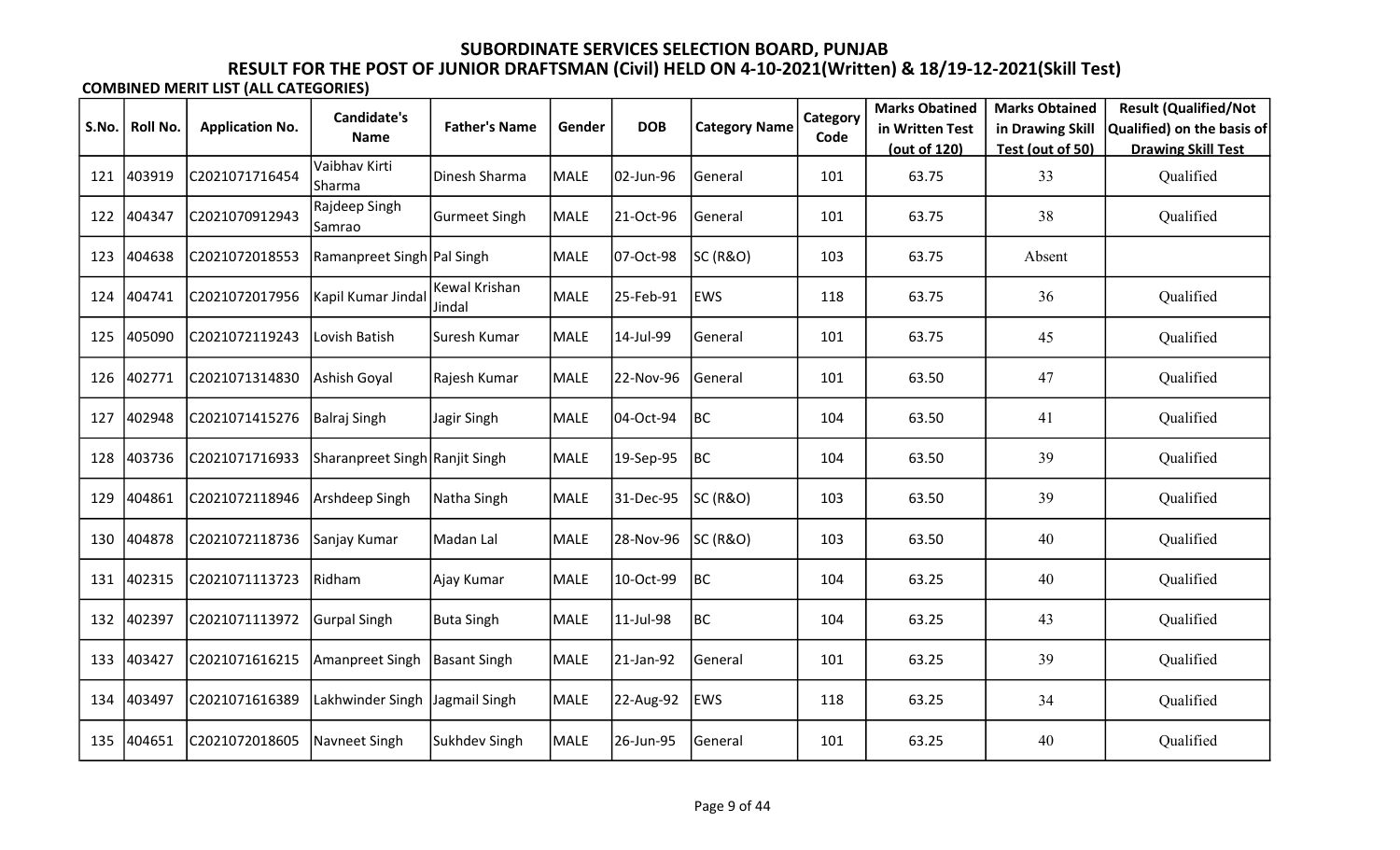|       |          |                        | Candidate's             |                       |             |                  |                      | Category | <b>Marks Obatined</b> | <b>Marks Obtained</b> | <b>Result (Qualified/Not</b> |
|-------|----------|------------------------|-------------------------|-----------------------|-------------|------------------|----------------------|----------|-----------------------|-----------------------|------------------------------|
| S.No. | Roll No. | <b>Application No.</b> | <b>Name</b>             | <b>Father's Name</b>  | Gender      | <b>DOB</b>       | <b>Category Name</b> | Code     | in Written Test       | in Drawing Skill      | Qualified) on the basis of   |
|       |          |                        |                         |                       |             |                  |                      |          | (out of 120)          | Test (out of 50)      | <b>Drawing Skill Test</b>    |
| 136   | 402177   | C2021071013415         | Jaskarn Singh           | Mohinder Singh        | <b>MALE</b> | 02-Sep-94        | SC (R&O)             | 103      | 63.00                 | 38                    | Qualified                    |
| 137   | 402189   | C2021070912489         | <b>Vipul Deep Singh</b> | Nishan Singh          | <b>MALE</b> | 21-Oct-93        | General              | 101      | 63.00                 | 23                    | Qualified                    |
| 138   | 402398   | C2021070812436         | Anjali Sharma           | Hem Raj Sharma        |             | FEMALE 15-Feb-97 | General              | 101      | 63.00                 | 43                    | Qualified                    |
| 139   | 402474   | C2021070912706         | Sandeep Singh           | Satnam Singh          | <b>MALE</b> | 21-Jul-94        | General              | 101      | 63.00                 | 43                    | Qualified                    |
| 140   | 403913   | C2021071616169         | Himanshu Garg           | Ved Parkash           | MALE        | 06-Aug-94        | <b>EWS</b>           | 118      | 63.00                 | 48                    | Qualified                    |
| 141   | 404384   | C2021072018083         | Avinash Missan          | Sahib Ram Missan MALE |             | 10-Sep-98        | BC                   | 104      | 63.00                 | 35                    | Qualified                    |
| 142   | 403087   | C2021071214149         | Bhagwant Kaur           | Parmjeet Singh        |             | FEMALE 02-Oct-98 | General              | 101      | 62.75                 | 34                    | Qualified                    |
| 143   | 403348   | C2021071616045         | Bhupesh Kumar           | Vinod Kumar           | <b>MALE</b> | 26-Apr-97        | General              | 101      | 62.75                 | 45                    | Qualified                    |
| 144   | 403807   | C2021071817073         | Jaskaran Bir Singh      | Jagjit Singh          | <b>MALE</b> | 13-Jan-97        | BC                   | 104      | 62.75                 | Absent                |                              |
| 145   | 404016   | C2021071515832         | Rajan                   | Munshi Ram            | <b>MALE</b> | 24-Nov-96        | BC                   | 104      | 62.75                 | 48                    | Qualified                    |
| 146   | 404170   | C2021071917749         | Kailash                 | Shalender Singh       | <b>MALE</b> | 01-Jan-97        | General              | 101      | 62.75                 | 41                    | Qualified                    |
| 147   | 402959   | C2021071415157         | Vishal Singla           | Mangat Rai            | <b>MALE</b> | 22-Sep-96        | General              | 101      | 62.50                 | 48                    | Qualified                    |
| 148   | 403422   | C2021071214093         | Yuvraj Singh            | Yadwinder Singh       | <b>MALE</b> | 03-Aug-00        | General              | 101      | 62.50                 | 40                    | Qualified                    |
| 149   | 403592   | C2021071716585         | Haraspinder             | <b>Bakaran Singh</b>  | MALE        | 01-Apr-94        | General              | 101      | 62.50                 | 41                    | Qualified                    |
| 150   | 406543   | C2021073021707         | Deepanshu               | Raj Kumar             | MALE        | 20-May-01        | <b>SC (R&amp;O)</b>  | 103      | 62.50                 | 38                    | Qualified                    |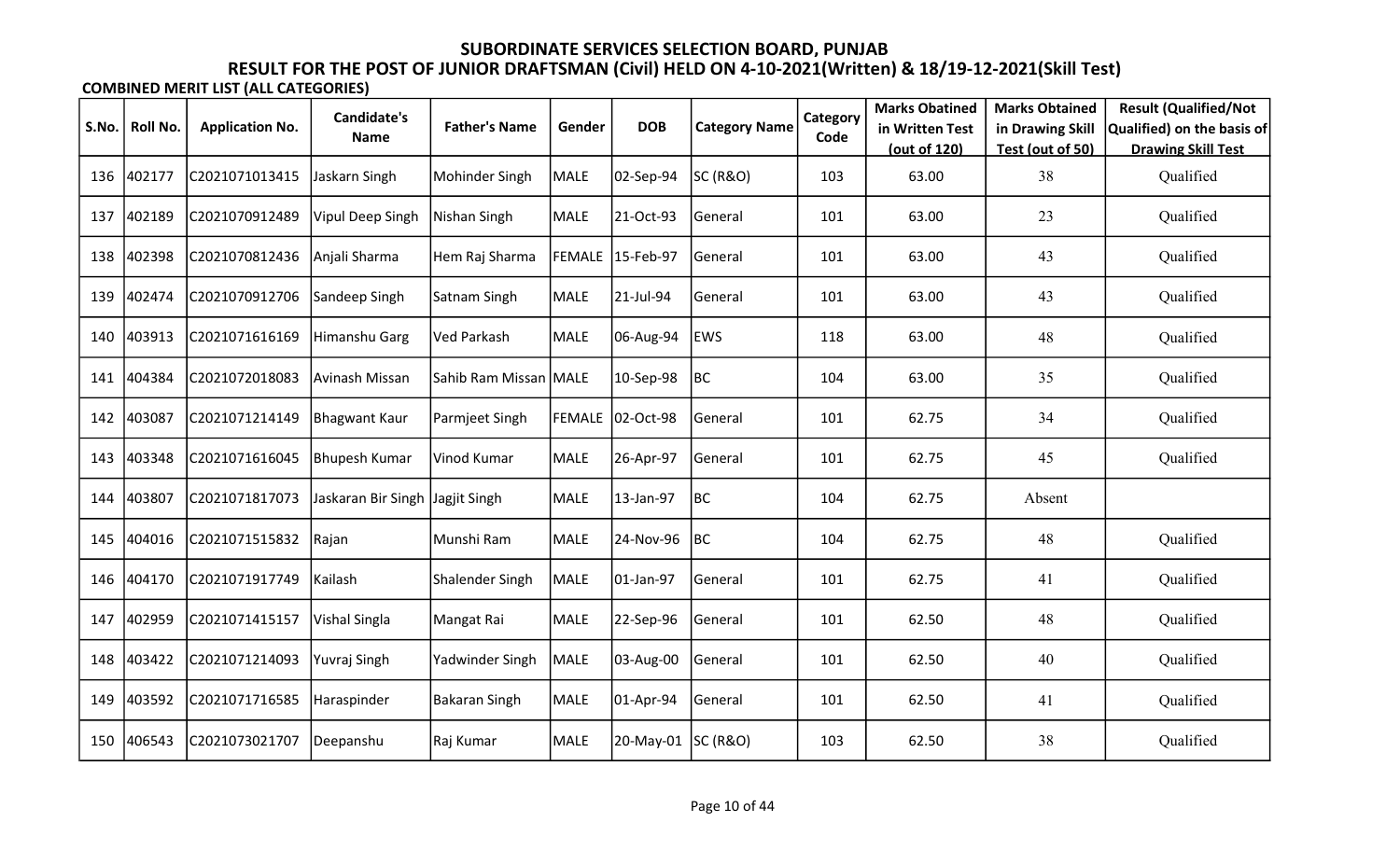|       |          |                        | <b>Candidate's</b>       |                          |             |              |                       | Category | <b>Marks Obatined</b> | <b>Marks Obtained</b> | <b>Result (Qualified/Not</b> |
|-------|----------|------------------------|--------------------------|--------------------------|-------------|--------------|-----------------------|----------|-----------------------|-----------------------|------------------------------|
| S.No. | Roll No. | <b>Application No.</b> | <b>Name</b>              | <b>Father's Name</b>     | Gender      | <b>DOB</b>   | <b>Category Name</b>  | Code     | in Written Test       | in Drawing Skill      | Qualified) on the basis of   |
|       |          |                        |                          |                          |             |              |                       |          | (out of 120)          | Test (out of 50)      | <b>Drawing Skill Test</b>    |
| 151   | 406633   | C2021073121861         | Deepak Gupta             | Surinder Mohan<br>Gupta  | <b>MALE</b> | 25-Nov-93    | General               | 101      | 62.50                 | 30                    | Qualified                    |
| 152   | 404006   | C2021071917540         | Arun Singla              | <b>Balwinder Singla</b>  | <b>MALE</b> | 17-Jul-98    | General               | 101      | 62.25                 | 37                    | Qualified                    |
| 153   | 405221   | C2021072119440         | Karanpreet Singh         | <b>Bhupinder Singh</b>   | <b>MALE</b> | 07-Sep-92    | <b>EWS</b>            | 118      | 62.25                 | 40                    | Qualified                    |
| 154   | 405393   | C2021072018606         | Sahil Chhabra            | Vijay Kumar              | <b>MALE</b> | 27-Dec-96    | <b>EWS</b>            | 118      | 62.25                 | 47                    | Qualified                    |
| 155   | 402380   | C2021071113916         | ISurai                   | Manjit Chand             | <b>MALE</b> | 07-Apr-92    | <b>SC (R&amp;O)</b>   | 103      | 62.00                 | 46                    | Qualified                    |
| 156   | 405172   | C2021071917910         | Ramanjeet Singh<br>Dhatt | <b>Avtar Singh Dhatt</b> | MALE        | 28-Jun-94    | ESM(Gen)<br>Dependent | 106      | 62.00                 | 40                    | Qualified                    |
| 157   | 403840   | C2021071817189         | Navmeet Singh            | <b>Baldev Singh</b>      | <b>MALE</b> | 30-Mar-93    | General               | 101      | 61.75                 | 35                    | Qualified                    |
| 158   | 404009   | C2021071917539         | Sandeep Garg             | Murli Manohar            | <b>MALE</b> | 08-Feb-00    | General               | 101      | 61.75                 | 46                    | Qualified                    |
| 159   | 404010   | C2021071917442         | Agam Sharma              | Bhupinder Kumar          | MALE        | 05-Sep-91    | General               | 101      | 61.75                 | 49                    | Qualified                    |
| 160   | 406689   | C2021072118903         | Kuldip Singh             | Bhagat Singh             | <b>MALE</b> | 20-Aug-93    | <b>EWS</b>            | 118      | 61.75                 | 44                    | Qualified                    |
| 161   | 402084   | C2021070912828         | <b>Baldeep Singh</b>     | <b>Bakhshish Singh</b>   | MALE        | 11-Aug-96    | <b>SC (R&amp;O)</b>   | 103      | 61.50                 | 46                    | Qualified                    |
| 162   | 403354   | C2021071113825         | Buta Singh               | Bhagwant Singh           | <b>MALE</b> | 03-May-91 BC |                       | 104      | 61.50                 | 37                    | Qualified                    |
| 163   | 403435   | C2021071616226         | Khushwant                | Kishan Lal Kamboj MALE   |             | 10-Aug-95    | General               | 101      | 61.50                 | 43                    | Qualified                    |
| 164   | 404388   | C2021072017928         | Ankush Kumar             | Mohinder Kumar           | MALE        | 18-Mar-95    | <b>EWS</b>            | 118      | 61.50                 | 39                    | Qualified                    |
| 165   | 402246   | C2021071013527         | Sandeep Kumar            | Dharam Pal               | <b>MALE</b> | 14-Jul-91    | SC (R&O)              | 103      | 61.25                 | Absent                |                              |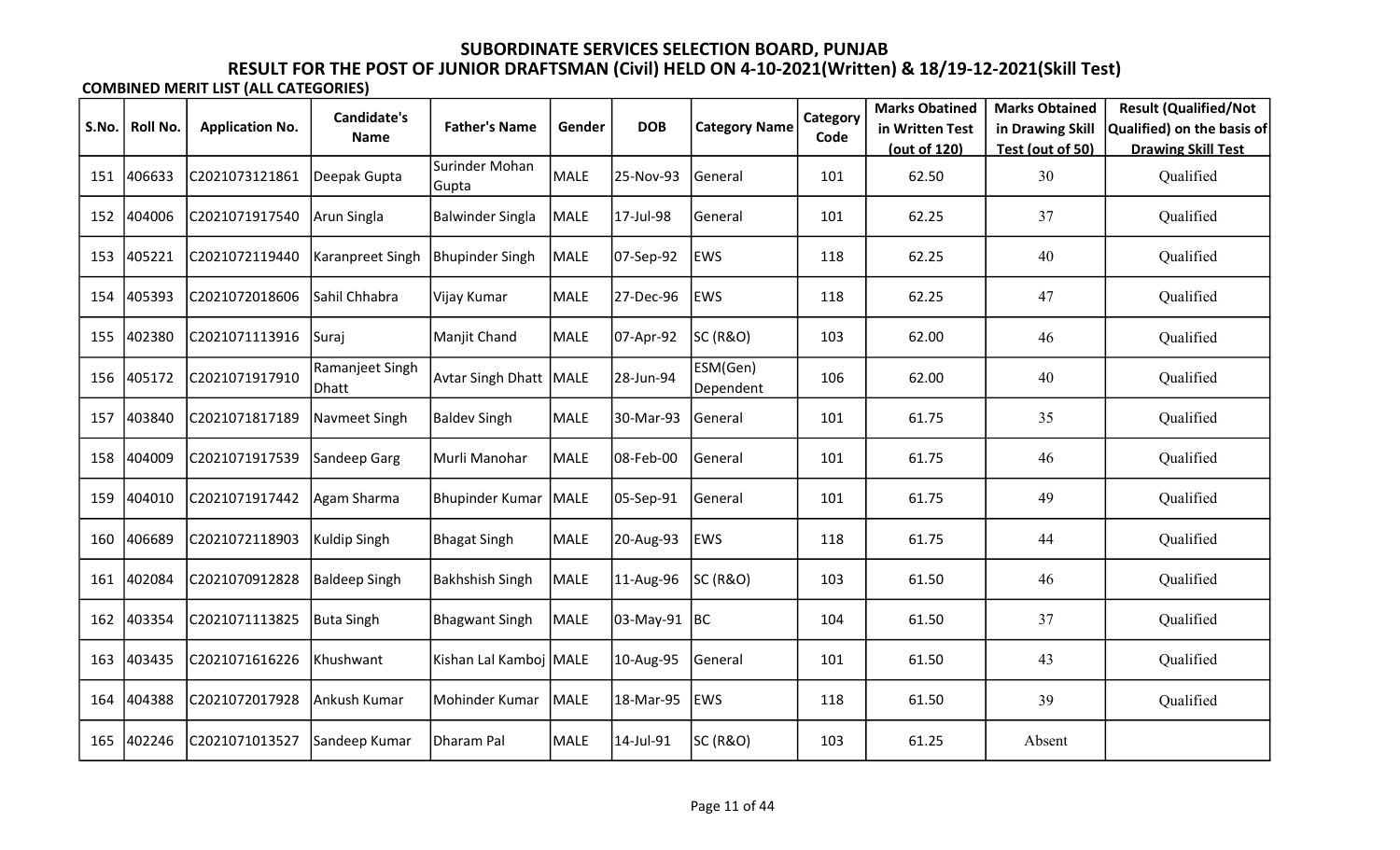| S.No. | Roll No. | <b>Application No.</b> | Candidate's                     | <b>Father's Name</b>      | Gender      | <b>DOB</b> | <b>Category Name</b> | Category | <b>Marks Obatined</b><br>in Written Test | <b>Marks Obtained</b><br>in Drawing Skill | <b>Result (Qualified/Not</b><br>Qualified) on the basis of |
|-------|----------|------------------------|---------------------------------|---------------------------|-------------|------------|----------------------|----------|------------------------------------------|-------------------------------------------|------------------------------------------------------------|
|       |          |                        | Name                            |                           |             |            |                      | Code     | (out of 120)                             | Test (out of 50)                          | <b>Drawing Skill Test</b>                                  |
| 166   | 402364   | C2021071113865         | Jasminder Kumar                 | Prem Lal                  | <b>MALE</b> | 01-Mar-93  | General              | 101      | 61.25                                    | 46                                        | Qualified                                                  |
| 167   | 402370   | C2021071013525         | Pavitar Singh                   | Swarn Singh               | <b>MALE</b> | 17-Sep-97  | BC                   | 104      | 61.25                                    | 43                                        | Qualified                                                  |
| 168   | 404026   | C2021071917558         | Chetan Kumar                    | Manoj Kumar               | <b>MALE</b> | 05-Jun-94  | General              | 101      | 61.25                                    | 46                                        | Qualified                                                  |
| 169   | 404655   | C2021072018558         | Manpreet Singh                  | Surinder Pal Singh   MALE |             | 11-Jul-98  | General              | 101      | 61.25                                    | 46                                        | Qualified                                                  |
| 170   | 404819   | C2021072118786         | Anmolpreet Singh Lakhvir Singh  |                           | MALE        | 16-Nov-00  | SC (R&O)             | 103      | 61.25                                    | 36                                        | Qualified                                                  |
| 171   | 405084   | C2021072119073         | Surender Kamboj                 | Malik Ditta               | <b>MALE</b> | 15-Sep-93  | General              | 101      | 61.25                                    | 40                                        | Qualified                                                  |
| 172   | 405244   | C2021072018131         | Pawan Kumar                     | Satya Kumar               | MALE        | 07-Jul-96  | General              | 101      | 61.25                                    | Absent                                    |                                                            |
| 173   | 401889   | C2021070812453         | Sahil Bansal                    | Parveen Kumar             | <b>MALE</b> | 29-Dec-97  | General              | 101      | 61.00                                    | 42                                        | Qualified                                                  |
| 174   | 404262   | C2021072017941         | <b>Gurjot Kiran</b><br>Chhibber | Ram Singh                 | <b>MALE</b> | 01-Aug-98  | SC (R&O)             | 103      | 61.00                                    | 44                                        | Qualified                                                  |
| 175   | 404719   | C2021071917900         | Mohit Goyal                     | Khajan Chand              | <b>MALE</b> | 23-Jul-98  | BC                   | 104      | 61.00                                    | 46                                        | Qualified                                                  |
| 176   | 402836   | C2021071314504         | Lakshya Sehgal                  | Davinder Sehgal           | <b>MALE</b> | 21-Dec-96  | General              | 101      | 60.75                                    | 42                                        | Qualified                                                  |
| 177   | 404558   | C2021072018426         | Jaspreet Singh                  | Simerjeet Singh           | MALE        | 15-Dec-94  | General              | 101      | 60.75                                    | 36                                        | Qualified                                                  |
| 178   | 404989   | C2021072119088         | Sachin                          | Subhash Chander           | MALE        | 03-Mar-98  | General              | 101      | 60.75                                    | 33                                        | Qualified                                                  |
| 179   | 401822   | C2021070812174         | Raman Mohan                     | Sushil Kumar              | MALE        | 22-Feb-94  | General              | 101      | 60.50                                    | 39                                        | Qualified                                                  |
| 180   | 402841   | C2021070913049         | Sunil Kumar                     | Jatinder Kumar            | <b>MALE</b> | 25-Sep-93  | General              | 101      | 60.50                                    | 46                                        | Qualified                                                  |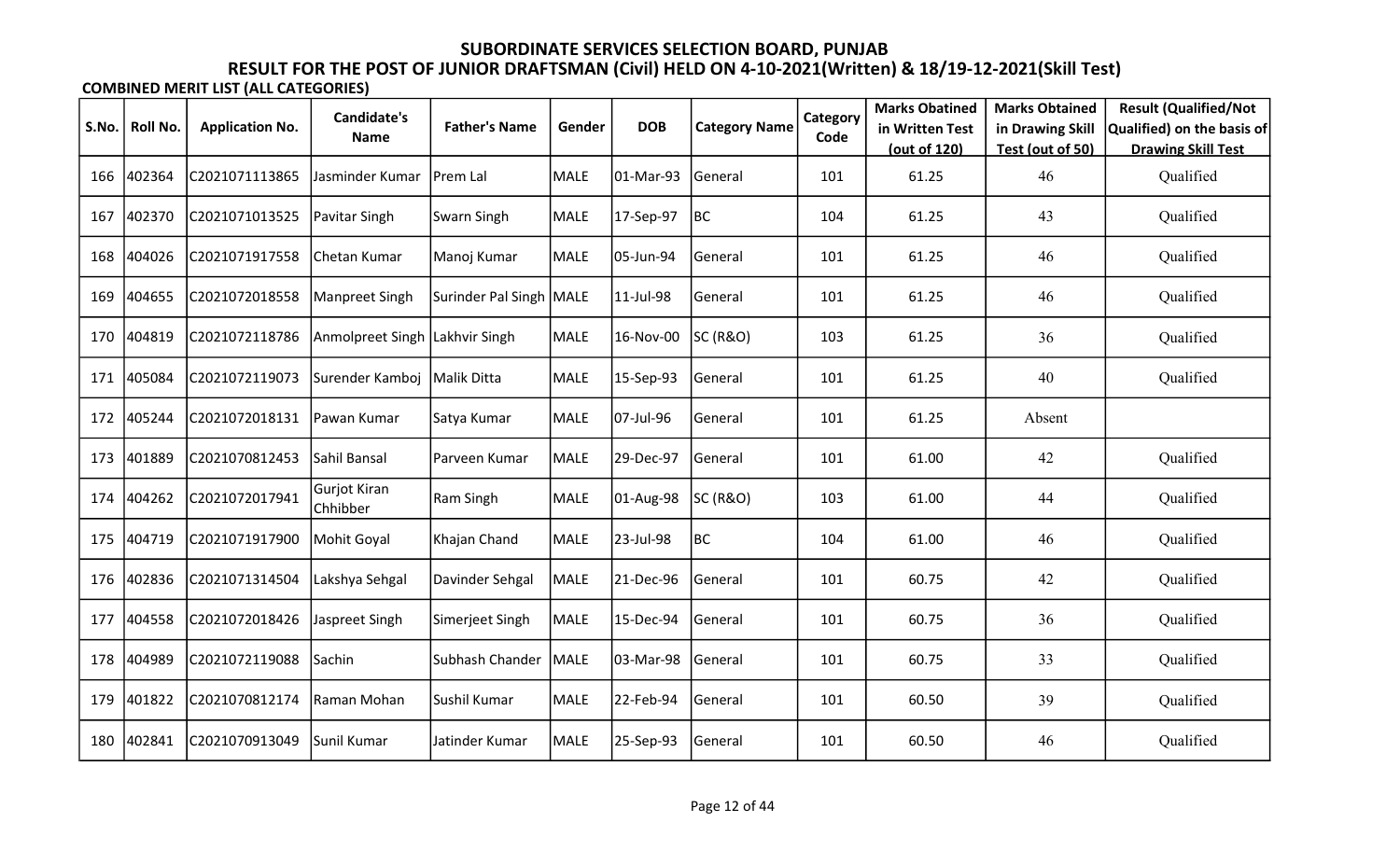| S.No. | Roll No. | <b>Application No.</b> | <b>Candidate's</b>      | <b>Father's Name</b>   | Gender | <b>DOB</b> | <b>Category Name</b> | Category | <b>Marks Obatined</b><br>in Written Test | <b>Marks Obtained</b><br>in Drawing Skill | <b>Result (Qualified/Not</b><br>Qualified) on the basis of |
|-------|----------|------------------------|-------------------------|------------------------|--------|------------|----------------------|----------|------------------------------------------|-------------------------------------------|------------------------------------------------------------|
|       |          |                        | <b>Name</b>             |                        |        |            |                      | Code     | (out of 120)                             | Test (out of 50)                          | <b>Drawing Skill Test</b>                                  |
| 181   | 404372   | C2021071616129         | Manik Birdi             | Arun Birdi             | MALE   | 09-Jan-96  | BC                   | 104      | 60.50                                    | 34                                        | Qualified                                                  |
| 182   | 404982   | C2021071415150         | Shivam                  | Krishan Gopal          | MALE   | 16-Jan-99  | General              | 101      | 60.50                                    | 42                                        | Qualified                                                  |
| 183   | 406122   | C2021072821083         | Ramit Thakur            | Kuldeep Chand          | MALE   | 19-Nov-93  | General              | 101      | 60.50                                    | 43                                        | Qualified                                                  |
| 184   | 403029   | C2021071415437         | Jaswinder Singh         | Iqbal Singh            | MALE   | 15-Jul-95  | SC (R&O)             | 103      | 60.25                                    | 41                                        | Qualified                                                  |
| 185   | 405670   | C2021071917923         | Prashant                | Suresh Kumar           | MALE   | 25-Dec-96  | General              | 101      | 60.25                                    | 47                                        | Qualified                                                  |
| 186   | 402082   | C2021070913126         | Birinder Singh          | Paramjit Singh         | MALE   | 10-Jan-97  | BC                   | 104      | 60.00                                    | 46                                        | Qualified                                                  |
| 187   | 402320   | C2021071113739         | Gagandeep Singh         | Harpal Singh           | MALE   | 31-May-95  | <b>SC (R&amp;O)</b>  | 103      | 60.00                                    | 43                                        | Qualified                                                  |
| 188   | 402394   | C2021071113969         | <b>Anand Kumar</b>      | Amar Nath              | MALE   | 29-Dec-98  | <b>SC (R&amp;O)</b>  | 103      | 60.00                                    | 47                                        | Qualified                                                  |
| 189   | 402401   | C2021070812372         | Rahul Hooda             | Narender Hooda         | MALE   | 09-Aug-96  | General              | 101      | 60.00                                    | 31                                        | Qualified                                                  |
| 190   | 403613   | C2021071716659         | Shaad Aalam             | <b>Bakir Hasan</b>     | MALE   | 01-Jan-96  | BC                   | 104      | 60.00                                    | 31                                        | Qualified                                                  |
| 191   | 403916   | C2021071817115         | Ankush                  | Ajmer Singh            | MALE   | 16-Apr-94  | General              | 101      | 60.00                                    | 37                                        | Qualified                                                  |
| 192   | 404675   | C2021072018642         | Sukhjeet Singh          | Sardul Singh           | MALE   | 08-Aug-96  | General              | 101      | 60.00                                    | 38                                        | Qualified                                                  |
| 193   | 405857   | C2021072620598         | Vikram Singh<br>Janotra | Raj Kumar Janotra MALE |        | 01-Jan-91  | SC (R&O)             | 103      | 60.00                                    | 45                                        | Qualified                                                  |
| 194   | 405952   | C2021072720751         | Ranvir Singh            | Sagar Singh            | MALE   | 16-Jan-94  | <b>SC (R&amp;O)</b>  | 103      | 60.00                                    | 41                                        | Qualified                                                  |
| 195   | 402524   | C2021071214277         | Pardeep Singh           | <b>Gurmeet Singh</b>   | MALE   | 15-Aug-96  | <b>SC (R&amp;O)</b>  | 103      | 59.75                                    | 42                                        | Qualified                                                  |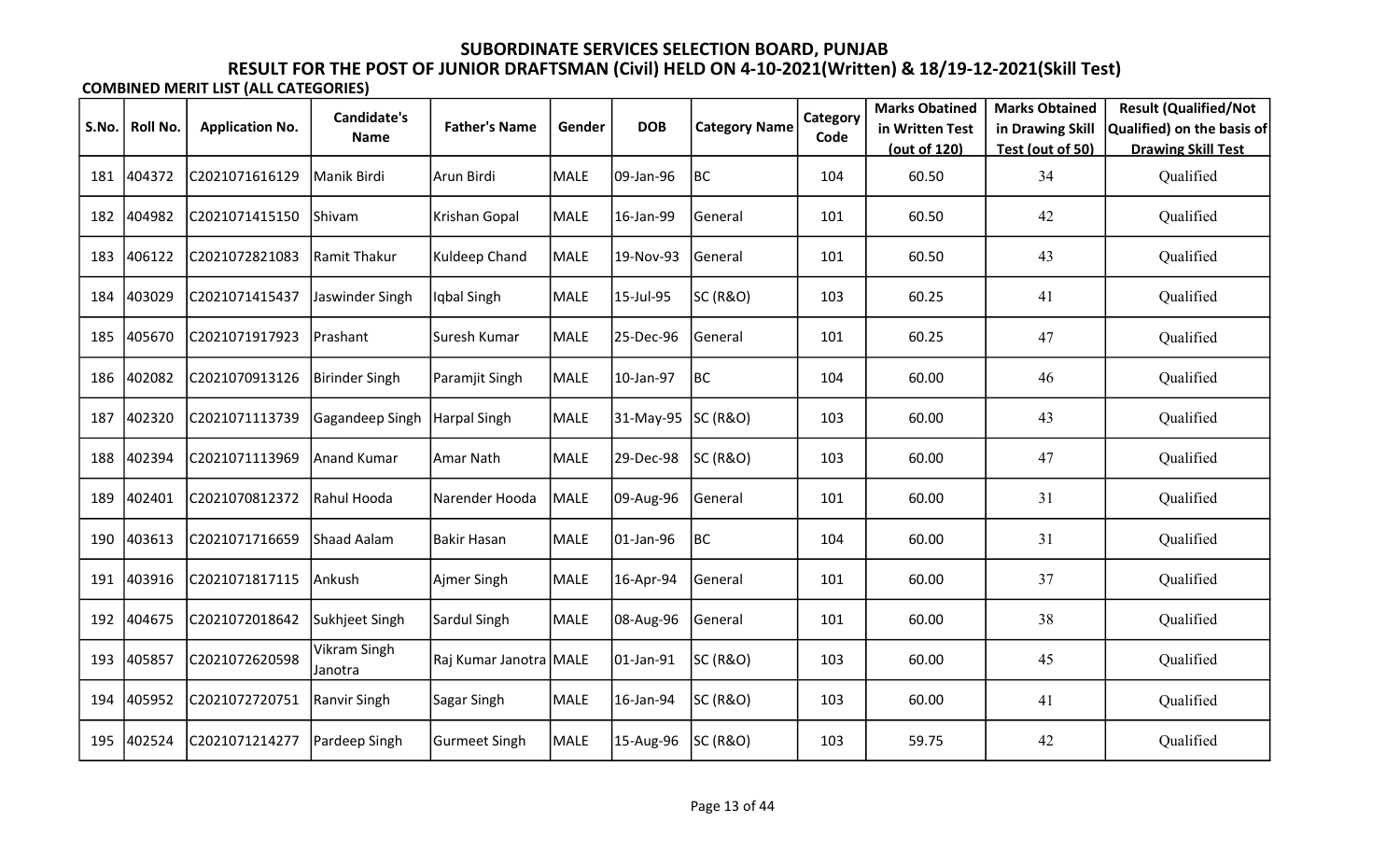| S.No. | Roll No. | <b>Application No.</b>            | <b>Candidate's</b>       | <b>Father's Name</b>     | Gender | <b>DOB</b>       | <b>Category Name</b> | Category | <b>Marks Obatined</b><br>in Written Test | <b>Marks Obtained</b><br>in Drawing Skill | <b>Result (Qualified/Not</b><br>Qualified) on the basis of |
|-------|----------|-----------------------------------|--------------------------|--------------------------|--------|------------------|----------------------|----------|------------------------------------------|-------------------------------------------|------------------------------------------------------------|
|       |          |                                   | Name                     |                          |        |                  |                      | Code     | (out of 120)                             | Test (out of 50)                          | <b>Drawing Skill Test</b>                                  |
| 196   | 402616   | C2021071314516                    | Gurpreet Singh           | Surinder Singh           | MALE   | 27-Dec-97        | BC                   | 104      | 59.75                                    | 48                                        | Qualified                                                  |
| 197   | 403757   | C2021071816991                    | Lovejeet Singh           | Khargraj Singh           | MALE   | 26-May-94        | BC                   | 104      | 59.75                                    | 43                                        | Qualified                                                  |
| 198   | 404508   | C2021070913108                    | Ranbir Singh             | Harjit Singh             | MALE   | 10-Sep-94        | BC                   | 104      | 59.75                                    | 29                                        | Qualified                                                  |
| 199   | 401881   | C2021070812439                    | Amanpreet Singh          | <b>Malkit Singh</b>      | MALE   | 01-Jan-96        | General              | 101      | 59.50                                    | 43                                        | Qualified                                                  |
| 200   | 402559   | C2021071214357                    | Satinderpal Singh        | Gurvinder Singh          | MALE   | 15-Nov-98        | <b>SC (R&amp;O)</b>  | 103      | 59.50                                    | 43                                        | Qualified                                                  |
| 201   | 404249   | C2021071013612                    | Ashish Sharma            | Rakesh Sharma            | MALE   | 27-Sep-94        | General              | 101      | 59.50                                    | 48                                        | Qualified                                                  |
| 202   | 404401   | C2021071013556                    | <b>Gaurav Narang</b>     | <b>Gopal Narang</b>      | MALE   | 20-Jul-97        | General              | 101      | 59.50                                    | 38                                        | Qualified                                                  |
| 203   | 402346   | C2021071113794                    | Dixit Mittal             | Rajinder Singh<br>Mittal | MALE   | 29-Nov-95        | General              | 101      | 59.25                                    | 35                                        | Qualified                                                  |
| 204   | 403499   | C2021071616385                    | Japnam Singh             | <b>Gurjit Singh</b>      | MALE   | 09-Jul-97        | General              | 101      | 59.25                                    | 42                                        | Qualified                                                  |
| 205   | 404027   | C2021071917574                    | Jagdev Singh             | <b>Kulwant Singh</b>     | MALE   | 07-Aug-94        | General              | 101      | 59.25                                    | 47                                        | Qualified                                                  |
| 206   | 405133   | C2021072119370                    | Harpinder Singh<br> Maan | Rajveer Singh            | MALE   | 06-Nov-94        | General              | 101      | 59.25                                    | 45                                        | Qualified                                                  |
| 207   | 405485   | C2021071716459                    | Lipsa Sharma             | Darshan Kumar            |        | FEMALE 24-Dec-93 | General              | 101      | 59.25                                    | 39                                        | Qualified                                                  |
| 208   | 406309   | C2021072720867                    | Varun                    | Vipan Kumar<br>Gupta     | MALE   | 17-Oct-94        | General              | 101      | 59.25                                    | 47                                        | Qualified                                                  |
| 209   | 406418   | C2021072118714,<br>C2021012002913 | Lakhwinder Singh         | Karnail Singh            | MALE   | 10-Oct-94        | <b>SC (R&amp;O)</b>  | 103, 103 | 59.25                                    | 35                                        | Qualified                                                  |
| 210   | 402094   | C2021071013195                    | Sumanjeet Singh          | Gurparkash Singh   MALE  |        | 12-Apr-95        | BC                   | 104      | 59.00                                    | 22                                        | Qualified                                                  |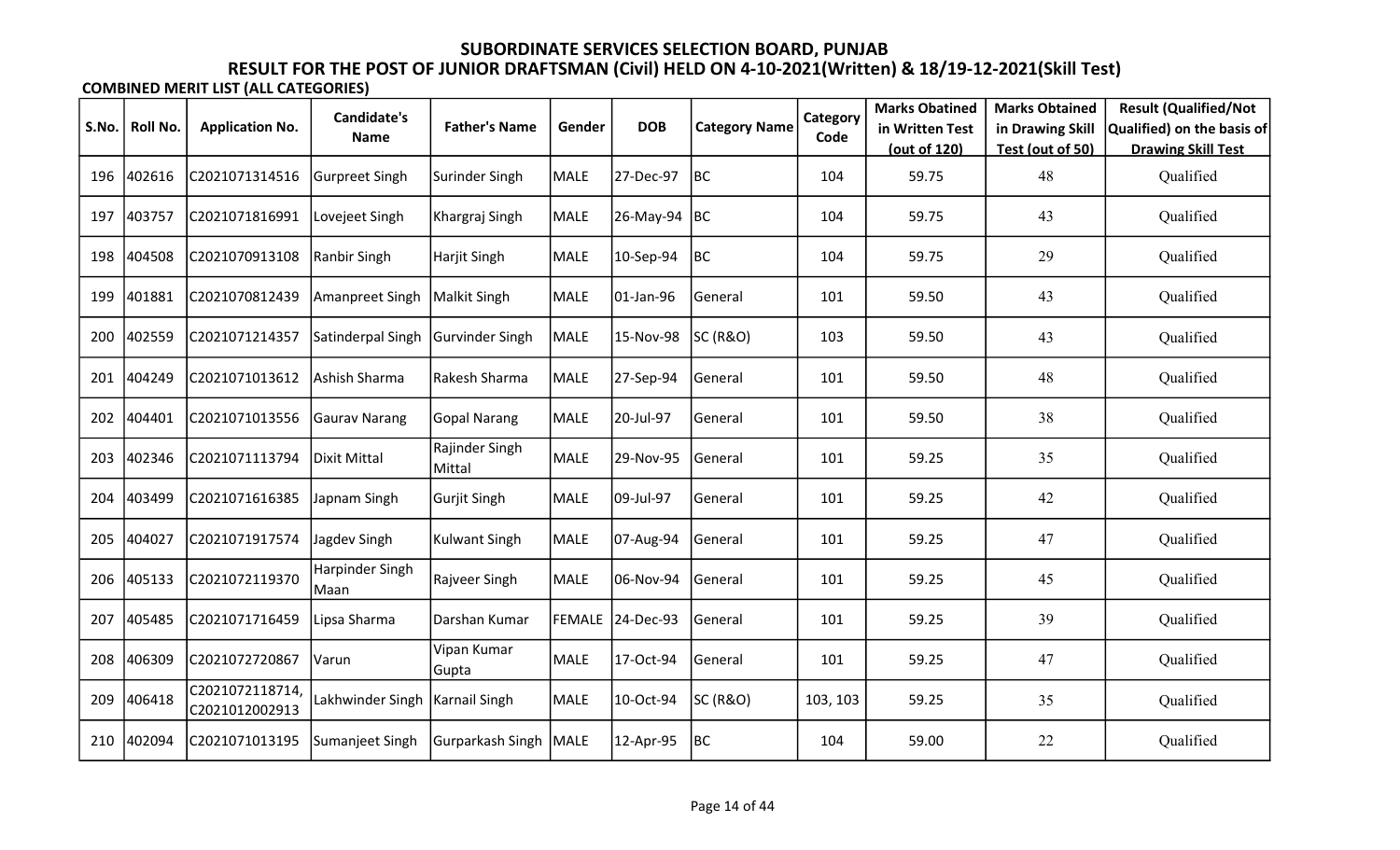|       |          |                        | Candidate's               |                        |             |                  |                      | Category | <b>Marks Obatined</b> | <b>Marks Obtained</b> | <b>Result (Qualified/Not</b> |
|-------|----------|------------------------|---------------------------|------------------------|-------------|------------------|----------------------|----------|-----------------------|-----------------------|------------------------------|
| S.No. | Roll No. | <b>Application No.</b> | <b>Name</b>               | <b>Father's Name</b>   | Gender      | <b>DOB</b>       | <b>Category Name</b> | Code     | in Written Test       | in Drawing Skill      | Qualified) on the basis of   |
|       |          |                        |                           |                        |             |                  |                      |          | (out of 120)          | Test (out of 50)      | <b>Drawing Skill Test</b>    |
| 211   | 402219   | C2021071013497         | Karan Moudgill            | Bal Krishan            | <b>MALE</b> | 11-Jan-97        | <b>General</b>       | 101      | 59.00                 | 46                    | Qualified                    |
| 212   | 402238   | C2021071013458         | lHitesh Lubana            | Jatinder Kumar         | <b>MALE</b> | 26-Sep-97        | BC                   | 104      | 59.00                 | 45                    | Qualified                    |
| 213   | 402600   | C2021071013225         | Sumit Kumar<br>Tanwar     | Pritpal                | <b>MALE</b> | 23-Dec-98        | SC (R&O)             | 103      | 59.00                 | 49                    | Qualified                    |
| 214   | 403654   | C2021071515600         | Gurrajanjit Singh         | Dilbag Singh           | MALE        | 08-Nov-91        | General              | 101      | 59.00                 | 29                    | Qualified                    |
| 215   | 404297   | C2021072017985         | Jagjeet Singh             | <b>Avtar Singh</b>     | MALE        | 19-Nov-96        | BC                   | 104      | 59.00                 | 47                    | Qualified                    |
| 216   | 404869   | C2021072118956         | Anubhav Singh<br>Sisodiya | Sharvan Kumar<br>Singh | MALE        | 10-Jul-92        | General              | 101      | 59.00                 | 25                    | Qualified                    |
| 217   | 402290   | C2021071113670         | Sandeep Kumar             | Dhian Chand            | <b>MALE</b> | 22-Feb-94        | SC (R&O)             | 103      | 58.75                 | 46                    | Qualified                    |
| 218   | 402309   | C2021071113724         | Neha Panchal              | <b>Bal Krishan</b>     |             | FEMALE 07-Feb-98 | BC                   | 104      | 58.75                 | 34                    | Qualified                    |
| 219   | 402444   | C2021071113648         | Amanpreet Singh           | Manjeet Singh          | <b>MALE</b> | 12-Jan-98        | SC (R&O)             | 103      | 58.75                 | 45                    | Qualified                    |
| 220   | 403268   | C2021071515845         | Gurtej Singh              | Nirmal Singh           | <b>MALE</b> | 21-Aug-95        | SC (R&O)             | 103      | 58.75                 | 42                    | Qualified                    |
| 221   | 403329   | C2021071616004         | Rishabh Goyal             | Satish Kumar           | <b>MALE</b> | 05-Jan-99        | General              | 101      | 58.75                 | 32                    | Qualified                    |
| 222   | 403486   | C2021071616371         | Anurag Jindal             | Vijay Jindal           | MALE        | 22-Aug-93        | General              | 101      | 58.75                 | 44                    | Qualified                    |
| 223   | 403565   | C2021071113897         | Rohit Mittal              | Rajinder Pal           | <b>MALE</b> | 06-Jan-99        | General              | 101      | 58.75                 | 46                    | Qualified                    |
| 224   | 404038   | C2021071415137         | Parteek Singla            | Ashok Kumar            | MALE        | 17-Sep-92        | <b>EWS</b>           | 118      | 58.75                 | 35                    | Qualified                    |
| 225   | 405171   | C2021072119400         | Karmpreet Singh           | <b>Balwinder Singh</b> | <b>MALE</b> | 02-Nov-98        | EWS                  | 118      | 58.75                 | 40                    | Qualified                    |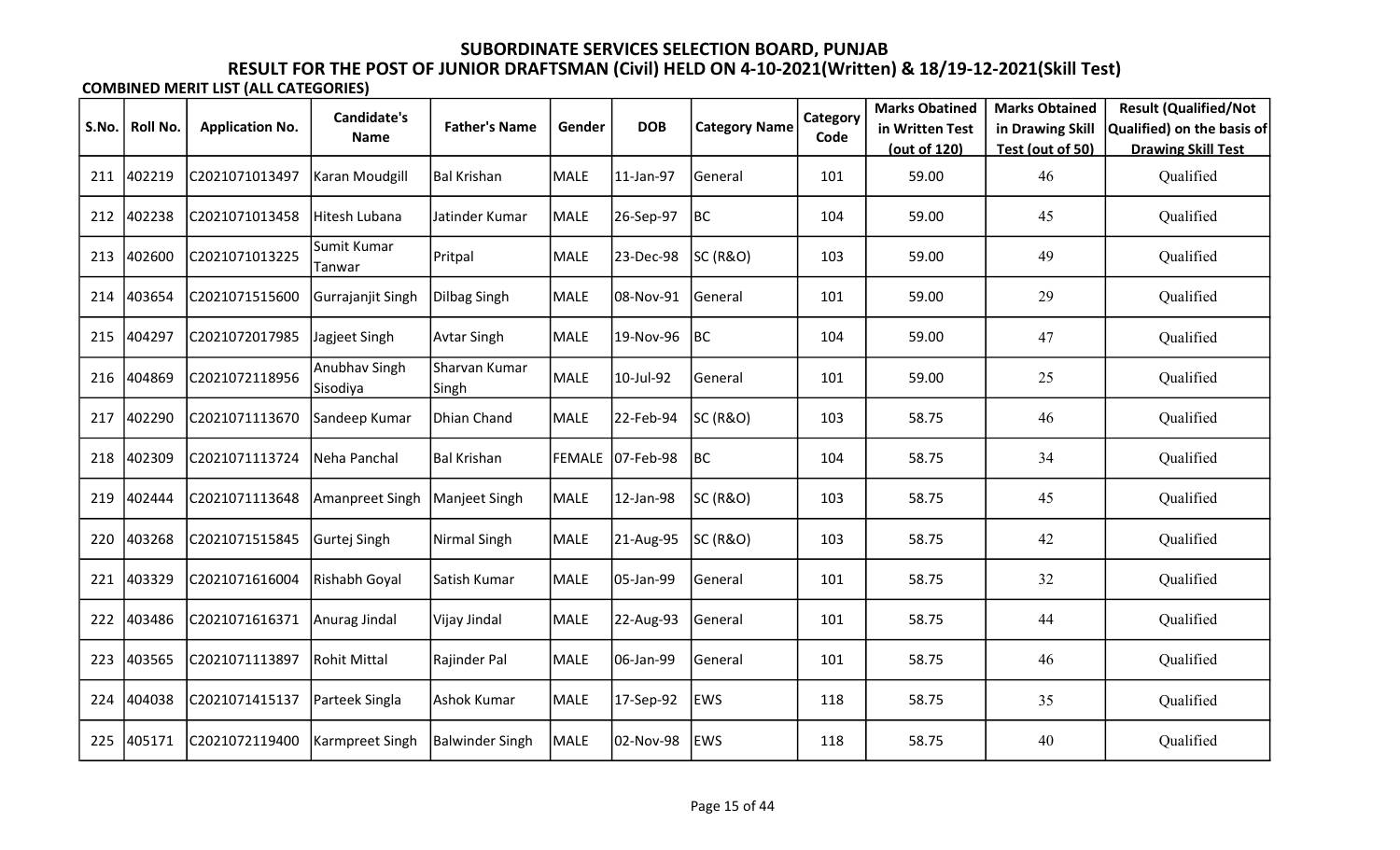|       |                 |                        | Candidate's                |                          |             |            |                      | Category | <b>Marks Obatined</b> | <b>Marks Obtained</b> | <b>Result (Qualified/Not</b> |
|-------|-----------------|------------------------|----------------------------|--------------------------|-------------|------------|----------------------|----------|-----------------------|-----------------------|------------------------------|
| S.No. | <b>Roll No.</b> | <b>Application No.</b> | <b>Name</b>                | <b>Father's Name</b>     | Gender      | <b>DOB</b> | <b>Category Name</b> | Code     | in Written Test       | in Drawing Skill      | Qualified) on the basis of   |
|       |                 |                        |                            |                          |             |            |                      |          | (out of 120)          | Test (out of 50)      | <b>Drawing Skill Test</b>    |
| 226   | 405606          | C2021071515730         | <b>Babandeep Singh</b>     | Tarlochan Singh          | <b>MALE</b> | 19-Feb-00  | BC                   | 104      | 58.75                 | 44                    | Qualified                    |
| 227   | 406086          | C2021072820992         | Manveer Singh<br>Walia     | Parminder Singh<br>Walia | MALE        | 03-Sep-98  | General              | 101      | 58.75                 | Absent                |                              |
| 228   | 402329          | C2021071113748         | Jagseer Singh              | Amrik Singh              | <b>MALE</b> | 31-Dec-95  | SC (R&O)             | 103      | 58.50                 | 23                    | Qualified                    |
| 229   | 403284          | C2021071515894         | Jasper Monti               | Ramesh Kumar             | <b>MALE</b> | 30-Jul-96  | SC (R&O)             | 103      | 58.50                 | 33                    | Qualified                    |
| 230   | 403969          | C2021071917445         | Karamjeet Singh            | Ravinder Singh           | MALE        | 14-Aug-93  | General              | 101      | 58.50                 | 39                    | Qualified                    |
| 231   | 404984          | C2021072119122         | Pargat Singh               | Amrit Singh              | MALE        | 16-Mar-98  | SC (R&O)             | 103      | 58.50                 | 33                    | Qualified                    |
| 232   | 405243          | C2021072119516         | Harpreet Singh             | Amrik Singh              | MALE        | 22-Dec-92  | <b>EWS</b>           | 118      | 58.50                 | 31                    | Qualified                    |
| 233   | 405824          | C2021072220327         | Hanish Kumar               | Gordhan Dass             | <b>MALE</b> | 10-Aug-86  | General              | 101      | 58.50                 | 38                    | Qualified                    |
| 234   | 406310          | C2021072921477         | Rajiv Kumar                | Paramjit                 | <b>MALE</b> | 16-Oct-96  | SC (R&O)             | 103      | 58.50                 | 42                    | Qualified                    |
| 235   | 402675          | C2021071314663         | Satpal                     | Narinder Kumar           | <b>MALE</b> | 20-Aug-92  | <b>SC (R&amp;O)</b>  | 103      | 58.25                 | 44                    | Qualified                    |
| 236   | 403243          | C2021071515813         | Harpartap Singh            | Sukhdev Singh            | <b>MALE</b> | 20-Jan-92  | <b>EWS</b>           | 118      | 58.25                 | 42                    | Qualified                    |
| 237   | 403750          | C2021071816967         | Gurinderpal Singh<br> Brar | Sukhwant Singh           | MALE        | 25-Oct-92  | General              | 101      | 58.25                 | 48                    | Qualified                    |
| 238   | 403778          | C2021071716781         | Sanjeev Kumar              | Mahesh Kumar             | <b>MALE</b> | 25-Apr-89  | General              | 101      | 58.25                 | 48                    | Qualified                    |
| 239   | 405004          | C2021072119089         | Sahil Midda                | Satpal                   | MALE        | 13-Aug-93  | General              | 101      | 58.25                 | 48                    | Qualified                    |
| 240   | 405406          | C2021072219887         | Vishav Bansal              | Bhagwan Dass             | <b>MALE</b> | 16-May-96  | General              | 101      | 58.25                 | 42                    | Qualified                    |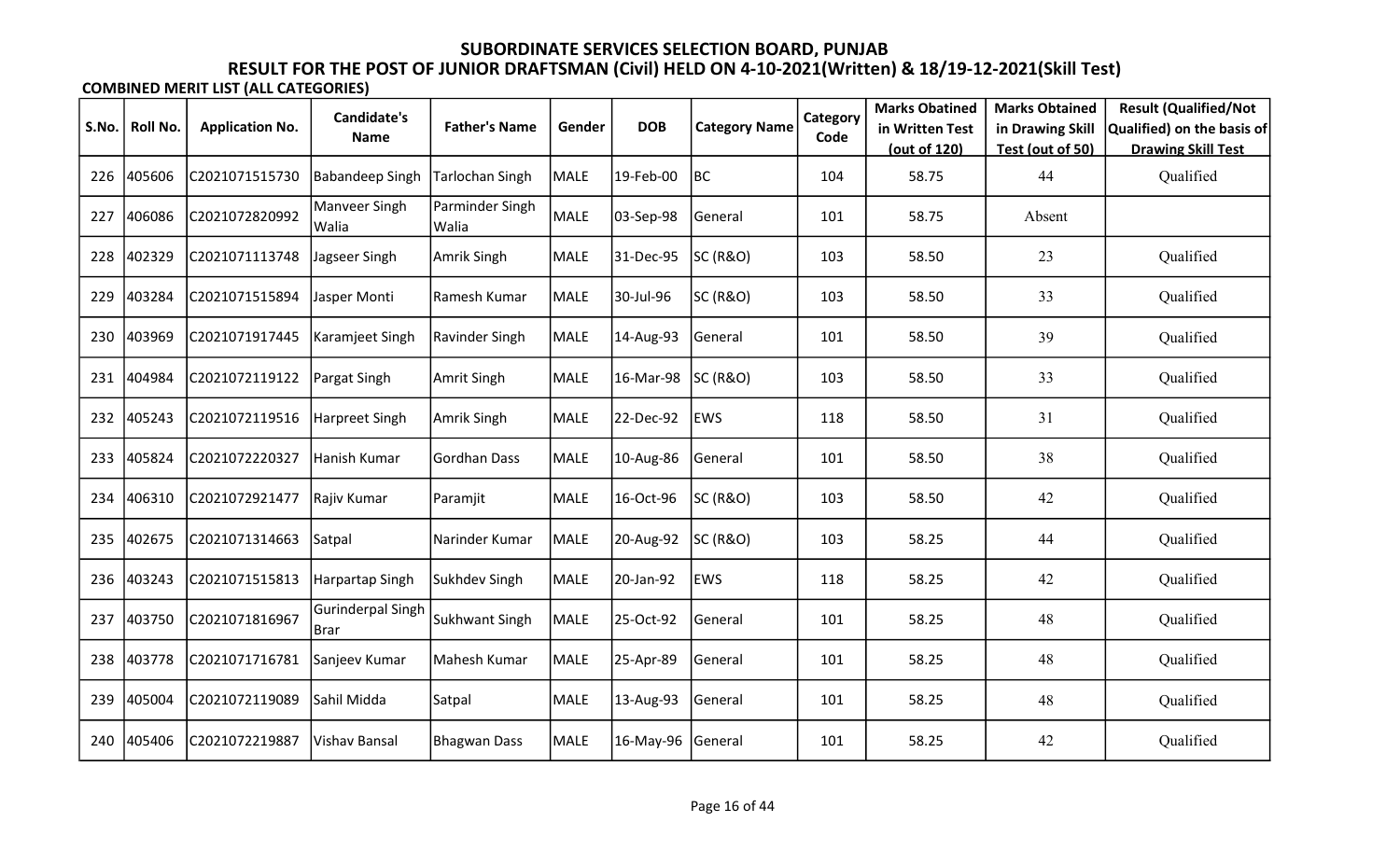|       |          |                        | <b>Candidate's</b>     |                        |             |            |                              | Category | <b>Marks Obatined</b> | <b>Marks Obtained</b> | <b>Result (Qualified/Not</b> |
|-------|----------|------------------------|------------------------|------------------------|-------------|------------|------------------------------|----------|-----------------------|-----------------------|------------------------------|
| S.No. | Roll No. | <b>Application No.</b> | <b>Name</b>            | <b>Father's Name</b>   | Gender      | <b>DOB</b> | <b>Category Name</b>         | Code     | in Written Test       | in Drawing Skill      | Qualified) on the basis of   |
|       |          |                        |                        |                        |             |            |                              |          | (out of 120)          | Test (out of 50)      | <b>Drawing Skill Test</b>    |
| 241   | 405715   | C2021072220120         | Ajay Mishra            | Amar Mishra            | MALE        | 13-Oct-98  | General                      | 101      | 58.25                 | 47                    | Qualified                    |
| 242   | 401832   | C2021070812228         | Sunny Bathla           | Prem Paul Bathla       | MALE        | 12-Apr-93  | General                      | 101      | 58.00                 | 43                    | Qualified                    |
| 243   | 404468   | C2021071817223         | Harsimran Singh        | Harbhajan Singh        | MALE        | 27-Apr-95  | <b>EWS</b>                   | 118      | 58.00                 | 33                    | Qualified                    |
| 244   | 402037   | C2021070912486         | Harvinder Singh        | Harmail Singh          | <b>MALE</b> | 27-Aug-93  | BC                           | 104      | 57.75                 | 32                    | Qualified                    |
| 245   | 402751   | C2021071314793         | Nirmal Singh           | Vajeer Singh           | MALE        | 23-May-91  | General                      | 101      | 57.75                 | 46                    | Qualified                    |
| 246   | 403026   | C2021071415434         | Hardeep Singh          | Nehru Lal              | MALE        | 22-Jan-96  | SC (R&O)                     | 103      | 57.75                 | 48                    | Qualified                    |
| 247   | 403170   | C2021070912709         | Mukesh Kumar           | Bhagwana Ram           | MALE        | 30-Jun-89  | General                      | 101      | 57.75                 | 34                    | Qualified                    |
| 248   | 403589   | C2021071716615         | Manish                 | Raghubir<br>Karwasra   | <b>MALE</b> | 20-Mar-93  | <b>EWS</b>                   | 118      | 57.75                 | 37                    | Qualified                    |
| 249   | 403625   | C2021071716656         | Kuldeep Singh          | <b>Gurmeet Singh</b>   | MALE        | 19-Aug-99  | SC (R&O)                     | 103      | 57.75                 | 40                    | Qualified                    |
| 250   | 403754   | C2021071816980         | Atul Koushal           | Harbans Lal<br>Koushal | <b>MALE</b> | 03-Mar-95  | General                      | 101      | 57.75                 | 47                    | Qualified                    |
| 251   | 403859   | C2021071817246         | Kunwar Partap<br>Singh | Satwinder Singh        | <b>MALE</b> | 28-Sep-94  | General                      | 101      | 57.75                 | 38                    | Qualified                    |
| 252   | 405346   | C2021072118682         | Nikhil Kumar           | Kewal Krishan          | MALE        | 15-Jun-95  | General                      | 101      | 57.75                 | 40                    | Qualified                    |
| 253   | 405878   | C2021072119043         | Sukhpreet Singh        | Sarwan Singh           | <b>MALE</b> | 04-Mar-01  | General                      | 101      | 57.75                 | 41                    | Qualified                    |
| 254   | 402579   | C2021071214395         | Gurvinder Singh        | Atma Singh             | MALE        | 25-Aug-82  | <b>ESM General</b><br>(Self) | 105      | 57.50                 | 30                    | Qualified                    |
| 255   | 402688   | C2021071314569         | Vikas                  | Vijay Kapoor           | MALE        | 17-Sep-95  | <b>EWS</b>                   | 118      | 57.50                 | 43                    | Qualified                    |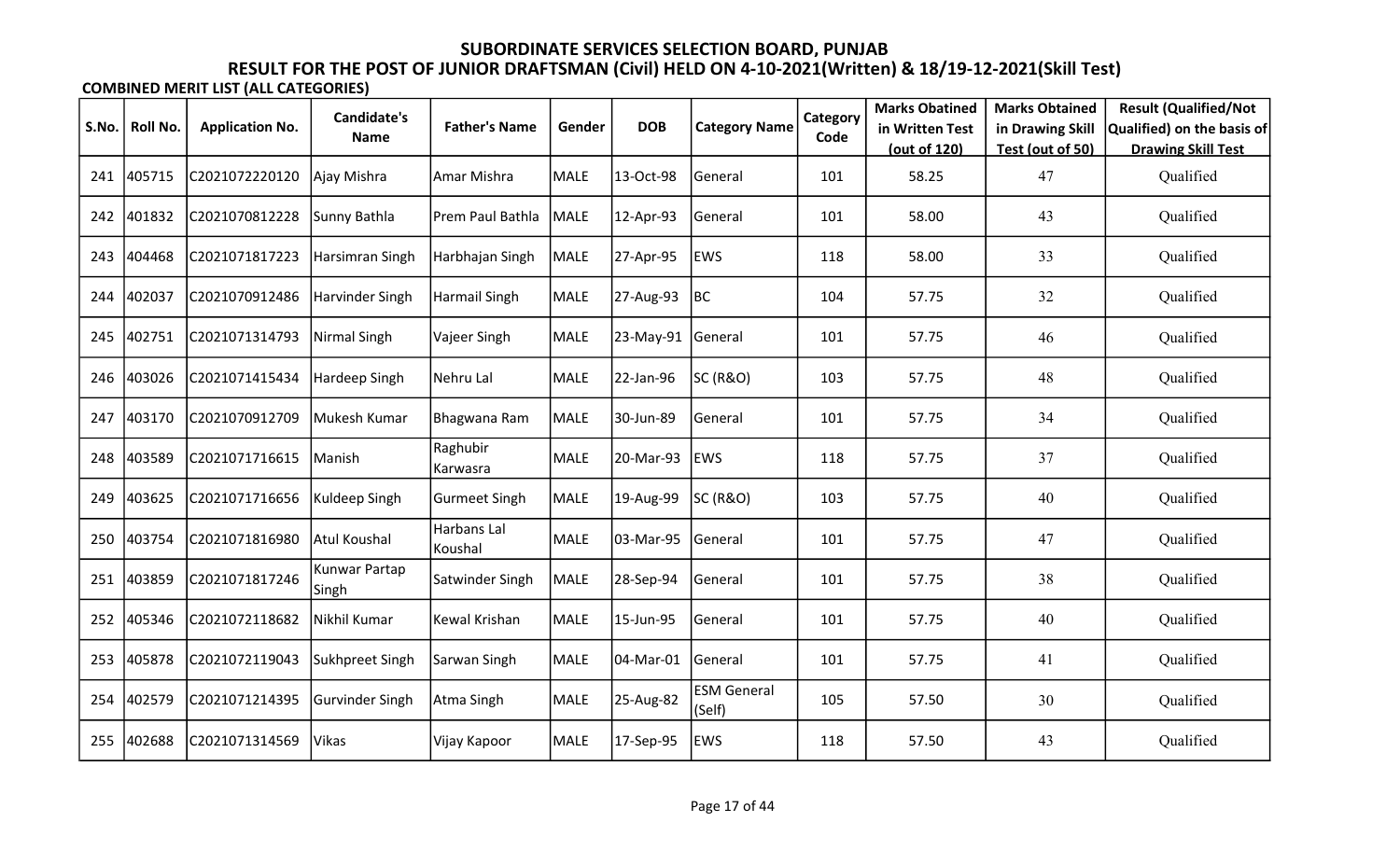|       |          |                        | <b>Candidate's</b>       |                               |             |            |                      | Category | <b>Marks Obatined</b> | <b>Marks Obtained</b> | <b>Result (Qualified/Not</b> |
|-------|----------|------------------------|--------------------------|-------------------------------|-------------|------------|----------------------|----------|-----------------------|-----------------------|------------------------------|
| S.No. | Roll No. | <b>Application No.</b> | <b>Name</b>              | <b>Father's Name</b>          | Gender      | <b>DOB</b> | <b>Category Name</b> | Code     | in Written Test       | in Drawing Skill      | Qualified) on the basis of   |
|       |          |                        |                          |                               |             |            |                      |          | (out of 120)          | Test (out of 50)      | <b>Drawing Skill Test</b>    |
| 256   | 403829   | C2021071415306         | <b>Barinder Singh</b>    | Kartar Singh                  | <b>MALE</b> | 24-May-97  | General              | 101      | 57.50                 | 42                    | Qualified                    |
| 257   | 404183   | C2021071917777         | Deepak Ghai              | Virender Kumar<br>Ghai        | MALE        | 04-Sep-93  | EWS                  | 118      | 57.50                 | 36                    | Qualified                    |
| 258   | 404231   | C2021071716922         | Rajat Chugh              | Roshan Lal                    | <b>MALE</b> | 24-Jun-91  | General              | 101      | 57.50                 | 33                    | Qualified                    |
| 259   | 404673   | C2021072018618         | Manpreet Sharma          | Sukhchainjeet<br>Sharma       | <b>MALE</b> | 28-Apr-92  | General              | 101      | 57.50                 | 35                    | Qualified                    |
| 260   | 404802   | C2021072118835         | Anand Kumar              | Ram Vinod<br>Mahato           | <b>MALE</b> | 16-Jul-98  | General              | 101      | 57.50                 | 46                    | Qualified                    |
| 261   | 404811   | C2021071917904         | Lalit Kumar              | Tarlok Raj                    | <b>MALE</b> | 30-Mar-98  | <b>SC(M&amp;B)</b>   | 102      | 57.50                 | 41                    | Qualified                    |
| 262   | 405428   | C2021072219919         | Gurpreet Singh           | Kaka Singh                    | <b>MALE</b> | 28-Jun-94  | <b>SC (R&amp;O)</b>  | 103      | 57.50                 | 48                    | Qualified                    |
| 263   | 402610   | C2021071214492         | Rukam Bansal             | Harkesh Kumar<br>Bansal       | <b>MALE</b> | 07-Feb-96  | <b>EWS</b>           | 118      | 57.25                 | 42                    | Qualified                    |
| 264   | 402940   | C2021071415158         | Gurdeep Singh<br>Bambal  | <b>Harpal Singh</b><br>Bambal | <b>MALE</b> | 20-Jan-98  | General              | 101      | 57.25                 | 38                    | Qualified                    |
| 265   | 403072   | C2021071515526         | Amandeep                 | Balkar Chand                  | <b>MALE</b> | 04-Oct-93  | <b>BC</b>            | 104      | 57.25                 | 35                    | Qualified                    |
| 266   | 403377   | C2021071616096         | Rupinder Singh           | Lachhman Singh                | <b>MALE</b> | 23-Oct-92  | BC                   | 104      | 57.25                 | 31                    | Qualified                    |
| 267   | 403626   | C2021071716690         | Japjeet Singh<br>l Punia | Sohan Singh Punia MALE        |             | 30-Jul-93  | General              | 101      | 57.25                 | 18                    | Not Qualified                |
| 268   | 404822   | C2021072118875         | Arshdeep Singh           | Harjinder Singh               | <b>MALE</b> | 20-Jan-99  | <b>SC (R&amp;O)</b>  | 103      | 57.25                 | 35                    | Qualified                    |
| 269   | 403901   | C2021071817348         | Gurwinder<br> Sharma     | Tejinder Kumar                | <b>MALE</b> | 26-Aug-99  | <b>EWS</b>           | 118      | 57.00                 | 42                    | Qualified                    |
| 270   | 404112   | C2021071917681         | Rakesh Kumar             | Des Raj                       | <b>MALE</b> | 11-Jul-94  | General              | 101      | 57.00                 | 31                    | Qualified                    |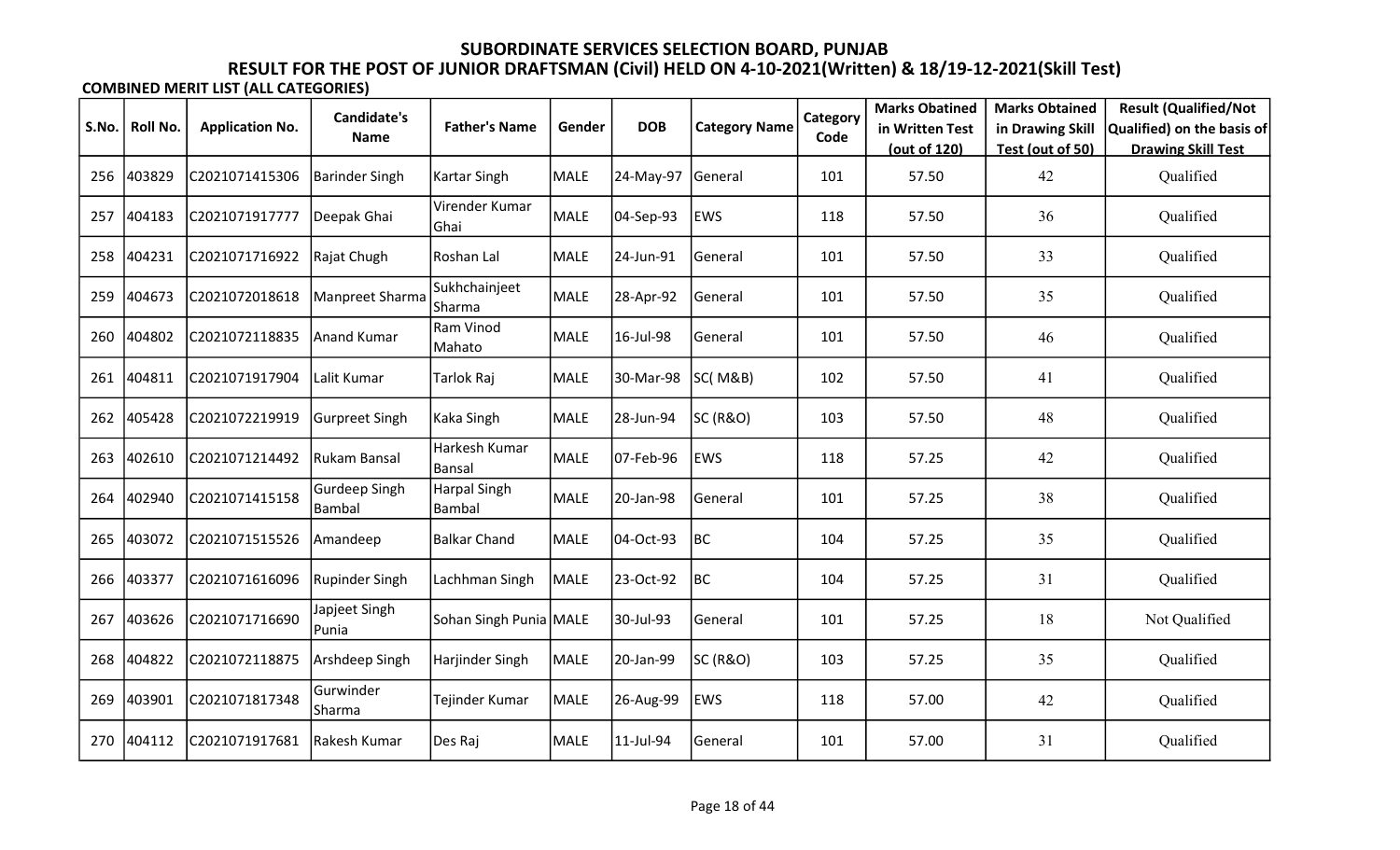|       |          |                        | Candidate's                    |                         |             |            |                      | Category | <b>Marks Obatined</b> | <b>Marks Obtained</b> | <b>Result (Qualified/Not</b> |
|-------|----------|------------------------|--------------------------------|-------------------------|-------------|------------|----------------------|----------|-----------------------|-----------------------|------------------------------|
| S.No. | Roll No. | <b>Application No.</b> | <b>Name</b>                    | <b>Father's Name</b>    | Gender      | <b>DOB</b> | <b>Category Name</b> | Code     | in Written Test       | in Drawing Skill      | Qualified) on the basis of   |
|       |          |                        |                                |                         |             |            |                      |          | (out of 120)          | Test (out of 50)      | <b>Drawing Skill Test</b>    |
| 271   | 404225   | C2021071917834         | Amit Talgotra                  | Pawan Talgotra          | <b>MALE</b> | 27-Sep-93  | BC                   | 104      | 57.00                 | 48                    | Qualified                    |
| 272   | 404564   | C2021072018397         | Mandeep Singh                  | Mahender Pal            | <b>MALE</b> | 01-Sep-96  | General              | 101      | 57.00                 | 43                    | Qualified                    |
| 273   | 404582   | C2021072018482         | Parvesh Babbar                 | Hetram Babbar           | MALE        | 20-Jul-98  | SC (R&O)             | 103      | 57.00                 | 47                    | Qualified                    |
| 274   | 405343   | C2021072219746         | Aman Kumar                     | Ved Parkash             | <b>MALE</b> | 15-Jan-93  | General              | 101      | 57.00                 | 48                    | Qualified                    |
| 275   | 401844   | C2021070812266         | <b>Shivam</b>                  | Pardeep Kumar           | MALE        | 02-Aug-97  | General              | 101      | 56.75                 | 41                    | Qualified                    |
| 276   | 402900   | C2021012203703         | <b>Baljit Singh</b>            | Roop Chand              | <b>MALE</b> | 04-Apr-85  | General              | 101      | 56.75                 | 20                    | Qualified                    |
| 277   | 403842   | C2021071013332         | Sarbjeet Bedi                  | Krishan Singh Bedi MALE |             | 02-Dec-92  | General              | 101      | 56.75                 | 39                    | Qualified                    |
| 278   | 403887   | C2021070812230         | Dipinder Singh                 | Surjit Singh            | MALE        | 15-Jul-98  | BC                   | 104      | 56.75                 | 42                    | Qualified                    |
| 279   | 404215   | C2021071917836         | Sumit Talgotra                 | Pawan Talgotra          | <b>MALE</b> | 24-Feb-92  | BC                   | 104      | 56.75                 | 47                    | Qualified                    |
| 280   | 405440   | C2021072119625         | Sahil Dogra                    | Baldev Raj Dogra        | MALE        | 26-Mar-94  | <b>EWS</b>           | 118      | 56.75                 | 46                    | Qualified                    |
| 281   | 405459   | C2021072118808         | Deepak Kumar<br>Sharma         | Darshan Kumar           | <b>MALE</b> | 31-Aug-96  | General              | 101      | 56.75                 | 46                    | Qualified                    |
| 282   | 401963   | C2021070912727         | Sarbjeet Singh                 | Mahinder Singh          | MALE        | 11-Dec-96  | SC (R&O)             | 103      | 56.50                 | 46                    | Qualified                    |
| 283   | 402257   | C2021071013577         | Sagar Aloria                   | Parlahad Aloria         | <b>MALE</b> | 01-Jul-98  | SC (R&O)             | 103      | 56.50                 | 40                    | Qualified                    |
| 284   | 402344   | C2021071113785         | Allam Preet Banty Balbir Singh |                         | MALE        | 09-Sep-95  | SC (R&O)             | 103      | 56.50                 | 36                    | Qualified                    |
| 285   | 403964   | C2021071917463         | Gagan Kumar                    | Rakesh Kumar            | <b>MALE</b> | 08-Feb-97  | BC                   | 104      | 56.50                 | 31                    | Qualified                    |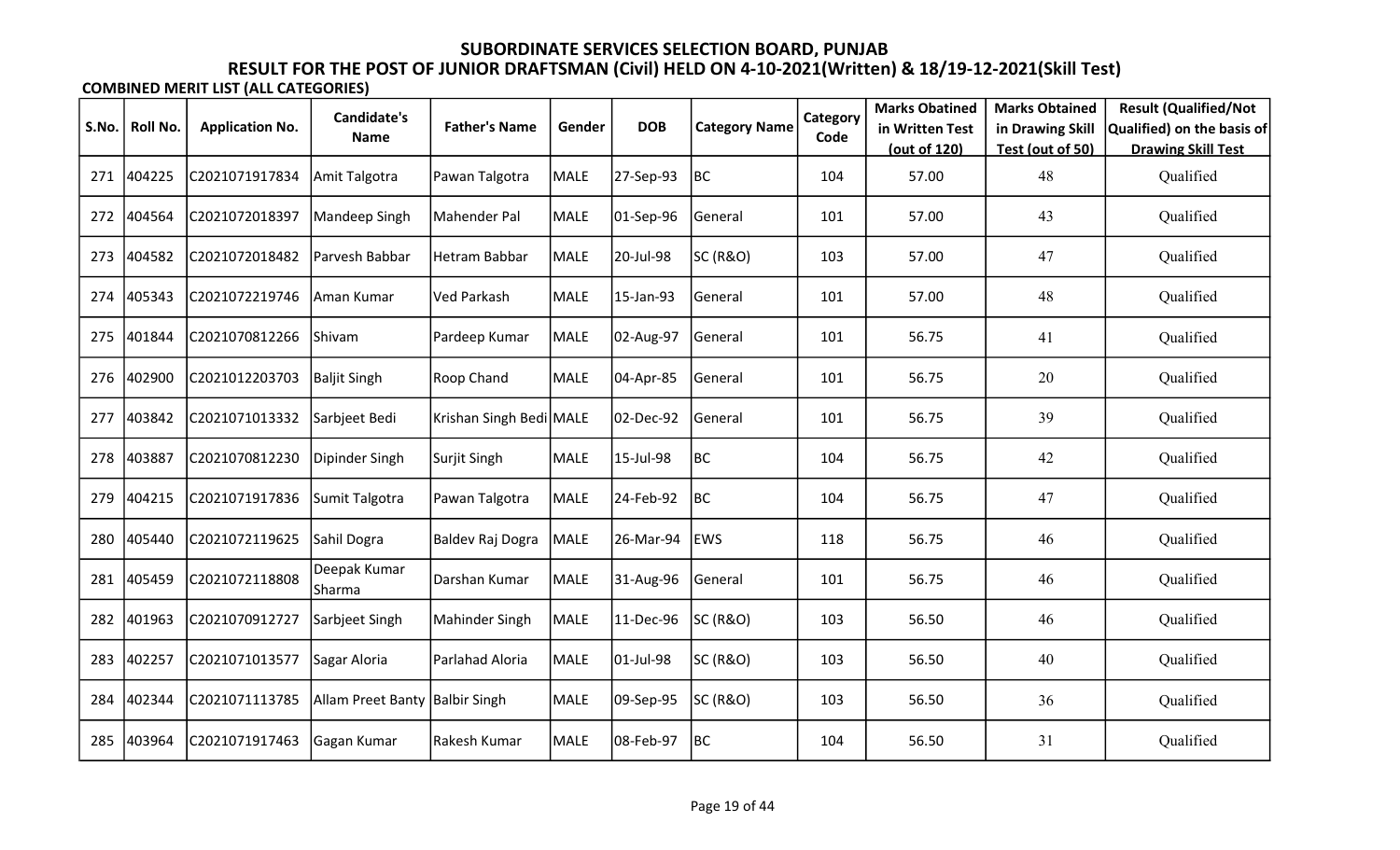|       |          |                        | <b>Candidate's</b>                 |                           |             |                    |                      | Category | <b>Marks Obatined</b> | <b>Marks Obtained</b>  | <b>Result (Qualified/Not</b>           |
|-------|----------|------------------------|------------------------------------|---------------------------|-------------|--------------------|----------------------|----------|-----------------------|------------------------|----------------------------------------|
| S.No. | Roll No. | <b>Application No.</b> | <b>Name</b>                        | <b>Father's Name</b>      | Gender      | <b>DOB</b>         | <b>Category Name</b> | Code     | in Written Test       | in Drawing Skill       | Qualified) on the basis of             |
| 286   | 404363   | C2021072018114         | Mohit Jain                         | Pawan Kumar Jain MALE     |             | 13-Jun-95          | General              | 101      | (out of 120)<br>56.50 | Test (out of 50)<br>49 | <b>Drawing Skill Test</b><br>Qualified |
| 287   | 404774   | C2021072118791         | Sachin Gupta                       | Janak Raj                 | <b>MALE</b> | 15-Aug-92          | General              | 101      | 56.50                 | 38                     | Qualified                              |
| 288   | 406726   | C2021072921226         | Neeraj Choudhary Krishan Lal Sihag |                           | MALE        | 04-Sep-94          | General              | 101      | 56.50                 | 41                     | Qualified                              |
| 289   | 401868   | C2021070812377         | Puneet Kumar<br>Sabharwal          | Sushil Kumar<br>Sabharwal | <b>MALE</b> | 28-Oct-97          | General              | 101      | 56.25                 | 39                     | Qualified                              |
| 290   | 402077   | C2021070913073         | Lakhshdeep                         | Lekh Raj                  | MALE        | 04-Aug-98          | Sports (Gen)         | 111      | 56.25                 | 35                     | Qualified                              |
| 291   | 402334   | C2021071113762         | Simranjit Singh                    | Harjot Singh              | MALE        | 12-Feb-94          | General              | 101      | 56.25                 | 30                     | Qualified                              |
| 292   | 402973   | C2021071415333         | Anshul Malhotra                    | Ravinder<br>Malhotra      | <b>MALE</b> | 23-Dec-93          | General              | 101      | 56.25                 | 44                     | Qualified                              |
| 293   | 403561   | C2021071716541         | Paramvir Singh                     | Ranjit Behl               | MALE        | 26-Jun-93          | SC (R&O)             | 103      | 56.25                 | 36                     | Qualified                              |
| 294   | 404329   | C2021071314845         | Kawalpreet Singh<br>Bedi           | Jagdishpal Singh<br>Bedi  | <b>MALE</b> | 26-May-93          | <b>EWS</b>           | 118      | 56.25                 | 42                     | Qualified                              |
| 295   | 405410   | C2021072219872         | Sahil Mittal                       | Subash Chand              | MALE        | 27-Jan-99          | General              | 101      | 56.25                 | 43                     | Qualified                              |
| 296   | 405709   | C2021072219632         | Rahul                              | Suresh Kumar              | <b>MALE</b> | 09-Dec-93          | General              | 101      | 56.25                 | 44                     | Qualified                              |
| 297   | 402637   | C2021071314571         | Piyush Garg                        | Vijay Kumar               | MALE        | 16-Dec-95          | General              | 101      | 56.00                 | 36                     | Qualified                              |
| 298   | 403092   | C2021071515592         | Jagwinder Singh                    | Jasbir Singh              | <b>MALE</b> | 12-Mar-93          | General              | 101      | 56.00                 | 31                     | Qualified                              |
| 299   | 403193   | C2021071515721         | Jaspreet Singh                     | Partap Singh              | MALE        | 08-Aug-97          | BC                   | 104      | 56.00                 | 48                     | Qualified                              |
| 300   | 404899   | C2021072119002         | Ramandeep Singh   Baldev Singh     |                           | MALE        | 18-May-92 SC (R&O) |                      | 103      | 56.00                 | 46                     | Qualified                              |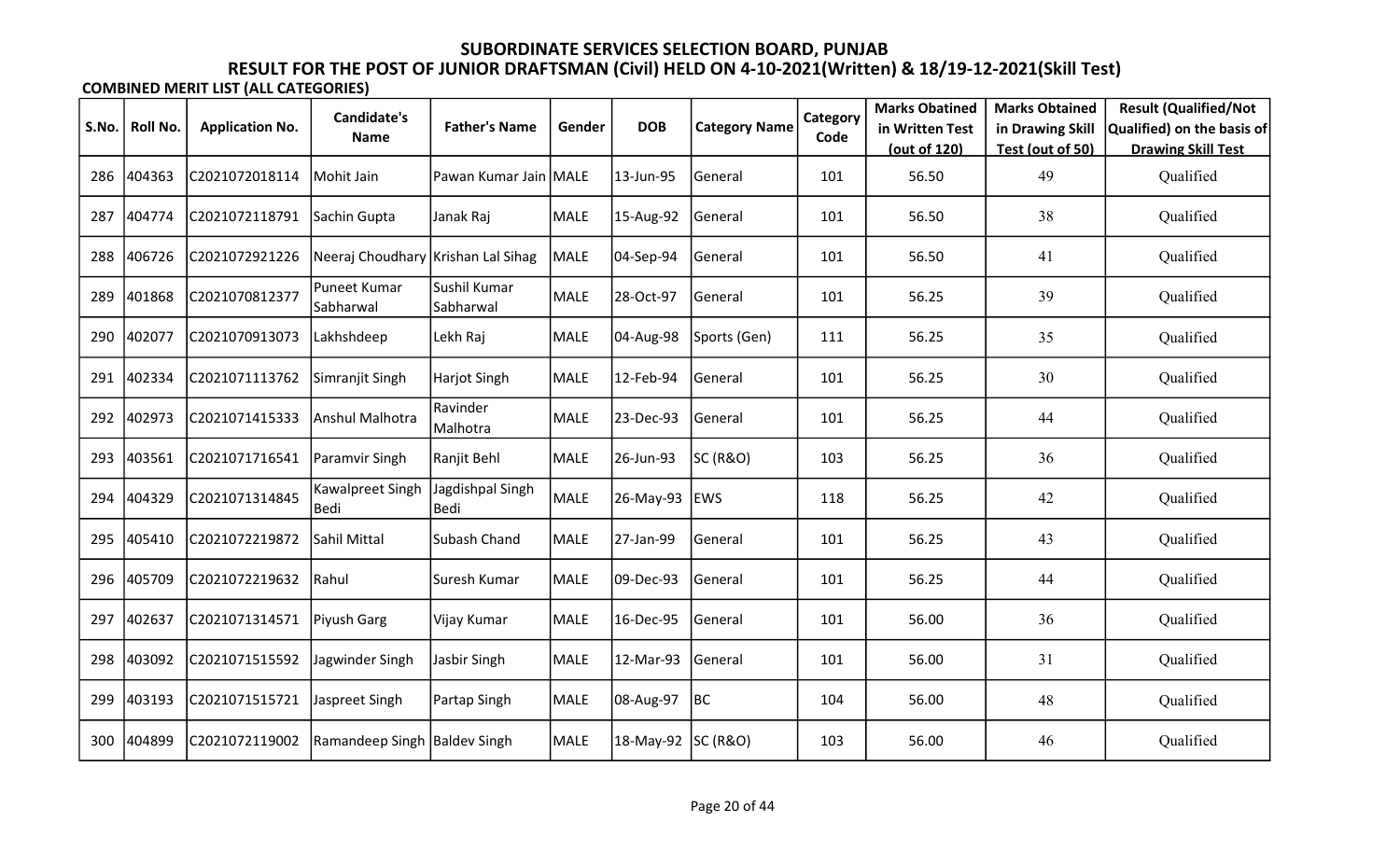|       |          |                        | <b>Candidate's</b>       |                       |        |            |                      | Category | <b>Marks Obatined</b>           | <b>Marks Obtained</b>  | <b>Result (Qualified/Not</b>           |
|-------|----------|------------------------|--------------------------|-----------------------|--------|------------|----------------------|----------|---------------------------------|------------------------|----------------------------------------|
| S.No. | Roll No. | <b>Application No.</b> | Name                     | <b>Father's Name</b>  | Gender | <b>DOB</b> | <b>Category Name</b> | Code     | in Written Test<br>(out of 120) | in Drawing Skill       | Qualified) on the basis of             |
| 301   | 402074   | C2021070913093         | Alok Parjapati           | Mani Ram<br>Parjapati | MALE   | 01-Jan-98  | BC                   | 104      | 55.75                           | Test (out of 50)<br>46 | <b>Drawing Skill Test</b><br>Qualified |
| 302   | 402078   | C2021070912755         | Shivam                   | Suresh Kumar          | MALE   | 13-Feb-97  | General              | 101      | 55.75                           | 36                     | Qualified                              |
| 303   | 403023   | C2021071214484         | Mohit Kansal             | Ashok Kumar           | MALE   | 24-Apr-92  | General              | 101      | 55.75                           | 39                     | Qualified                              |
| 304   | 403074   | C2021071515550         | Anish Kumar              | Chaman Lal            | MALE   | 12-Jul-94  | <b>EWS</b>           | 118      | 55.75                           | 38                     | Qualified                              |
| 305   | 405048   | C2021071214356         | Shivam Dubey             | Sachitanand<br>Dubey  | MALE   | 15-Jan-97  | General              | 101      | 55.75                           | 44                     | Qualified                              |
| 306   | 401861   | C2021070812313         | Kiranpal Singh           | Satpal Singh          | MALE   | 27-May-99  | BC                   | 104      | 55.50                           | 38                     | Qualified                              |
| 307   | 402480   | C2021071214188         | Tinesh Jain              | Jagdish Rai           | MALE   | 28-Sep-98  | General              | 101      | 55.50                           | 45                     | Qualified                              |
| 308   | 403290   | C2021071515927         | Shivam Vasudev           | Suresh Kumar          | MALE   | 27-Feb-97  | General              | 101      | 55.50                           | 37                     | Qualified                              |
| 309   | 403732   | C2021071716906         | Vipin Kumar              | Jai Chand             | MALE   | 09-May-96  | General              | 101      | 55.50                           | 48                     | Qualified                              |
| 310   | 403745   | C2021071314933         | Manpreet Singh           | Joginder Singh        | MALE   | 29-Dec-91  | General              | 101      | 55.50                           | 39                     | Qualified                              |
| 311   | 404102   | C2021071917562         | Shubham Kumar            | Jantri Lal            | MALE   | 24-Oct-95  | SC (R&O)             | 103      | 55.50                           | 40                     | Qualified                              |
| 312   | 404486   | C2021072018263         | Piyush Shalbans          | Anil Kumar            | MALE   | 23-Oct-95  | General              | 101      | 55.50                           | 39                     | Qualified                              |
| 313   | 404788   | C2021072118821         | Narinder Pal             | Hari Ram              | MALE   | 22-Mar-91  | <b>BC</b>            | 104      | 55.50                           | 37                     | Qualified                              |
| 314   | 406602   | C2021073121816         | Harjinder Singh<br> Suri | Tarsem Singh          | MALE   | 15-Nov-91  | BC                   | 104      | 55.50                           | 43                     | Qualified                              |
| 315   | 401870   | C2021070812403         | Sahil Sharma             | <b>Ravinder Paul</b>  | MALE   | 19-Aug-97  | General              | 101      | 55.25                           | 44                     | Qualified                              |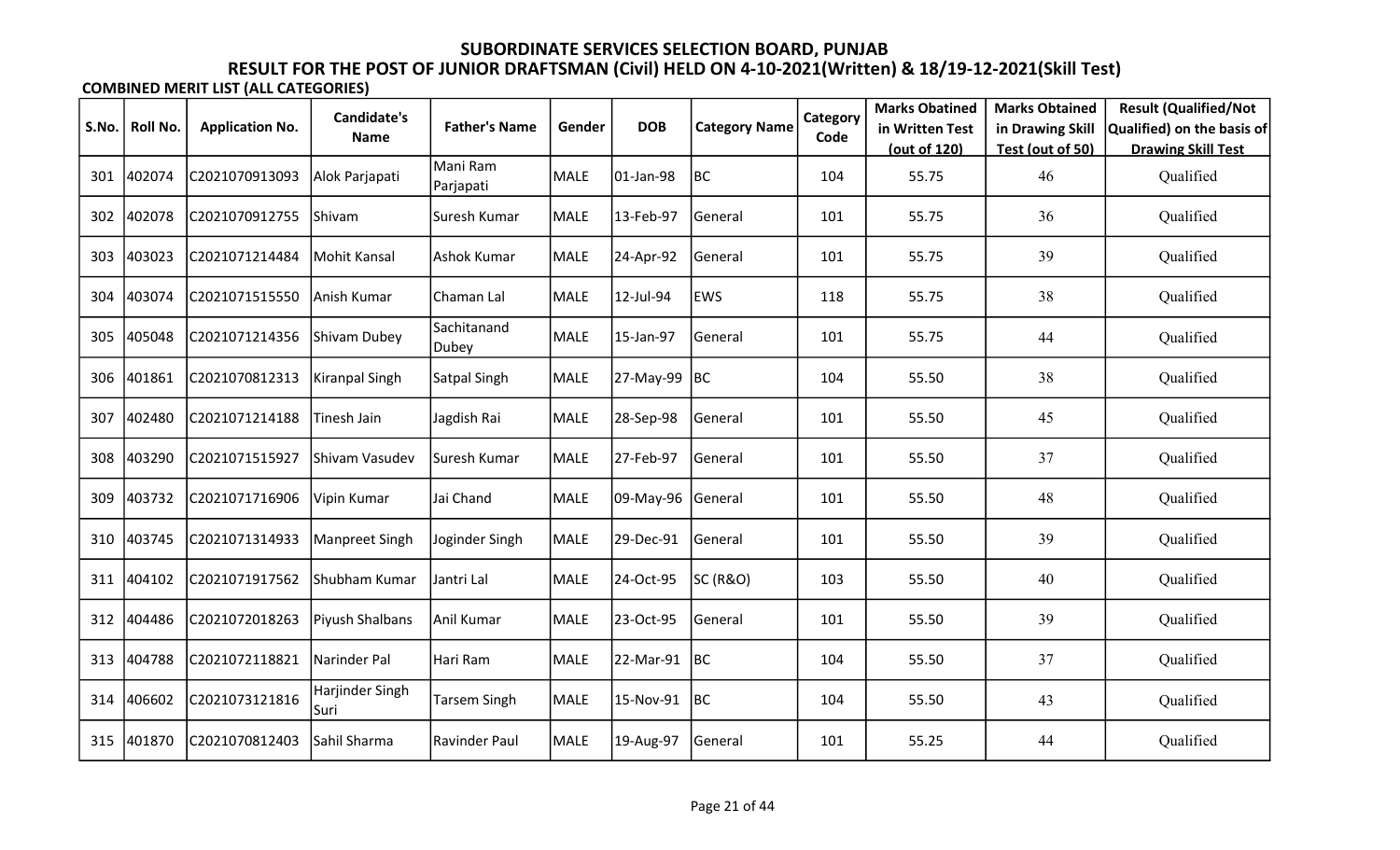|       |                 |                        | Candidate's                 |                         |             |            |                              | Category | <b>Marks Obatined</b> | <b>Marks Obtained</b> | <b>Result (Qualified/Not</b> |
|-------|-----------------|------------------------|-----------------------------|-------------------------|-------------|------------|------------------------------|----------|-----------------------|-----------------------|------------------------------|
| S.No. | <b>Roll No.</b> | <b>Application No.</b> | Name                        | <b>Father's Name</b>    | Gender      | <b>DOB</b> | <b>Category Name</b>         | Code     | in Written Test       | in Drawing Skill      | Qualified) on the basis of   |
|       |                 |                        |                             |                         |             |            |                              |          | (out of 120)          | Test (out of 50)      | <b>Drawing Skill Test</b>    |
| 316   | 402614          | C2021070912718         | Prabhjot Singh              | Sukhwinder Singh   MALE |             | 07-Feb-96  | BC                           | 104      | 55.25                 | 39                    | Qualified                    |
| 317   | 402709          | C2021071314733         | Lovepreet Sharma Om Parkash |                         | <b>MALE</b> | 05-Apr-94  | <b>EWS</b>                   | 118      | 55.25                 | 37                    | Qualified                    |
| 318   | 402749          | C2021071314767         | Harcharan Singh<br> Sandhu  | Jagjit Singh<br>Sandhu  | <b>MALE</b> | 16-Dec-94  | General                      | 101      | 55.25                 | 37                    | Qualified                    |
| 319   | 403429          | C2021071616207         | Ravi Godara                 | Ramveer                 | <b>MALE</b> | 02-Jan-95  | General                      | 101      | 55.25                 | 40                    | Qualified                    |
| 320   | 403504          | C2021071616412         | Sourav Jain                 | Charan Dass             | MALE        | 09-Oct-94  | <b>EWS</b>                   | 118      | 55.25                 | 35                    | Qualified                    |
| 321   | 404097          | C2021071917674         | Atul Lubana                 | Kewal Krishan           | <b>MALE</b> | 12-Oct-94  | BC                           | 104      | 55.25                 | 44                    | Qualified                    |
| 322   | 405076          | C2021072119288         | <b>Gurusewak Singh</b>      | Darshan Singh           | <b>MALE</b> | 25-Mar-93  | <b>General</b>               | 101      | 55.25                 | 41                    | Qualified                    |
| 323   | 405098          | C2021072119314         | Ajay Kumar                  | Om Parkash              | <b>MALE</b> | 28-Apr-91  | General                      | 101      | 55.25                 | 36                    | Qualified                    |
| 324   | 402225          | C2021070912538         | <b>Gurjant Singh</b>        | <b>Harbans Singh</b>    | <b>MALE</b> | 21-Jun-98  | SC (R&O)                     | 103      | 55.00                 | 35                    | Qualified                    |
| 325   | 402470          | C2021071214158         | Roop Singh                  | <b>Gurjant Singh</b>    | <b>MALE</b> | 28-Nov-98  | <b>BC</b>                    | 104      | 55.00                 | 48                    | Qualified                    |
| 326   | 402829          | C2021071113747         | <b>Vishal Kumar</b>         | Dharampal               | <b>MALE</b> | 03-Aug-94  | <b>SC (R&amp;O)</b>          | 103      | 55.00                 | 41                    | Qualified                    |
| 327   | 403941          | C2021071917424         | Jatinder Singh              | Lakhwinder Singh   MALE |             | 26-Feb-93  | General                      | 101      | 55.00                 | 16                    | Not Qualified                |
| 328   | 404403          | C2021072018203         | Jagteshvar Singh<br>Sidhu   | Rockinder Singh         | MALE        | 01-Sep-98  | General                      | 101      | 55.00                 | 47                    | Qualified                    |
| 329   | 404435          | C2021020206434         | Baljinder Singh             | Karmender Singh<br>Gill | MALE        | 15-Mar-72  | <b>ESM General</b><br>(Self) | 105      | 55.00                 | 19                    | Not Qualified                |
| 330   | 404587          | C2021072018478         | Anmoldeep Singh             | Gurinder Singh          | <b>MALE</b> | 18-Feb-95  | BC                           | 104      | 55.00                 | 45                    | Qualified                    |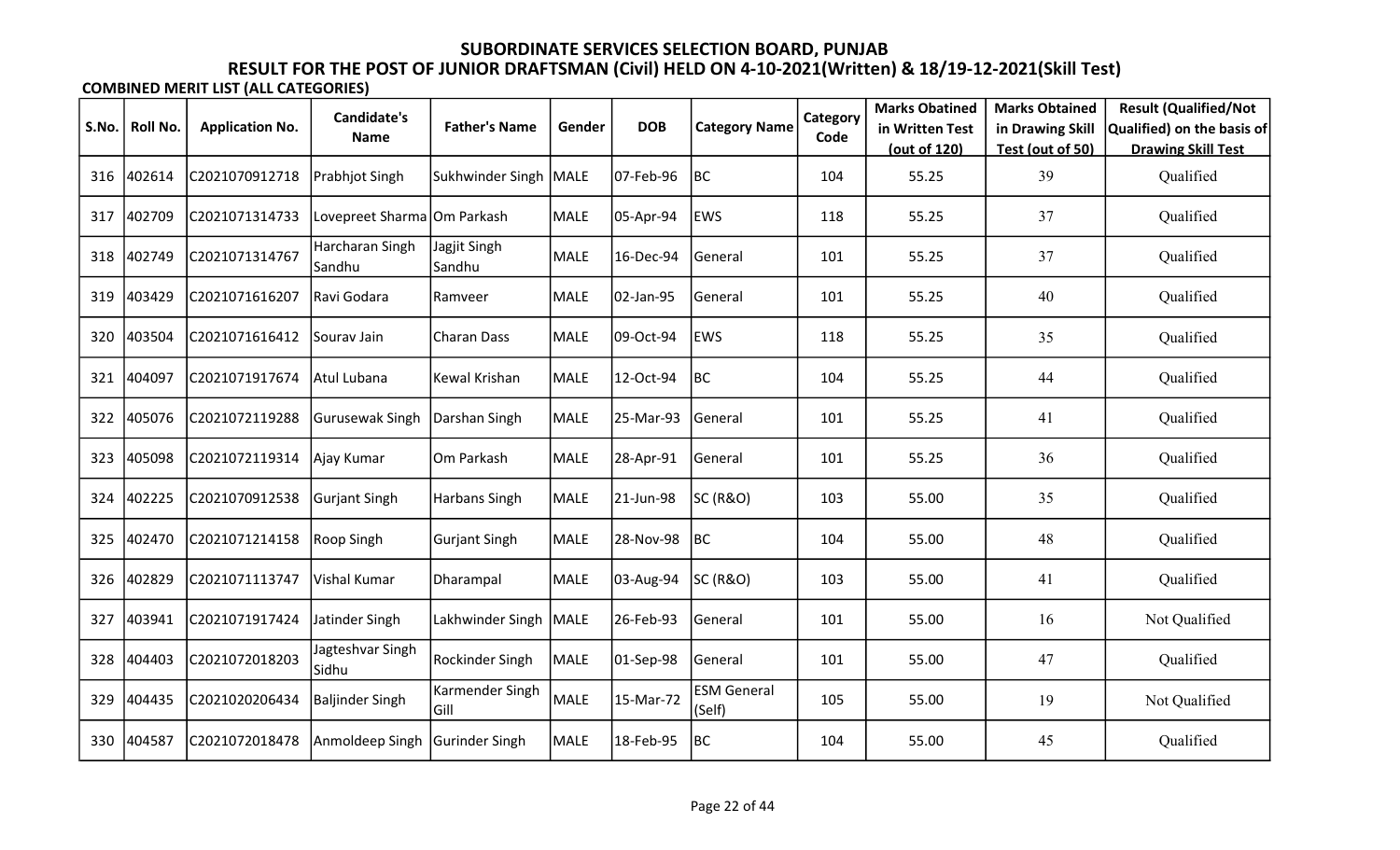|       |                 |                        | Candidate's               |                        |             |            |                      | Category | <b>Marks Obatined</b> | <b>Marks Obtained</b> | <b>Result (Qualified/Not</b> |
|-------|-----------------|------------------------|---------------------------|------------------------|-------------|------------|----------------------|----------|-----------------------|-----------------------|------------------------------|
| S.No. | <b>Roll No.</b> | <b>Application No.</b> | <b>Name</b>               | <b>Father's Name</b>   | Gender      | <b>DOB</b> | <b>Category Name</b> | Code     | in Written Test       | in Drawing Skill      | Qualified) on the basis of   |
|       |                 |                        |                           |                        |             |            |                      |          | (out of 120)          | Test (out of 50)      | <b>Drawing Skill Test</b>    |
| 331   | 404678          | C2021072017944         | Aakash Sharma             | Jaspal Singh           | <b>MALE</b> | 22-Apr-95  | General              | 101      | 55.00                 | 40                    | Qualified                    |
| 332   | 404970          | C2021072118704         | Prakashnath Yogi          | Hanuman Nath           | <b>MALE</b> | 02-Jan-97  | General              | 101      | 55.00                 | 35                    | Qualified                    |
| 333   | 405065          | C2021072119260         | Shiv Dutt                 | Ram Swroop             | <b>MALE</b> | 20-Jul-00  | General              | 101      | 55.00                 | 41                    | Qualified                    |
| 334   | 405897          | C2021072720725         | Gaganvir Singh            | Sagar Singh            | MALE        | 01-Mar-95  | SC (R&O)             | 103      | 55.00                 | 37                    | Qualified                    |
| 335   | 406042          | C2021072720892         | Satnam Singh              | Malkit Singh           | MALE        | 29-Jul-94  | BC                   | 104      | 55.00                 | 37                    | Qualified                    |
| 336   | 406537          | C2021073021705         | <b>Shamsunder</b>         | Dharampal              | <b>MALE</b> | 11-Apr-92  | General              | 101      | 55.00                 | 19                    | Not Qualified                |
| 337   | 402472          | C2021071214179         | Harpreet Singh<br>Hayer   | Jaswinder Singh        | <b>MALE</b> | 11-Aug-96  | General              | 101      | 54.75                 | 50                    | Qualified                    |
| 338   | 403008          | C2021071415402         | Ripanpreet Singh<br>Sidhu | Malkeet Singh<br>Sidhu | <b>MALE</b> | 08-Sep-94  | General              | 101      | 54.75                 | 47                    | Qualified                    |
| 339   | 404367          | C2021071616128         | Pavneet Penny             | Amrik Singh            | MALE        | 05-Jun-96  | SC (R&O)             | 103      | 54.75                 | 46                    | Qualified                    |
| 340   | 404585          | C2021071615956         | Hussanpreet<br> Singh     | Narang Singh           | <b>MALE</b> | 29-Feb-00  | General              | 101      | 54.75                 | 35                    | Qualified                    |
| 341   | 404599          | C2021072018458         | <b>Ekamjot Singh</b>      | <b>Balkaran Singh</b>  | <b>MALE</b> | 03-Apr-01  | General              | 101      | 54.75                 | Absent                |                              |
| 342   | 401911          | C2021070912585         | Munish Singla             | Subhash Chand          | <b>MALE</b> | 21-Jan-97  | General              | 101      | 54.50                 | 49                    | Qualified                    |
| 343   | 402300          | C2021012905452         | Suraj Parkash<br>Garg     | Pardeep Kumar<br>Garg  | MALE        | 06-Oct-95  | <b>EWS</b>           | 118      | 54.50                 | 40                    | Qualified                    |
| 344   | 402414          | C2021071214034         | Gopal Kapoor              | Ashwani Kapoor         | MALE        | 11-Jul-98  | BC                   | 104      | 54.50                 | 49                    | Qualified                    |
| 345   | 404134          | C2021071917702         | Gurpartap Singh           | <b>Balwinder Singh</b> | <b>MALE</b> | 03-Feb-94  | <b>EWS</b>           | 118      | 54.50                 | 40                    | Qualified                    |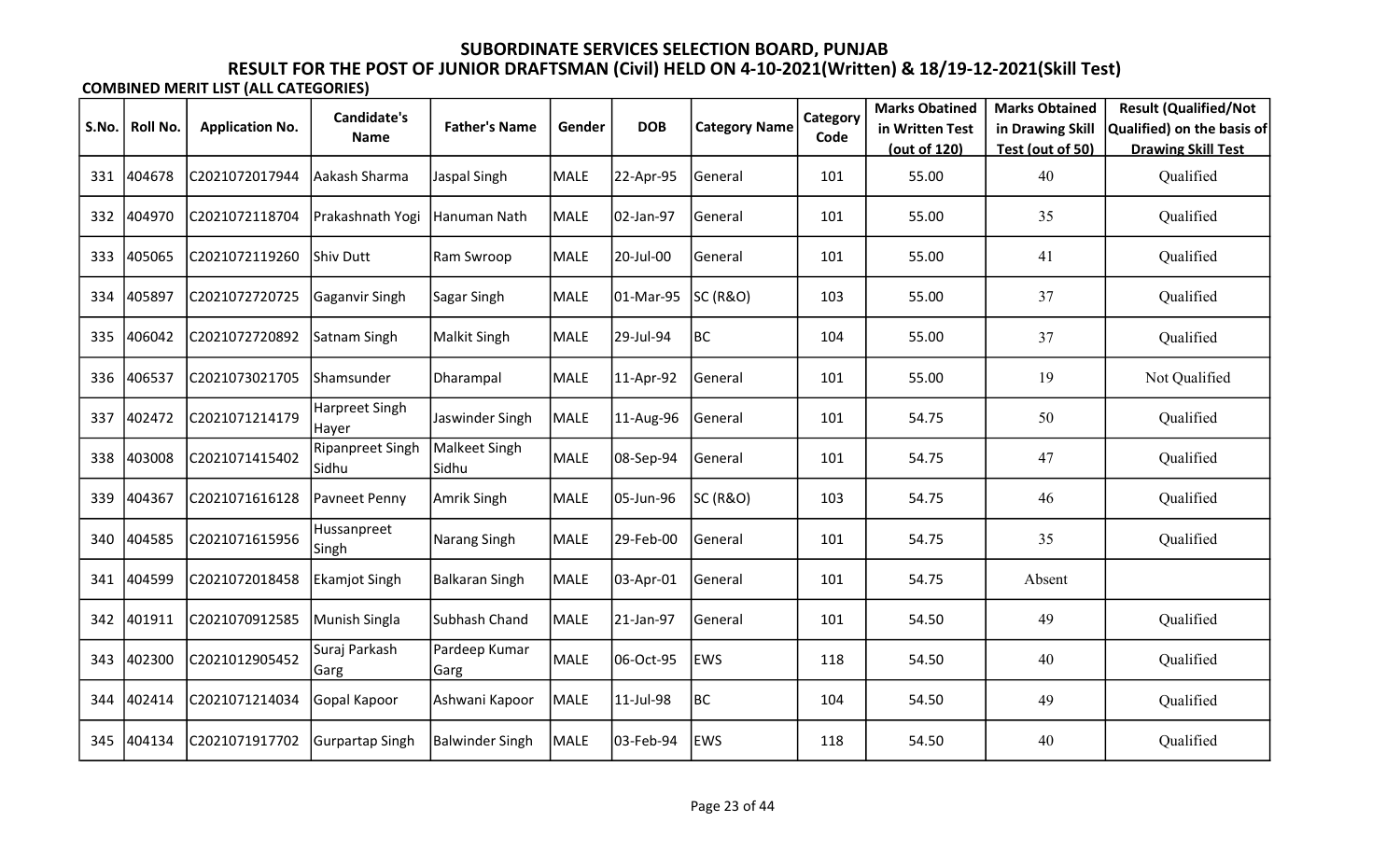| S.No. | Roll No. | <b>Application No.</b> | <b>Candidate's</b>        | <b>Father's Name</b>      | Gender      | <b>DOB</b>       | <b>Category Name</b> | Category | <b>Marks Obatined</b><br>in Written Test | <b>Marks Obtained</b><br>in Drawing Skill | <b>Result (Qualified/Not</b><br>Qualified) on the basis of |
|-------|----------|------------------------|---------------------------|---------------------------|-------------|------------------|----------------------|----------|------------------------------------------|-------------------------------------------|------------------------------------------------------------|
|       |          |                        | <b>Name</b>               |                           |             |                  |                      | Code     | (out of 120)                             | Test (out of 50)                          | <b>Drawing Skill Test</b>                                  |
| 346   | 404682   | C2021072018656         | Rishab                    | Mohinder Pal              | MALE        | 18-Jul-96        | BC                   | 104      | 54.50                                    | 29                                        | Qualified                                                  |
| 347   | 406580   | C2021073121795         | Khushboo                  | Surinder Pal              |             | FEMALE 28-Mar-94 | General              | 101      | 54.50                                    | 41                                        | Qualified                                                  |
| 348   | 402131   | C2021070913094         | Navdeep Singh             | Ram Singh                 | MALE        | 26-Oct-97        | SC(M&B)              | 102      | 54.25                                    | 39                                        | Qualified                                                  |
| 349   | 403336   | C2021071314786         | Jaspreet Singh<br>Walia   | Gurpreet Singh<br>Walia   | <b>MALE</b> | 05-Dec-94        | General              | 101      | 54.25                                    | 20                                        | Qualified                                                  |
| 350   | 403999   | C2021071917529         | Sartaj Singh              | Paramjit Singh            | MALE        | 16-Dec-98        | <b>BC</b>            | 104      | 54.25                                    | 48                                        | Qualified                                                  |
| 351   | 404133   | C2021071917704         | Vishal                    | Sh Jagdish Kumar          | MALE        | 30-Jul-92        | General              | 101      | 54.25                                    | 38                                        | Qualified                                                  |
| 352   | 404241   | C2021071917888         | Shubham Kumar             | <b>Bhart Bhushan</b>      | MALE        | 16-Sep-95        | <b>EWS</b>           | 118      | 54.25                                    | 47                                        | Qualified                                                  |
| 353   | 404314   | C2021071917915         | Sohail Khalid<br>Mahendru | Khalid Parvez<br>Mahendru | <b>MALE</b> | 25-Jul-97        | BC                   | 104      | 54.25                                    | 45                                        | Qualified                                                  |
| 354   | 405894   | C2021071515847         | Vijay Kumar<br>Gupta      | Chhabi Nath<br>Gupta      | <b>MALE</b> | 15-Apr-97        | General              | 101      | 54.25                                    | 46                                        | Qualified                                                  |
| 355   | 401826   | C2021070812175         | Lovepreet Singh           | <b>Karnail Singh</b>      | MALE        | 21-Dec-96        | <b>SC (R&amp;O)</b>  | 103      | 54.00                                    | 37                                        | Qualified                                                  |
| 356   | 402041   | C2021070912980         | Mandeep Jindal            | Satish Jindal             | MALE        | 24-Jul-93        | General              | 101      | 54.00                                    | 30                                        | Qualified                                                  |
| 357   | 402285   | C2021071113665         | Neeraj Panchal            | <b>Bal Krishan</b>        | MALE        | 24-Aug-95        | BC                   | 104      | 54.00                                    | 40                                        | Qualified                                                  |
| 358   | 402372   | C2021071113899         | Santosh Kumar             | Jage Lal                  | <b>MALE</b> | 18-Jul-91        | <b>SC (R&amp;O)</b>  | 103      | 54.00                                    | 35                                        | Qualified                                                  |
| 359   | 403150   | C2021071515676         | Jasvinder Kaur            | <b>Bachan Singh</b>       | FEMALE      | 15-Mar-94        | <b>SC (R&amp;O)</b>  | 103      | 54.00                                    | 31                                        | Qualified                                                  |
| 360   | 403207   | C2021071515743         | Sukhvir Singh             | Nahar Singh               | MALE        | 19-Feb-96        | SC (R&O)             | 103      | 54.00                                    | 47                                        | Qualified                                                  |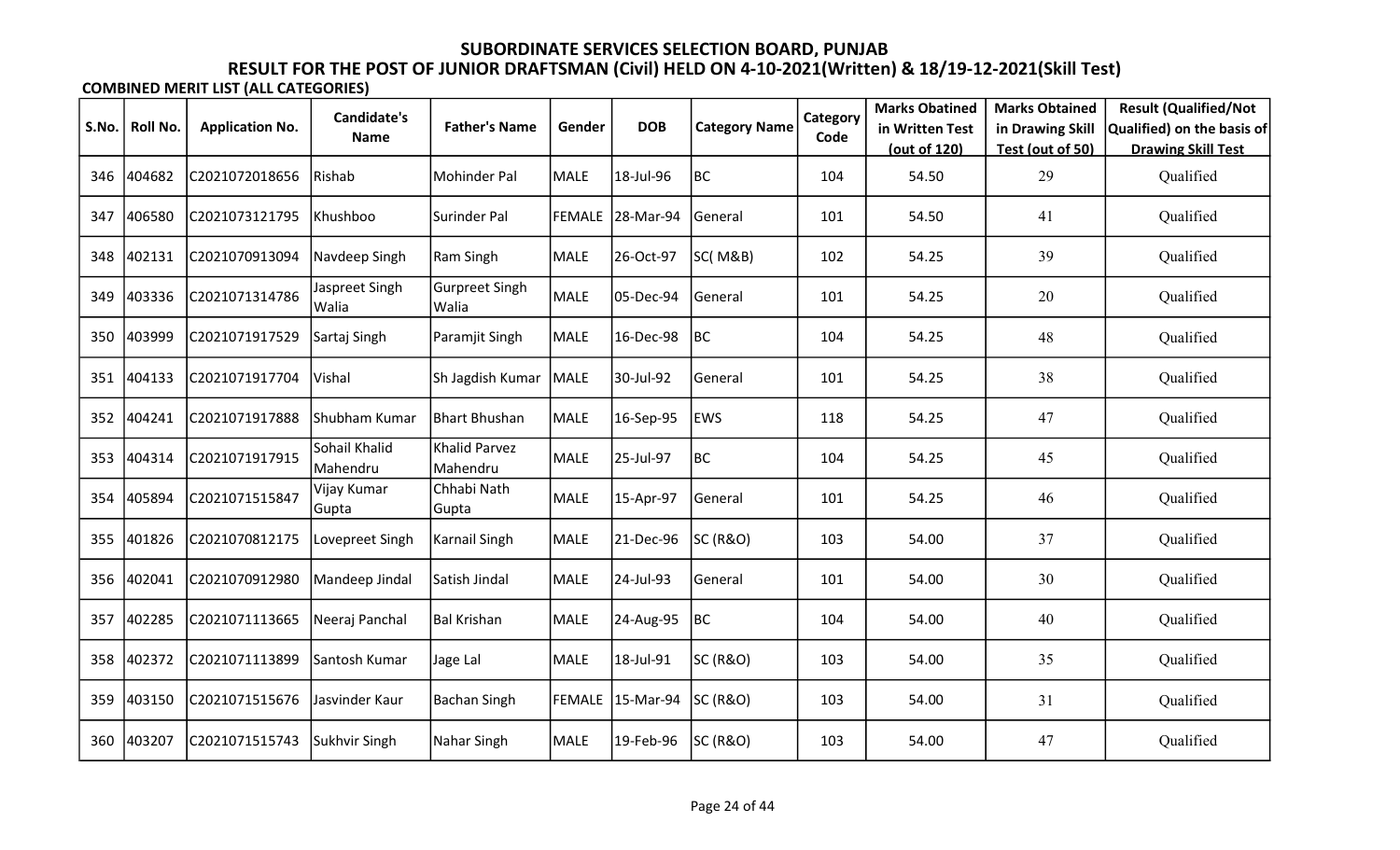|       |          |                        | Candidate's                     |                         |             |                  |                      | Category | <b>Marks Obatined</b> | <b>Marks Obtained</b> | <b>Result (Qualified/Not</b> |
|-------|----------|------------------------|---------------------------------|-------------------------|-------------|------------------|----------------------|----------|-----------------------|-----------------------|------------------------------|
| S.No. | Roll No. | <b>Application No.</b> | <b>Name</b>                     | <b>Father's Name</b>    | Gender      | <b>DOB</b>       | <b>Category Name</b> | Code     | in Written Test       | in Drawing Skill      | Qualified) on the basis of   |
|       |          |                        |                                 |                         |             |                  |                      |          | (out of 120)          | Test (out of 50)      | <b>Drawing Skill Test</b>    |
| 361   | 403342   | C2021071616052         | Koshal Kumar                    | Subhash Chand           | <b>MALE</b> | 01-Jan-97        | SC (R&O)             | 103      | 54.00                 | 40                    | Qualified                    |
| 362   | 403568   | C2021071716549         | Ranjodh                         | <b>Sukhwant Singh</b>   | <b>MALE</b> | 02-Oct-93        | General              | 101      | 54.00                 | 39                    | Qualified                    |
| 363   | 404634   | C2021072018550         | Tarwinder Singh                 | Mohar Singh             | <b>MALE</b> | 12-Jun-98        | <b>EWS</b>           | 118      | 54.00                 | 44                    | Qualified                    |
| 364   | 404671   | C2021072018599         | Piyush Goyal                    | Rajesh Goyal            | <b>MALE</b> | 26-Apr-96        | General              | 101      | 54.00                 | 43                    | Qualified                    |
| 365   | 404677   | C2021072018637         | Sakshi                          | Sanjay                  |             | FEMALE 28-Feb-96 | General              | 101      | 54.00                 | 45                    | Qualified                    |
| 366   | 404885   | C2021071917820         | Jagpreet Singh                  | <b>Balwant Singh</b>    | <b>MALE</b> | 15-Jul-96        | General              | 101      | 54.00                 | 33                    | Qualified                    |
| 367   | 402006   | C2021070912862         | Nitesh Singla                   | Anil Kumar Singla       | MALE        | 12-Aug-97        | General              | 101      | 53.75                 | 31                    | Qualified                    |
| 368   | 402178   | C2021071013407         | Ramandeep Singh                 | Kuldip Singh            | MALE        | 22-Jul-98        | BC                   | 104      | 53.75                 | 36                    | Qualified                    |
| 369   | 402492   | C2021071214171         | Simarjeet Singh                 | Baljinder Singh         | <b>MALE</b> | 01-Oct-97        | SC (R&O)             | 103      | 53.75                 | 40                    | Qualified                    |
| 370   | 402938   | C2021071415140         | Jatin Sharma                    | Vinod Kumar<br>Sharma   | <b>MALE</b> | 23-Apr-96        | General              | 101      | 53.75                 | 43                    | Qualified                    |
| 371   | 403528   | C2021071716478         | Simranjeet Kaur                 | Paramjit Singh          |             | FEMALE 26-Aug-95 | General              | 101      | 53.75                 | 34                    | Qualified                    |
| 372   | 403756   | C2021071816987         | Rohit Mehta                     | Vipan Kumar<br>Mehta    | <b>MALE</b> | 17-Feb-93        | <b>EWS</b>           | 118      | 53.75                 | 33                    | Qualified                    |
| 373   | 404862   | C2021072118943         | Anmoldeep<br>Sharma             | Kewal Krishan<br>Sharma | MALE        | 17-Sep-96        | <b>BC</b>            | 104      | 53.75                 | 40                    | Qualified                    |
| 374   | 405102   | C2021072119128         | <b>Kulpreet Singh</b><br>Dhanoa | <b>Rupinder Singh</b>   | MALE        | 19-Jan-99        | General              | 101      | 53.75                 | 46                    | Qualified                    |
| 375   | 405362   | C2021072018233         | Kartik Bansal                   | Rakesh Kumar            | <b>MALE</b> | 04-Sep-99        | General              | 101      | 53.75                 | Absent                |                              |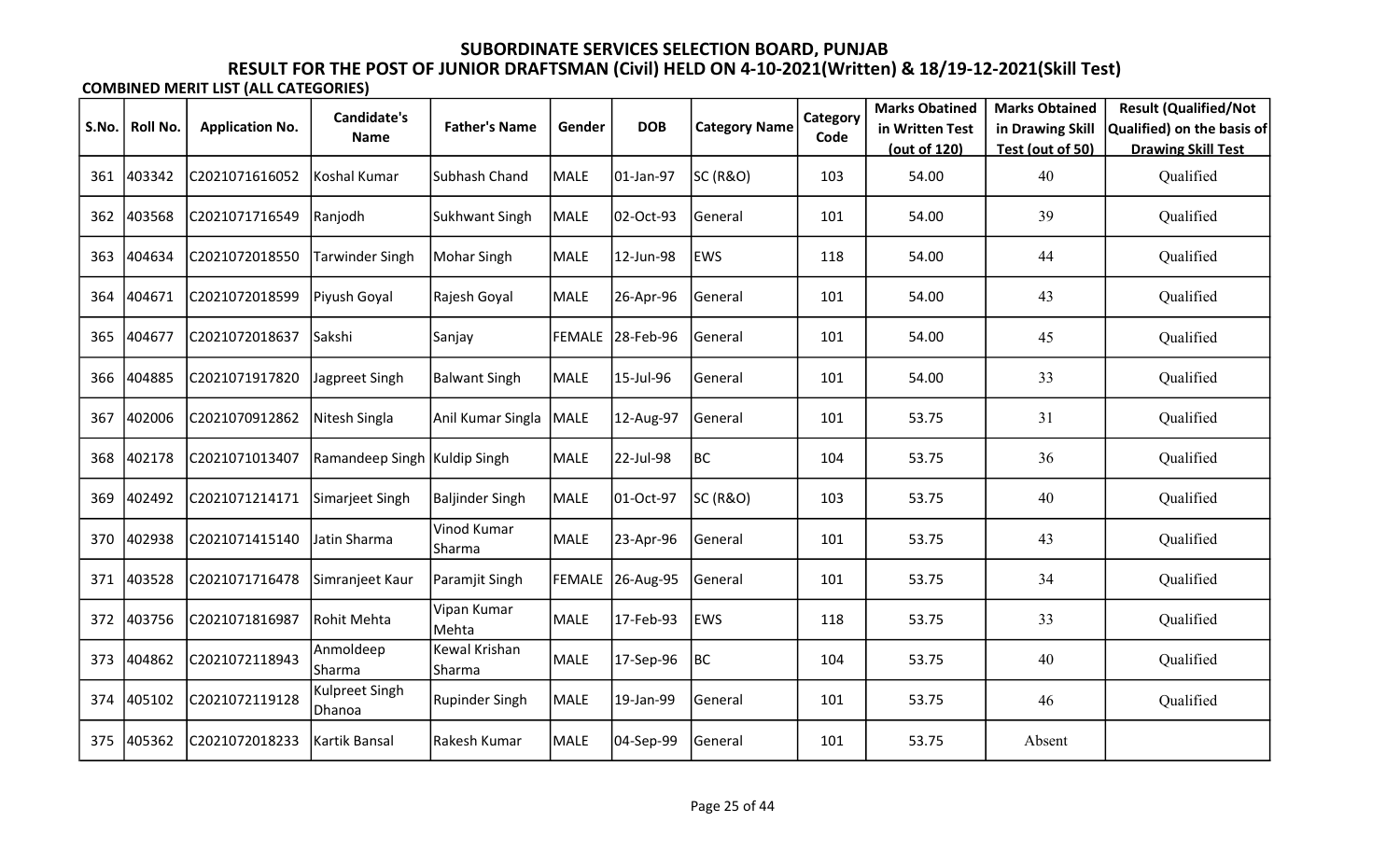|       |          |                        | <b>Candidate's</b>      |                         |        |            |                      | Category | <b>Marks Obatined</b> | <b>Marks Obtained</b> | <b>Result (Qualified/Not</b> |
|-------|----------|------------------------|-------------------------|-------------------------|--------|------------|----------------------|----------|-----------------------|-----------------------|------------------------------|
| S.No. | Roll No. | <b>Application No.</b> | Name                    | <b>Father's Name</b>    | Gender | <b>DOB</b> | <b>Category Name</b> | Code     | in Written Test       | in Drawing Skill      | Qualified) on the basis of   |
|       |          |                        |                         |                         |        |            |                      |          | (out of 120)          | Test (out of 50)      | <b>Drawing Skill Test</b>    |
| 376   | 406724   | C2021072921480         | Deepak Singh            | Rashpal Singh           | MALE   | 08-Feb-98  | BC                   | 104      | 53.75                 | 37                    | Qualified                    |
| 377   | 406753   | C2021073021753         | Ishan Arora             | Suresh Kumar<br>Arora   | MALE   | 09-Oct-95  | General              | 101      | 53.75                 | 48                    | Qualified                    |
| 378   | 401888   | C2021070812468         | Mohit                   | <b>Baldev Raj</b>       | MALE   | 18-Aug-94  | <b>SC (R&amp;O)</b>  | 103      | 53.50                 | 42                    | Qualified                    |
| 379   | 401892   | C2021070812197         | Jaspreet Singh          | <b>Baljinder Singh</b>  | MALE   | 19-Jul-95  | SC (R&O)             | 103      | 53.50                 | 45                    | Qualified                    |
| 380   | 402871   | C2021071415079         | Pankaj                  | Devi Singh              | MALE   | 18-Nov-97  | General              | 101      | 53.50                 | 47                    | Qualified                    |
| 381   | 403247   | C2021071515824         | Navdeep Singh<br>Bidhan | <b>Baljit</b>           | MALE   | 02-Sep-95  | General              | 101      | 53.50                 | 48                    | Qualified                    |
| 382   | 403926   | C2021071817108         | Satnam Singh            | Surjeet Singh           | MALE   | 01-Jan-93  | SC (R&O)             | 103      | 53.50                 | 35                    | Qualified                    |
| 383   | 404494   | C2021071113652         | Anand                   | Mahender Singh          | MALE   | 05-Feb-95  | General              | 101      | 53.50                 | 40                    | Qualified                    |
| 384   | 401860   | C2021070812222         | Manpreet Singh          | Manmohan Singh   MALE   |        | 13-Dec-99  | General              | 101      | 53.25                 | 48                    | Qualified                    |
| 385   | 401926   | C2021070912634         | Jagvir Singh            | Harbhajan Singh         | MALE   | 05-Oct-89  | BC                   | 104      | 53.25                 | 42                    | Qualified                    |
| 386   | 401968   | C2021070912689         | Simarjet Singh          | Jagdeep Singh           | MALE   | 09-Jan-91  | <b>EWS</b>           | 118      | 53.25                 | 42                    | Qualified                    |
| 387   | 402822   | C2021071314948         | Manjot Sharma           | Sohan Lal Sharma   MALE |        | 18-Oct-96  | General              | 101      | 53.25                 | 38                    | Qualified                    |
| 388   | 403301   | C2021071314954         | Amandeep                | Nihal Chand             | MALE   | 04-Jun-95  | General              | 101      | 53.25                 | 30                    | Qualified                    |
| 389   | 403479   | C2021071214378         | Sagar Rishi Raj         | Rakesh Kumar            | MALE   | 09-Nov-92  | BC                   | 104      | 53.25                 | 18                    | Not Qualified                |
| 390   | 403914   | C2021071917373         | Shubhkarman<br>Singh    | Surjit Singh            | MALE   | 14-Jul-96  | BC                   | 104      | 53.25                 | 25                    | Qualified                    |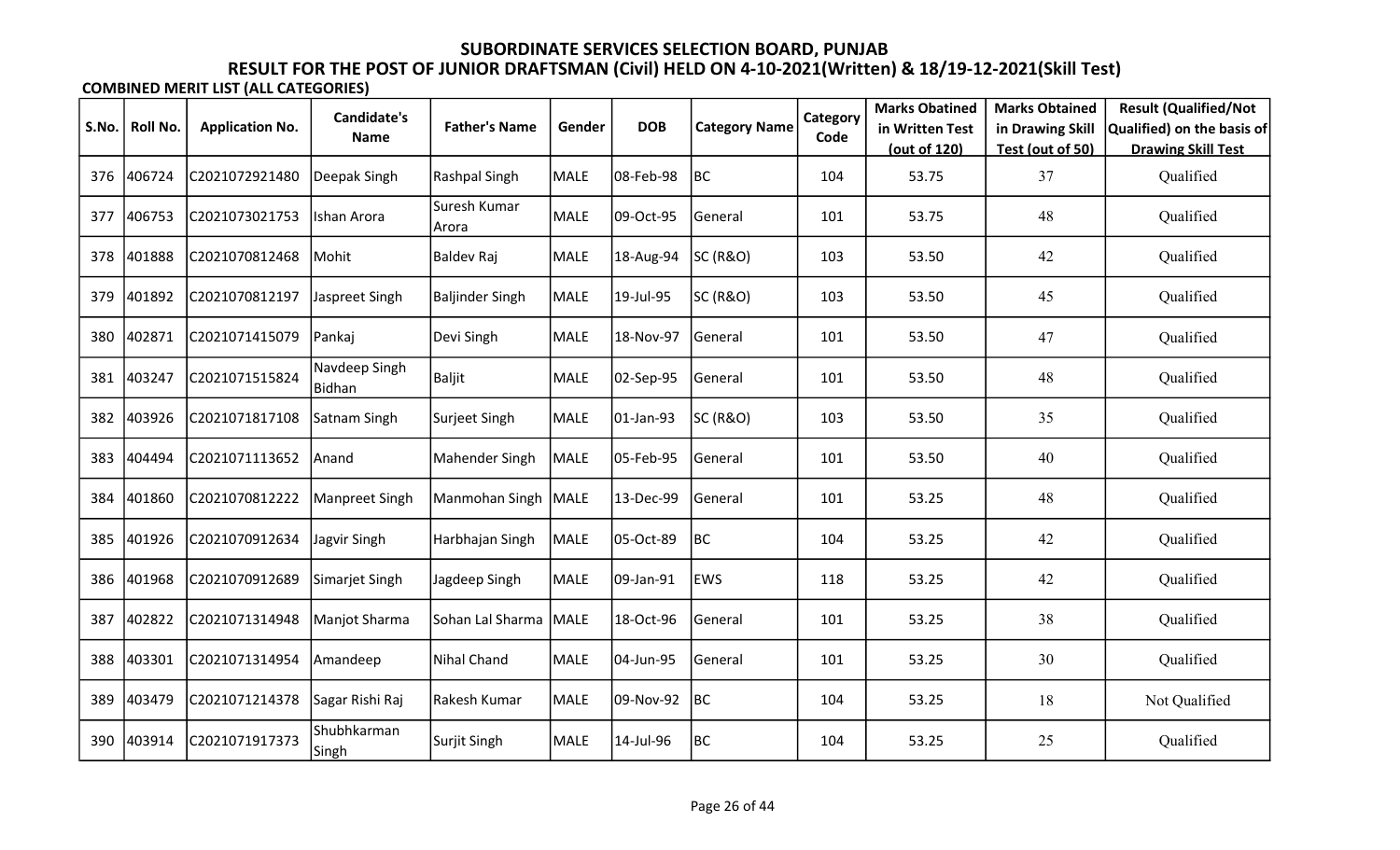|       |          |                        | <b>Candidate's</b>     |                       |             |            |                      | Category | <b>Marks Obatined</b> | <b>Marks Obtained</b> | <b>Result (Qualified/Not</b> |
|-------|----------|------------------------|------------------------|-----------------------|-------------|------------|----------------------|----------|-----------------------|-----------------------|------------------------------|
| S.No. | Roll No. | <b>Application No.</b> | <b>Name</b>            | <b>Father's Name</b>  | Gender      | <b>DOB</b> | <b>Category Name</b> | Code     | in Written Test       | in Drawing Skill      | Qualified) on the basis of   |
|       |          |                        |                        |                       |             |            |                      |          | (out of 120)          | Test (out of 50)      | <b>Drawing Skill Test</b>    |
| 391   | 405166   | C2021072018359         | Deevish                | Surinder Kumar        | MALE        | 25-Apr-98  | BC                   | 104      | 53.25                 | 45                    | Qualified                    |
| 392   | 405220   | C2021072119527         | Manish Kumar<br>Tiwari | Sunil Kumar<br>Tiwari | <b>MALE</b> | 25-Feb-92  | General              | 101      | 53.25                 | Absent                |                              |
| 393   | 405448   | C2021071214320         | Ashutosh Kumar         | <b>Bhagwan Mehta</b>  | MALE        | 21-Aug-93  | General              | 101      | 53.25                 | 37                    | Qualified                    |
| 394   | 405801   | C2021072220432         | Harsh Gupta            | Surinder Kumar        | <b>MALE</b> | 05-Jun-00  | General              | 101      | 53.25                 | 47                    | Qualified                    |
| 395   | 406464   | C2021073021631         | Rishabh Saini          | Parbhat Singh         | MALE        | 11-Oct-99  | General              | 101      | 53.25                 | 44                    | Qualified                    |
| 396   | 402565   | C2021071214349         | Danveer Garg           | Narinder Kumar        | MALE        | 05-Jul-99  | General              | 101      | 53.00                 | 49                    | Qualified                    |
| 397   | 403503   | C2021070912903         | Lovish                 | <b>Bal Krishan</b>    | MALE        | 03-Mar-98  | EWS                  | 118      | 53.00                 | 44                    | Qualified                    |
| 398   | 406020   | C2021072720842         | Harman Jot Singh       | Gurtej Singh          | MALE        | 08-Jun-94  | General              | 101      | 53.00                 | 47                    | Qualified                    |
| 399   | 402105   | C2021070912822         | Prince Kumar           | Parveen Kumar         | MALE        | 28-Jun-93  | General              | 101      | 52.75                 | 45                    | Qualified                    |
| 400   | 402411   | C2021071113695         | Jagdeep Singh          | <b>Balvir Singh</b>   | MALE        | 04-Apr-92  | General              | 101      | 52.75                 | 28                    | Qualified                    |
| 401   | 403325   | C2021071615963         | Ajay Kumar             | Kashmir Chand         | MALE        | 27-Jan-93  | <b>SC (R&amp;O)</b>  | 103      | 52.75                 | 42                    | Qualified                    |
| 402   | 403903   | C2021071817336         | Rahul Kumar            | Sushil Kumar          | MALE        | 13-Jan-93  | General              | 101      | 52.75                 | 43                    | Qualified                    |
| 403   | 404253   | C2021071917905         | Jasbir Singh           | Raj Kumar             | MALE        | 23-Jun-93  | General              | 101      | 52.75                 | 46                    | Qualified                    |
| 404   | 404783   | C2021012704940         | Saajan                 | Jung Bahadur          | MALE        | 10-Oct-92  | General              | 101      | 52.75                 | 46                    | Qualified                    |
| 405   | 405130   | C2021071615988         | Harwinder Singh        | Suresh Kumar          | <b>MALE</b> | 10-Feb-95  | SC (R&O)             | 103      | 52.75                 | Absent                |                              |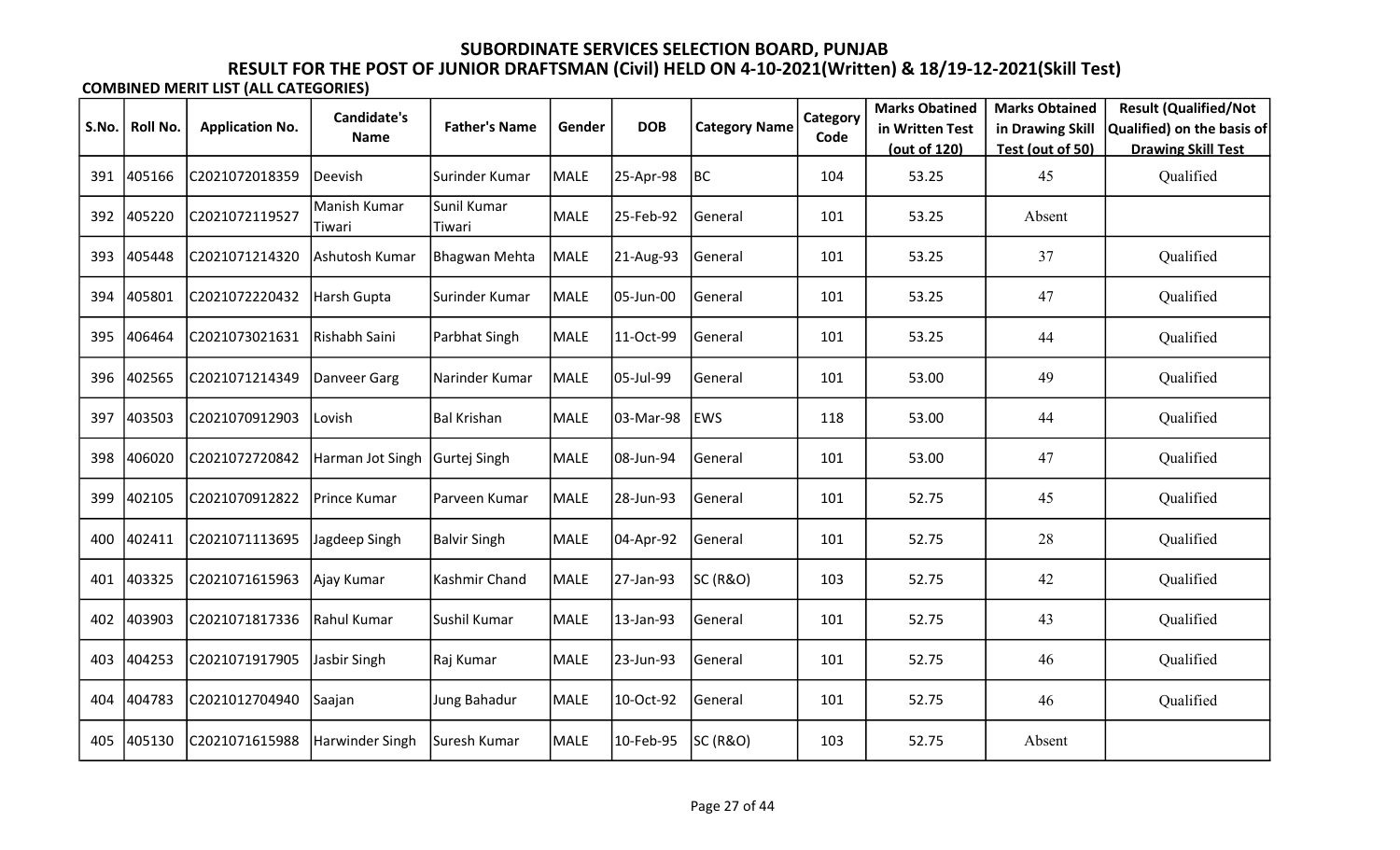|       |            |                        | <b>Candidate's</b>      |                          |             |            |                      | Category | <b>Marks Obatined</b> | <b>Marks Obtained</b> | <b>Result (Qualified/Not</b> |
|-------|------------|------------------------|-------------------------|--------------------------|-------------|------------|----------------------|----------|-----------------------|-----------------------|------------------------------|
| S.No. | Roll No.   | <b>Application No.</b> | <b>Name</b>             | <b>Father's Name</b>     | Gender      | <b>DOB</b> | <b>Category Name</b> | Code     | in Written Test       | in Drawing Skill      | Qualified) on the basis of   |
|       |            |                        |                         |                          |             |            |                      |          | (out of 120)          | Test (out of 50)      | <b>Drawing Skill Test</b>    |
| 406   | 405179     | C2021072119298         | Harmanpreet<br>Singh    | Jagtar Singh             | <b>MALE</b> | 20-Dec-99  | SC(M&B)              | 102      | 52.75                 | 48                    | Qualified                    |
| 407   | 405522     | C2021071616408         | Harsh Goyal             | Satpal Goyal             | MALE        | 13-Aug-96  | General              | 101      | 52.75                 | 38                    | Qualified                    |
| 408   | 405779     | C2021072220415         | Prabhjot Singh          | Jagjit Singh             | MALE        | 15-Jul-98  | BC                   | 104      | 52.75                 | 46                    | Qualified                    |
| 409   | 406365     | C2021073021549         | Ankit                   | Suresh Kumar             | <b>MALE</b> | 02-Jan-98  | General              | 101      | 52.75                 | 48                    | Qualified                    |
| 410   | 402070     | C2021070912516         | Lakhwinder Singh        | Banta Singh              | MALE        | 23-Dec-95  | SC (R&O)             | 103      | 52.50                 | 36                    | Qualified                    |
| 411   | 402114     | C2021071013268         | Guriqbal Singh          | Jasmer Singh             | MALE        | 07-Oct-96  | <b>BC</b>            | 104      | 52.50                 | 47                    | Qualified                    |
| 412   | 402137     | C2021071013325         | Satvinder Singh         | Shamsher Singh           | MALE        | 15-Aug-96  | General              | 101      | 52.50                 | 48                    | Qualified                    |
| 413   | 402656     | C2021071314615         | Mukul Bansal            | Vipan Kumar<br>Bansal    | <b>MALE</b> | 02-Apr-98  | General              | 101      | 52.50                 | 49                    | Qualified                    |
|       | 414 403071 | C2021071515553         | Akshit Phutela          | Ashok Kumar              | MALE        | 31-May-97  | General              | 101      | 52.50                 | 48                    | Qualified                    |
| 415   | 403418     | C2021071616184         | Gourav                  | Vinod Kumar              | MALE        | 24-Aug-92  | BC                   | 104      | 52.50                 | 42                    | Qualified                    |
| 416   | 403498     | C2021071616384         | Simarjit Singh          | Satnam Singh             | MALE        | 01-Jan-99  | General              | 101      | 52.50                 | 48                    | Qualified                    |
| 417   | 403585     | C2021071314773         | Ishu Deep               | Prem Kumar               | MALE        | 24-Sep-94  | General              | 101      | 52.50                 | 43                    | Qualified                    |
| 418   | 403961     | C2021071917471         | Dhanpreet Singh         | Ram Singh                | MALE        | 21-Sep-98  | General              | 101      | 52.50                 | 45                    | Qualified                    |
| 419   | 404132     | C2021071917697         | Manjodh Singh<br> Sidhu | Jaswinder Singh<br>Sidhu | <b>MALE</b> | 18-Jul-95  | General              | 101      | 52.50                 | 45                    | Qualified                    |
| 420   | 405117     | C2021072119356         | Punit                   | Davinder Kumar           | MALE        | 05-Oct-94  | <b>BC</b>            | 104      | 52.50                 | 27                    | Qualified                    |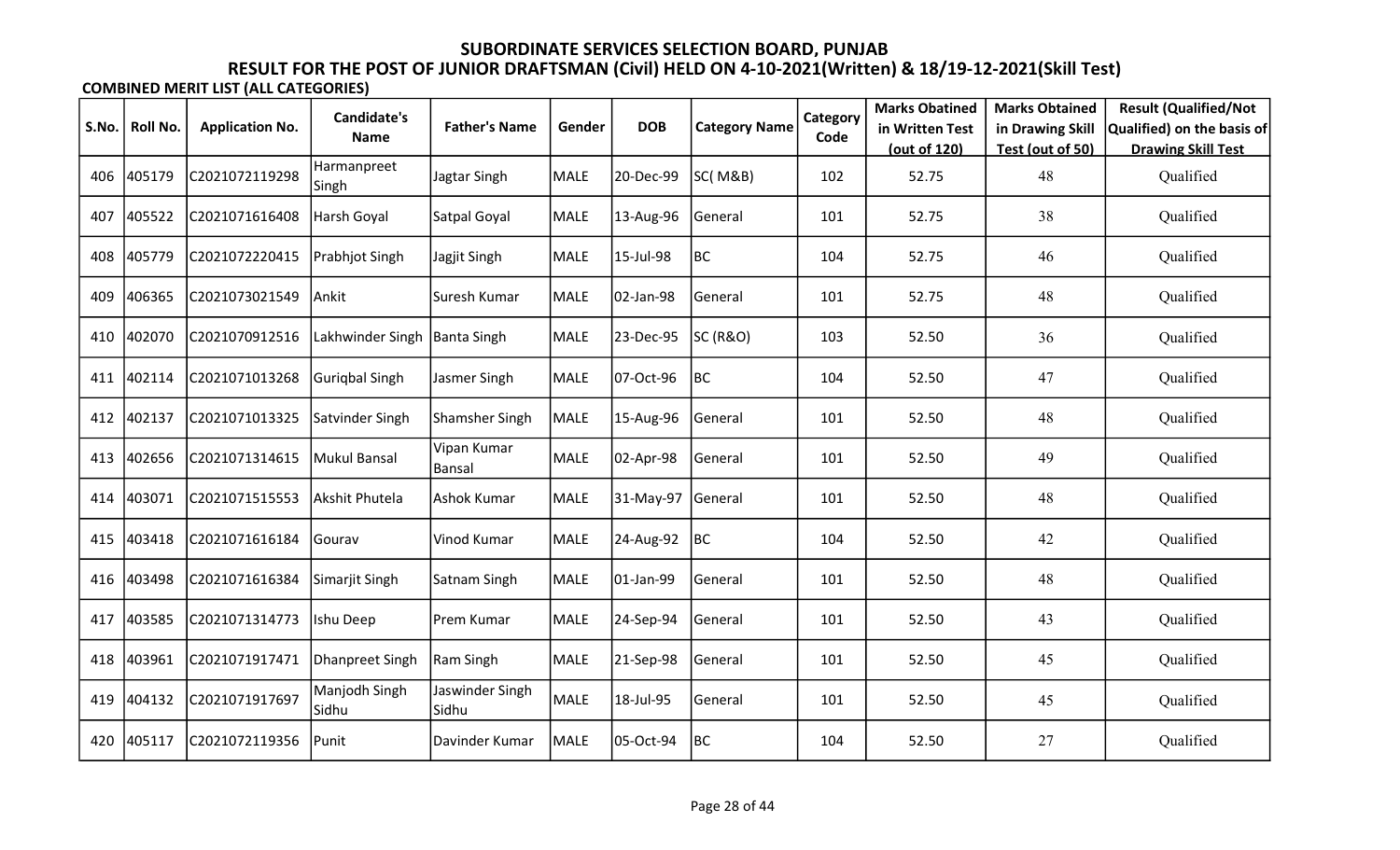|       |          |                        | Candidate's            |                      |             |                  |                            | Category | <b>Marks Obatined</b> | <b>Marks Obtained</b> | <b>Result (Qualified/Not</b> |
|-------|----------|------------------------|------------------------|----------------------|-------------|------------------|----------------------------|----------|-----------------------|-----------------------|------------------------------|
| S.No. | Roll No. | <b>Application No.</b> | Name                   | <b>Father's Name</b> | Gender      | <b>DOB</b>       | <b>Category Name</b>       | Code     | in Written Test       | in Drawing Skill      | Qualified) on the basis of   |
|       |          |                        |                        |                      |             |                  |                            |          | (out of 120)          | Test (out of 50)      | <b>Drawing Skill Test</b>    |
| 421   | 405202   | C2021072119476         | lMukul                 | Sham Sunder          | <b>MALE</b> | 16-Oct-98        | General                    | 101      | 52.50                 | 44                    | Qualified                    |
| 422   | 405227   | C2021072119559         | Maninder Sharma        | Jaspal Sharma        | <b>MALE</b> | 27-Dec-92        | General                    | 101      | 52.50                 | 38                    | Qualified                    |
| 423   | 406564   | C2021073021762         | Rajat Mittal           | Vinod Kumar          | <b>MALE</b> | 23-Dec-98        | <b>EWS</b>                 | 118      | 52.50                 | 47                    | Qualified                    |
| 424   | 402299   | C2021071113668         | Baljinder Kumar        | Harpal               | MALE        | 23-Oct-93        | SC (R&O)                   | 103      | 52.25                 | 45                    | Qualified                    |
| 425   | 402405   | C2021071013518         | <b>Pardeep</b>         | <b>Uday Singh</b>    | MALE        | 20-Apr-93        | General                    | 101      | 52.25                 | 46                    | Qualified                    |
| 426   | 403295   | C2021071415235         | Harpreet Singh         | <b>Kulwant Singh</b> | <b>MALE</b> | 20-Oct-94        | SC(M&B)                    | 102      | 52.25                 | 42                    | Qualified                    |
| 427   | 404121   | C2021071716896         | <b>Uddish Aggarwal</b> | Rajiv Aggarwal       | <b>MALE</b> | 21-Feb-99        | General                    | 101      | 52.25                 | 46                    | Qualified                    |
| 428   | 405422   | C2021072219931         | Savroop Kaur           | Harbhajan Singh      |             | FEMALE 01-Jun-96 | General                    | 101      | 52.25                 | 39                    | Qualified                    |
| 429   | 406718   | C2021073121938         | Ravinder Singh         | Surjit Singh         | <b>MALE</b> | 12-Jun-96        | ESM SC(R&O)<br>(Dependent) | 120      | 52.25                 | 37                    | Qualified                    |
| 430   | 401882   | C2021070812437         | Robin Kumar            | <b>Budh Parkash</b>  | <b>MALE</b> | 14-Oct-99        | General                    | 101      | 52.00                 | 42                    | Qualified                    |
| 431   | 402328   | C2021071113743         | Anuj Kumar             | Joginder Bahri       | <b>MALE</b> | 13-May-88        | General                    | 101      | 52.00                 | 43                    | Qualified                    |
| 432   | 402423   | C2021071214069         | Japleen Singh          | Harjinder Singh      | <b>MALE</b> | 21-Jun-98        | General                    | 101      | 52.00                 | 45                    | Qualified                    |
| 433   | 402587   | C2021071214427         | Aman Kamboj            | Harmesh Kumar        | <b>MALE</b> | 11-Jun-94        | BC                         | 104      | 52.00                 | 49                    | Qualified                    |
| 434   | 402719   | C2021071114013         | Ankush Rana            | Kulbir Singh         | MALE        | 29-Jul-93        | ESM(Gen)<br>Dependent      | 106      | 52.00                 | 41                    | Qualified                    |
| 435   | 402849   | C2021071314920         | Sherry Bansal          | Ram Chand            | <b>MALE</b> | 03-Oct-92        | EWS                        | 118      | 52.00                 | 49                    | Qualified                    |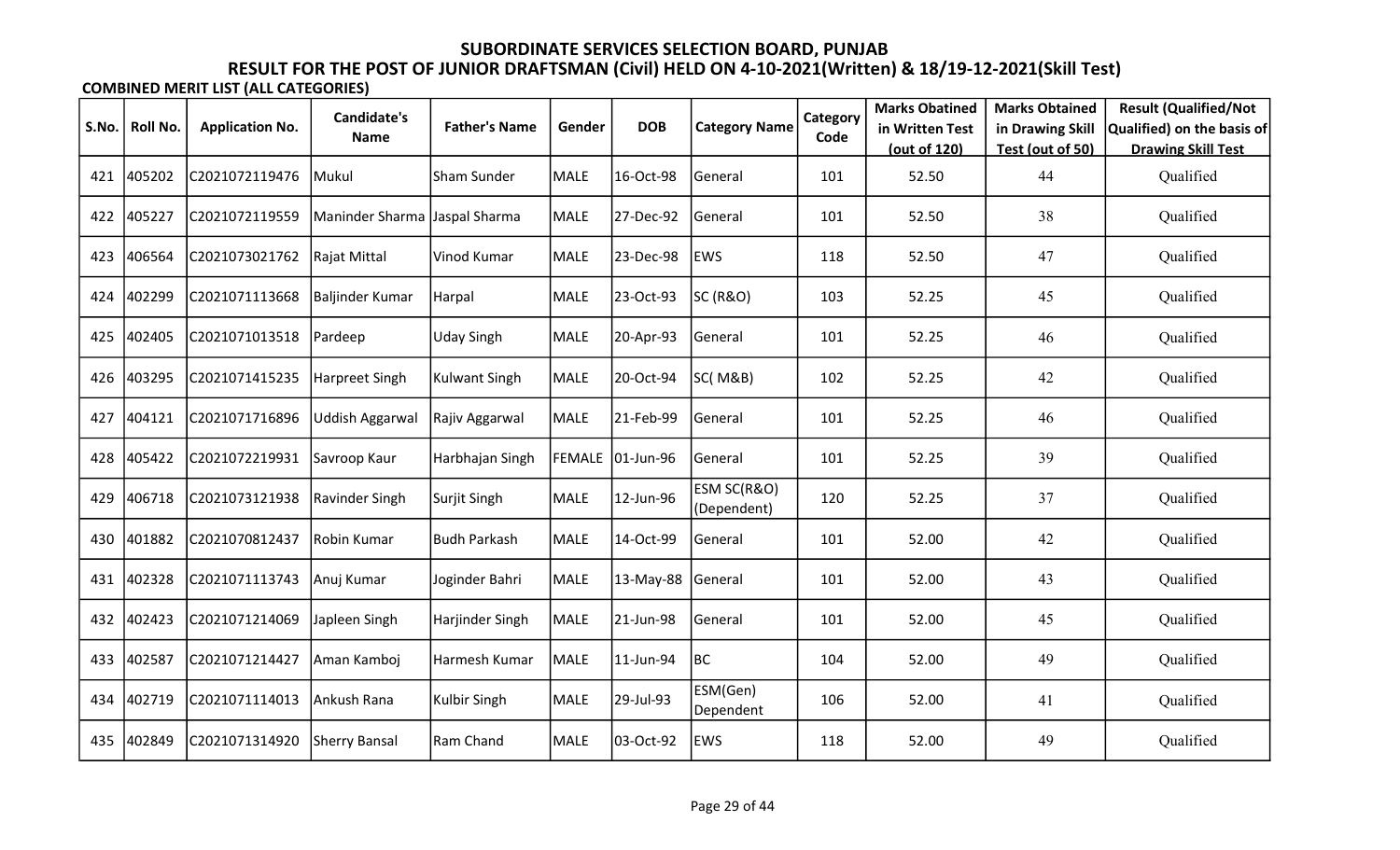|       |          |                        | <b>Candidate's</b>            |                       |        |                  |                      | Category | <b>Marks Obatined</b> | <b>Marks Obtained</b> | <b>Result (Qualified/Not</b> |
|-------|----------|------------------------|-------------------------------|-----------------------|--------|------------------|----------------------|----------|-----------------------|-----------------------|------------------------------|
| S.No. | Roll No. | <b>Application No.</b> | Name                          | <b>Father's Name</b>  | Gender | <b>DOB</b>       | <b>Category Name</b> | Code     | in Written Test       | in Drawing Skill      | Qualified) on the basis of   |
|       |          |                        |                               |                       |        |                  |                      |          | (out of 120)          | Test (out of 50)      | <b>Drawing Skill Test</b>    |
| 436   | 403269   | C2021071515841         | Rishav Gupta                  | Sushil Kumar<br>Gupta | MALE   | 14-Jan-96        | <b>EWS</b>           | 118      | 52.00                 | 46                    | Qualified                    |
| 437   | 403925   | C2021071917396         | Vishal Mourya                 | Harbhajan Lal         | MALE   | 11-Jan-95        | SC (R&O)             | 103      | 52.00                 | 46                    | Qualified                    |
| 438   | 404238   | C2021071716926         | Abhinav Mahajan Ashwani Kumar |                       | MALE   | 24-Feb-98        | <b>EWS</b>           | 118      | 52.00                 | 46                    | Qualified                    |
| 439   | 404850   | C2021072118861         | Ravinder Chahar               | Shiv Kumar<br>Chahar  | MALE   | 17-Oct-00        | General              | 101      | 52.00                 | 46                    | Qualified                    |
| 440   | 405366   | C2021072219733         | Sukhpreet Singh               | Surinder Singh        | MALE   | 09-Nov-94        | BC                   | 104      | 52.00                 | 45                    | Qualified                    |
| 441   | 405452   | C2021072119587         | Chandan Grover                | Raj Paul Grover       | MALE   | 19-Sep-92        | General              | 101      | 52.00                 | 44                    | Qualified                    |
| 442   | 405592   | C2021070912882         | Pankaj Kumar                  | Vijay Monga           | MALE   | 05-Apr-92        | General              | 101      | 52.00                 | 23                    | Qualified                    |
| 443   | 405961   | C2021071716676         | Mayank Kaushik                | Dayakishan            | MALE   | 20-Dec-95        | General              | 101      | 52.00                 | 38                    | Qualified                    |
| 444   | 401850   | C2021070812288         | Mannat Dhull                  | <b>Dilbag Singh</b>   |        | FEMALE 23-Apr-96 | General              | 101      | 51.75                 | 44                    | Qualified                    |
| 445   | 402232   | C2021071013505         | Kapil Kumar                   | Kushalpal Singh       | MALE   | 18-Sep-95        | BC                   | 104      | 51.75                 | 47                    | Qualified                    |
| 446   | 402902   | C2021070812296         | Neha                          | Pawan Kumar           | FEMALE | 20-Dec-94        | BC                   | 104      | 51.75                 | 46                    | Qualified                    |
| 447   | 403932   | C2021071817164         | Balkar Singh                  | <b>Gurdev Singh</b>   | MALE   | 08-Sep-98        | SC (R&O)             | 103      | 51.75                 | 47                    | Qualified                    |
| 448   | 404409   | C2021011700639         | Dhanna Singh                  | Ram Singh             | MALE   | 07-Oct-84        | General              | 101      | 51.75                 | 45                    | Qualified                    |
| 449   | 404475   | C2021072018300         | Princedeep Phull              | Shiv Kumar            | MALE   | 14-Jun-97        | BC                   | 104      | 51.75                 | 45                    | Qualified                    |
| 450   | 405278   | C2021072118978         | Gurpreet Singh<br> Gill       | Ramjit Singh Gill     | MALE   | 03-Feb-88        | SC(M&B)              | 102      | 51.75                 | Absent                |                              |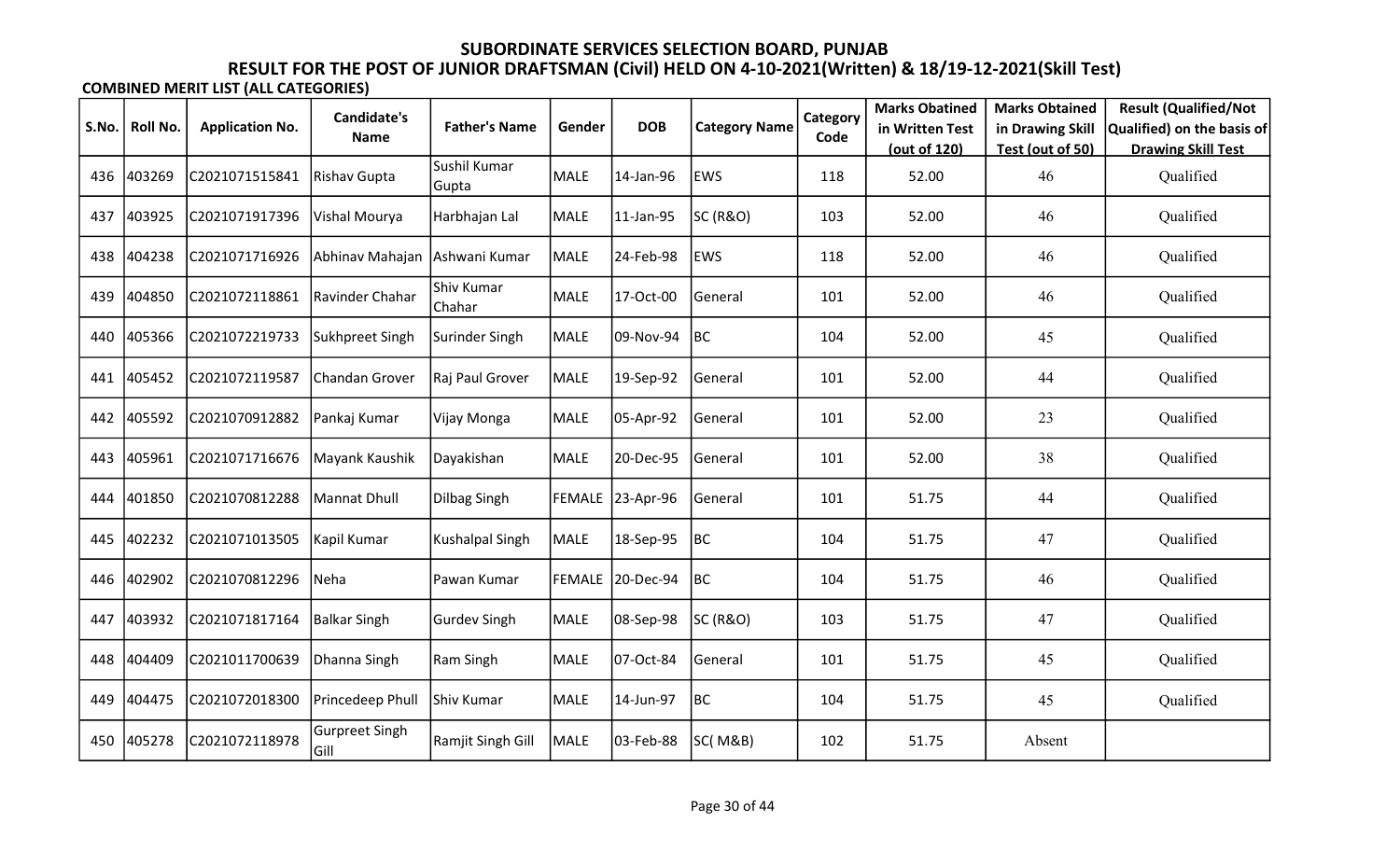|       |          |                        | Candidate's       |                      |             |            |                      | Category | <b>Marks Obatined</b> | <b>Marks Obtained</b>  | <b>Result (Qualified/Not</b>           |
|-------|----------|------------------------|-------------------|----------------------|-------------|------------|----------------------|----------|-----------------------|------------------------|----------------------------------------|
| S.No. | Roll No. | <b>Application No.</b> | <b>Name</b>       | <b>Father's Name</b> | Gender      | <b>DOB</b> | <b>Category Name</b> | Code     | in Written Test       | in Drawing Skill       | Qualified) on the basis of             |
| 451   | 405284   | C2021072018650         | Amanjot Singh     | Jaswinder Singh      | <b>MALE</b> | 09-Aug-93  | General              | 101      | (out of 120)<br>51.75 | Test (out of 50)<br>47 | <b>Drawing Skill Test</b><br>Qualified |
| 452   | 405572   | C2021072220107         | Ramanjot Singh    | Jaspreet Singh       | <b>MALE</b> | 11-May-98  | General              | 101      | 51.75                 | 41                     | Qualified                              |
| 453   | 405604   | C2021072018485         | Shubham Singla    | Navneet Singla       | <b>MALE</b> | 01-Jan-95  | General              | 101      | 51.75                 | 31                     | Qualified                              |
| 454   | 406260   | C2021072921362         | Simarjit Singh    | Paramjit Singh       | <b>MALE</b> | 23-Jun-98  | General              | 101      | 51.75                 | 47                     | Qualified                              |
| 455   | 406288   | C2021072821014         | Inderjeet         | Madan Lal            | MALE        | 25-Aug-95  | General              | 101      | 51.75                 | 44                     | Qualified                              |
| 456   | 406552   | C2021071013184         | Rohit Chumber     | Roshan Lal           | <b>MALE</b> | 14-Nov-99  | SC (R&O)             | 103      | 51.75                 | 46                     | Qualified                              |
| 457   | 402269   | C2021070812214         | Amit Kumar        | Satnam Chand         | MALE        | 29-Oct-92  | <b>BC</b>            | 104      | 51.50                 | 39                     | Qualified                              |
| 458   | 402502   | C2021071214247         | Rajesh Kumar      | Joginder Singh       | <b>MALE</b> | 25-Aug-96  | BC                   | 104      | 51.50                 | 37                     | Qualified                              |
| 459   | 402725   | C2021071314760         | Paramjeet Singh   | Surjeet Singh        | <b>MALE</b> | 12-Dec-92  | SC (R&O)             | 103      | 51.50                 | 46                     | Qualified                              |
| 460   | 402804   | C2021071013282         | Kuldeep Singh     | <b>Balwant Singh</b> | <b>MALE</b> | 11-Sep-95  | SC (R&O)             | 103      | 51.50                 | 40                     | Qualified                              |
| 461   | 402851   | C2021071415033         | Chirag Sharma     | Jyoti Sharma         | <b>MALE</b> | 27-Oct-95  | General              | 101      | 51.50                 | 46                     | Qualified                              |
| 462   | 403094   | C2021071515561         | Satinderpal Singh | Gurdeep Singh        | MALE        | 19-Mar-94  | BC                   | 104      | 51.50                 | 47                     | Qualified                              |
| 463   | 403443   | C2021071616242         | Yuvraj Rai        | Pawan Kumar          | <b>MALE</b> | 02-Jul-95  | General              | 101      | 51.50                 | 36                     | Qualified                              |
| 464   | 403447   | C2021071616268         | Lovel Kumar       | Parveen Kumar        | MALE        | 05-Jun-98  | BC                   | 104      | 51.50                 | 47                     | Qualified                              |
| 465   | 403512   | C2021071415087         | Amit Garg         | Jagdish Garg         | MALE        | 31-Oct-91  | <b>EWS</b>           | 118      | 51.50                 | 46                     | Qualified                              |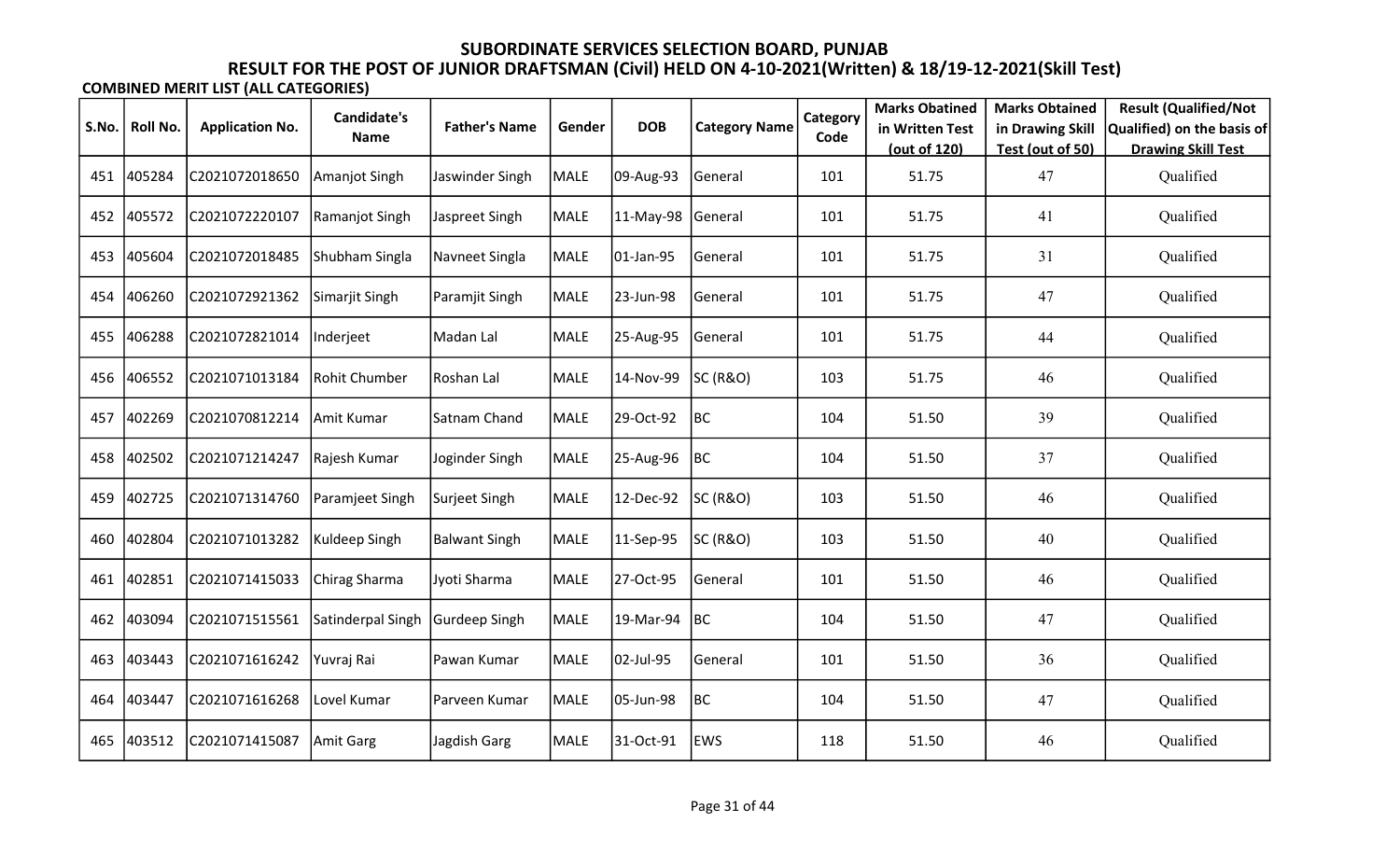|       |          |                                  | <b>Candidate's</b>    |                        |             |                  |                      | Category | <b>Marks Obatined</b> | <b>Marks Obtained</b> | <b>Result (Qualified/Not</b> |
|-------|----------|----------------------------------|-----------------------|------------------------|-------------|------------------|----------------------|----------|-----------------------|-----------------------|------------------------------|
| S.No. | Roll No. | <b>Application No.</b>           | <b>Name</b>           | <b>Father's Name</b>   | Gender      | <b>DOB</b>       | <b>Category Name</b> | Code     | in Written Test       | in Drawing Skill      | Qualified) on the basis of   |
|       |          |                                  |                       |                        |             |                  |                      |          | (out of 120)          | Test (out of 50)      | <b>Drawing Skill Test</b>    |
| 466   | 403684   | C2021071515619                   | Arshdeep Kang         | Amandeep Singh<br>Kang |             | FEMALE 26-Oct-97 | General              | 101      | 51.50                 | 47                    | Qualified                    |
| 467   | 403953   | C2021071515666                   | Jaideep               | Ramesh Kumar           | <b>MALE</b> | 14-Dec-96        | BC                   | 104      | 51.50                 | 46                    | Qualified                    |
| 468   | 404101   | C2021071917660                   | Pawan Popli           | Tarsem Popli           | MALE        | 13-Sep-93        | General              | 101      | 51.50                 | 42                    | Qualified                    |
| 469   | 404208   | C2021071917821                   | Ashwani Kumar         | Chaman Lal             | MALE        | 08-Oct-98        | General              | 101      | 51.50                 | 46                    | Qualified                    |
| 470   | 404278   | C2021070812188                   | Manjeet Singh         | Jasbir Singh           | MALE        | 19-Jul-94        | SC (R&O)             | 103      | 51.50                 | Absent                |                              |
| 471   | 404434   | C2021072018248                   | <b>Gurpreet Singh</b> | <b>Avtar Singh</b>     | MALE        | 09-Feb-95        | General              | 101      | 51.50                 | 43                    | Qualified                    |
| 472   | 404931   | C2021072119041                   | Vishal Kumar          | Subhash Chand          | MALE        | 20-Nov-97        | <b>General</b>       | 101      | 51.50                 | 41                    | Qualified                    |
| 473   | 405879   | C2021021610858                   | Balraj Singh          | Jasvir Singh           | MALE        | 26-Jan-91        | SC (R&O)             | 103      | 51.50                 | 47                    | Qualified                    |
| 474   | 406410   | C2021072219783<br>C2021071515723 | Chandan Kumar         | Balram                 | <b>MALE</b> | 08-Sep-98        |                      | 118, 101 | 51.50                 | 34                    | Qualified                    |
| 475   | 402143   | C2021071013318                   | Sahil Goyal           | Satish Kumar           | MALE        | 03-Mar-96        | General              | 101      | 51.25                 | 47                    | Qualified                    |
| 476   | 402147   | C2021070912491                   | Navjot Singh          | Jaswant Singh          | <b>MALE</b> | 30-Jun-97        | General              | 101      | 51.25                 | 15                    | Not Qualified                |
| 477   | 402724   | C2021071314759                   | Harpreet Singh        | Pritam Singh           | MALE        | 26-Jan-93        | BC                   | 104      | 51.25                 | 48                    | Qualified                    |
| 478   | 403001   | C2021071415383                   | <b>Gurpreet Singh</b> | Parmjeet Singh         | <b>MALE</b> | 24-Aug-90        | <b>SC (R&amp;O)</b>  | 103      | 51.25                 | 47                    | Qualified                    |
| 479   | 403335   | C2021071515880                   | Sunil                 | Indraj Singh           | MALE        | 22-Aug-95        | General              | 101      | 51.25                 | 46                    | Qualified                    |
| 480   | 404319   | C2021072018031                   | Deepak Kumar          | Mohan Lal              | MALE        | 26-Jul-93        | General              | 101      | 51.25                 | 39                    | Qualified                    |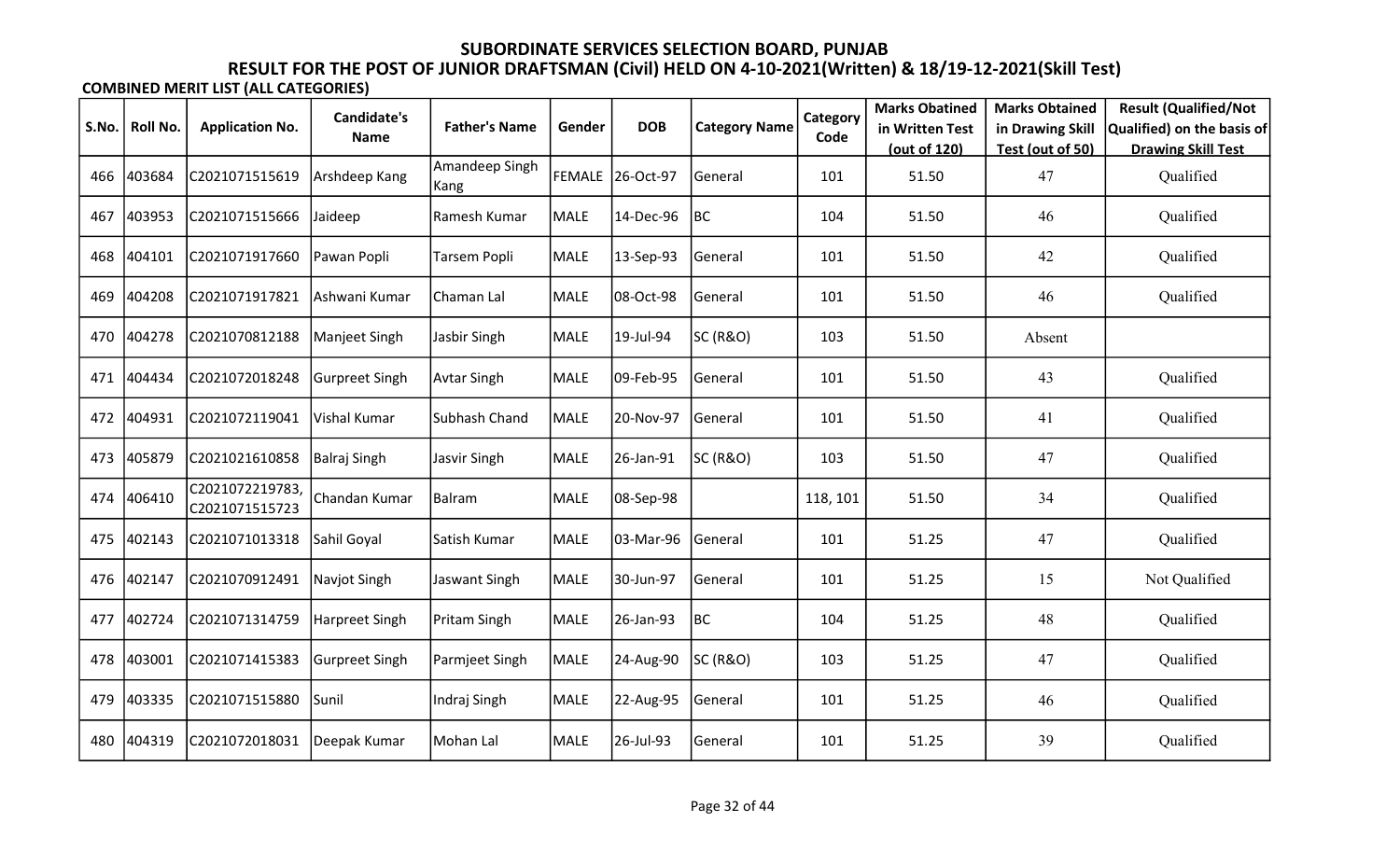| S.No. | <b>Roll No.</b> | <b>Application No.</b> | Candidate's                      | <b>Father's Name</b>  | Gender      | <b>DOB</b>    | <b>Category Name</b>  | Category | <b>Marks Obatined</b><br>in Written Test | <b>Marks Obtained</b><br>in Drawing Skill | <b>Result (Qualified/Not</b><br>Qualified) on the basis of |
|-------|-----------------|------------------------|----------------------------------|-----------------------|-------------|---------------|-----------------------|----------|------------------------------------------|-------------------------------------------|------------------------------------------------------------|
|       |                 |                        | Name                             |                       |             |               |                       | Code     | (out of 120)                             | Test (out of 50)                          | <b>Drawing Skill Test</b>                                  |
| 481   | 405287          | C2021071314560         | Sachin Goyal                     | Raj Kumar             | <b>MALE</b> | 29-Jun-94     | General               | 101      | 51.25                                    | Absent                                    |                                                            |
| 482   | 405736          | C2021072220132         | <b>Atul Shivom</b>               | Dharam Pal            | <b>MALE</b> | 19-Oct-92     | BC                    | 104      | 51.25                                    | 29                                        | Qualified                                                  |
| 483   | 406699          | C2021073121914         | Ravi Dutt Sharma                 | Dharam Vir            | <b>MALE</b> | 12-Dec-92     | General               | 101      | 51.25                                    | 32                                        | Qualified                                                  |
| 484   | 402071          | C2021070913068         | Sugam Bhalla                     | Rajesh Kumar          | <b>MALE</b> | 13-Dec-95     | General               | 101      | 51.00                                    | Absent                                    |                                                            |
| 485   | 402640          | C2021071314562         | Mohd Jishan                      | Bali Mohd             | <b>MALE</b> | 28-Mar-92     | General               | 101      | 51.00                                    | 44                                        | Qualified                                                  |
| 486   | 403222          | C2021071515769         | Gurkeerat Singh                  | Satpal Singh          | <b>MALE</b> | 03-Apr-96     | General               | 101      | 51.00                                    | 47                                        | Qualified                                                  |
| 487   | 403223          | C2021071515772         | Omkar Sharma                     | Jai Bhagwan<br>Sharma | <b>MALE</b> | 24-Oct-97     | General               | 101      | 51.00                                    | 46                                        | Qualified                                                  |
| 488   | 403423          | C2021071616195         | Karan Singla                     | Vinod Kumar           | MALE        | 10-Jan-98     | EWS                   | 118      | 51.00                                    | 46                                        | Qualified                                                  |
| 489   | 404826          | C2021072118862         | Sajan Kumar                      | <b>Tarsem Lal</b>     | <b>MALE</b> | 29-Nov-94     | SC (R&O)              | 103      | 51.00                                    | 45                                        | Qualified                                                  |
| 490   | 404956          | C2021072119081         | Rajwinder Singh                  | <b>Tara Singh</b>     | <b>MALE</b> | 19-Oct-94     | BC                    | 104      | 51.00                                    | 25                                        | Qualified                                                  |
| 491   | 405195          | C2021071616086         | ovepreet Singh                   | Gurdeep Singh         | <b>MALE</b> | 05-Nov-96     | SC (R&O)              | 103      | 51.00                                    | 45                                        | Qualified                                                  |
| 492   | 406041          | C2021072720890         | Prabhjot Singh                   | Balwinder Singh       | MALE        | 13-Sep-98     | BC                    | 104      | 51.00                                    | 44                                        | Qualified                                                  |
| 493   | 403100          | C2021071515607         | Jagdev Singh                     | Jaswant Singh         | <b>MALE</b> | 19-Jan-96     | BC                    | 104      | 50.75                                    | 43                                        | Qualified                                                  |
| 494   | 403462          | C2021071515862         | Mankirat Singh                   | Gurmej Singh          | MALE        | 21-Dec-98     | ESM (BC)<br>Dependent | 110      | 50.75                                    | Absent                                    |                                                            |
| 495   | 403538          | C2021071716513         | Komalpreet Singh   Kulwant Singh |                       | <b>MALE</b> | $ 01-Sep-93 $ | SC (R&O)              | 103      | 50.75                                    | 47                                        | Qualified                                                  |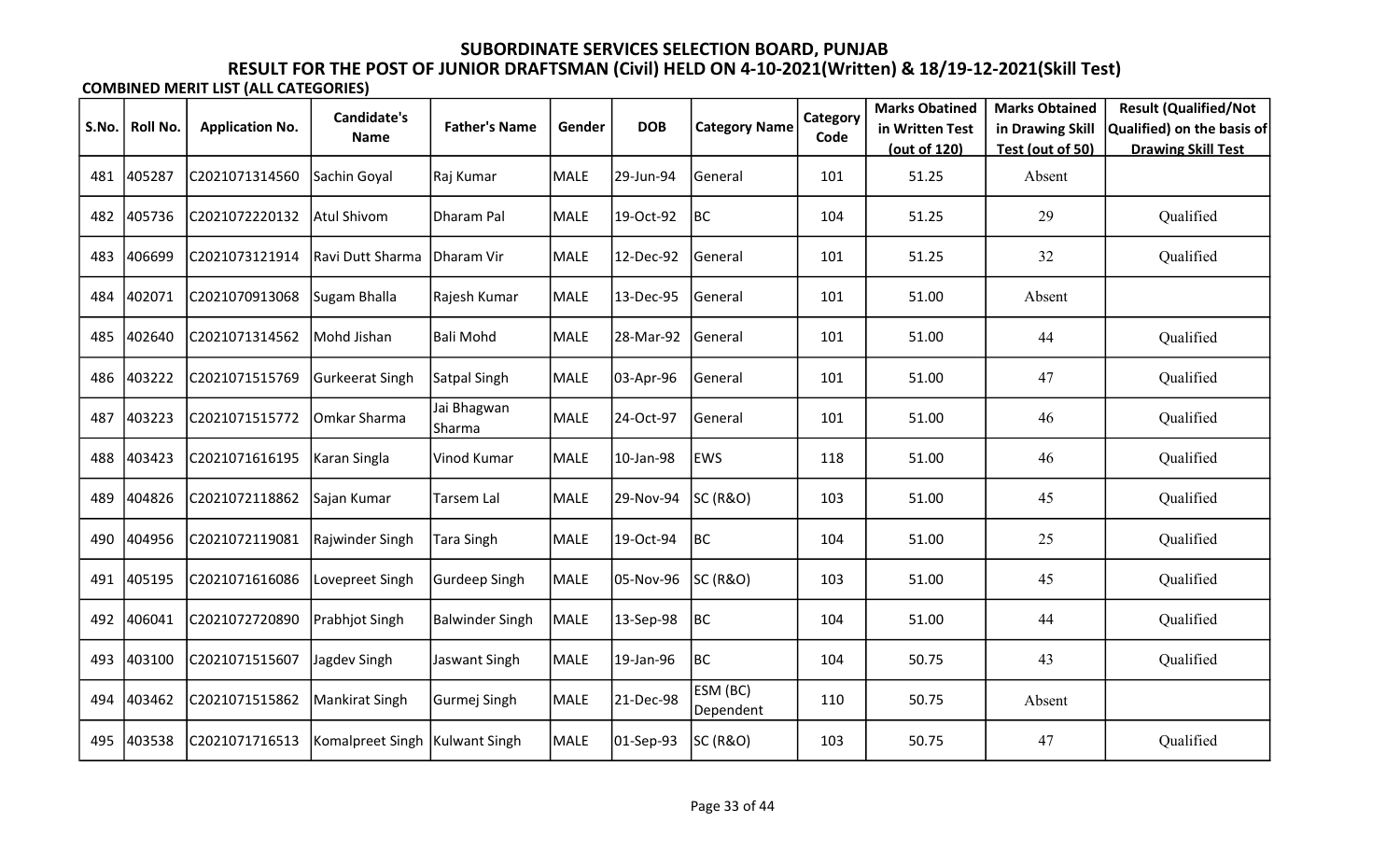|       |          |                        | <b>Candidate's</b>     |                                     |             |            |                      | Category | <b>Marks Obatined</b> | <b>Marks Obtained</b> | <b>Result (Qualified/Not</b> |
|-------|----------|------------------------|------------------------|-------------------------------------|-------------|------------|----------------------|----------|-----------------------|-----------------------|------------------------------|
| S.No. | Roll No. | <b>Application No.</b> | <b>Name</b>            | <b>Father's Name</b>                | Gender      | <b>DOB</b> | <b>Category Name</b> | Code     | in Written Test       | in Drawing Skill      | Qualified) on the basis of   |
|       |          |                        |                        |                                     |             |            |                      |          | (out of 120)          | Test (out of 50)      | <b>Drawing Skill Test</b>    |
| 496   | 404039   | C2021071113708         | Ajay Kumar             | <b>Swaran Dass</b>                  | MALE        | 24-Aug-94  | SC (R&O)             | 103      | 50.75                 | 46                    | Qualified                    |
| 497   | 404124   | C2021071917693         | Anil Thakur            | Manjeet Singh                       | <b>MALE</b> | 10-Oct-97  | <b>EWS</b>           | 118      | 50.75                 | 32                    | Qualified                    |
| 498   | 404608   | C2021071716866         | Rinku Kalvania         | Rishpal                             | MALE        | 07-Jun-93  | General              | 101      | 50.75                 | 42                    | Qualified                    |
| 499   | 404937   | C2021071917861         | Amarjeet Singh         | <b>Bishamber Singh</b>              | <b>MALE</b> | 12-Apr-89  | SC (R&O)             | 103      | 50.75                 | 33                    | Qualified                    |
| 500   | 405039   | C2021072119005         | Dawinder Singh         | Ravinder Singh                      | MALE        | 16-Oct-96  | BC                   | 104      | 50.75                 | 47                    | Qualified                    |
| 501   | 405325   | C2021070912974         | Rajat Kumar            | Krishan Kumar                       | <b>MALE</b> | 23-Jun-94  | General              | 101      | 50.75                 | 39                    | Qualified                    |
| 502   | 405882   | C2021072720704         | Harmanpreet<br>Singh   | <b>Bhupinder Singh</b>              | MALE        | 12-Nov-92  | <b>General</b>       | 101      | 50.75                 | 45                    | Qualified                    |
| 503   | 406081   | C2021072820984         | Gaurav Sharma          | Narinder Kumar<br> Sharma           | MALE        | 03-Dec-97  | General              | 101      | 50.75                 | 44                    | Qualified                    |
| 504   | 406146   | C2021072821116         | Raghubir Singh         | Jagdev Singh                        | MALE        | 01-Mar-96  | BC                   | 104      | 50.75                 | 44                    | Qualified                    |
| 505   | 406186   | C2021072921218         | Ankit Nautiyal         | Rameshwar<br><b>Prasad Nautiyal</b> | <b>MALE</b> | 11-Sep-99  | General              | 101      | 50.75                 | Absent                |                              |
| 506   | 406554   | C2021073021749         | Bhupinder Singh        | Sukhwant Singh                      | MALE        | 08-Jun-99  | General              | 101      | 50.75                 | 46                    | Qualified                    |
| 507   | 406581   | C2021073021570         | Sunil Kumar            | Krishan Lal                         | MALE        | 05-Jul-95  | General              | 101      | 50.75                 | 37                    | Qualified                    |
| 508   | 401875   | C2021070812416         | <b>Gurwinder Singh</b> | Satnam Singh                        | <b>MALE</b> | 09-Apr-93  | EWS                  | 118      | 50.50                 | 42                    | Qualified                    |
| 509   | 401879   | C2021070812438         | Gaurav Goel            | Naresh Goel                         | MALE        | 21-Sep-91  | General              | 101      | 50.50                 | 45                    | Qualified                    |
| 510   | 402455   | C2021071113651         | Sanjeev                | Satyawan                            | MALE        | 15-Jan-97  | General              | 101      | 50.50                 | 39                    | Qualified                    |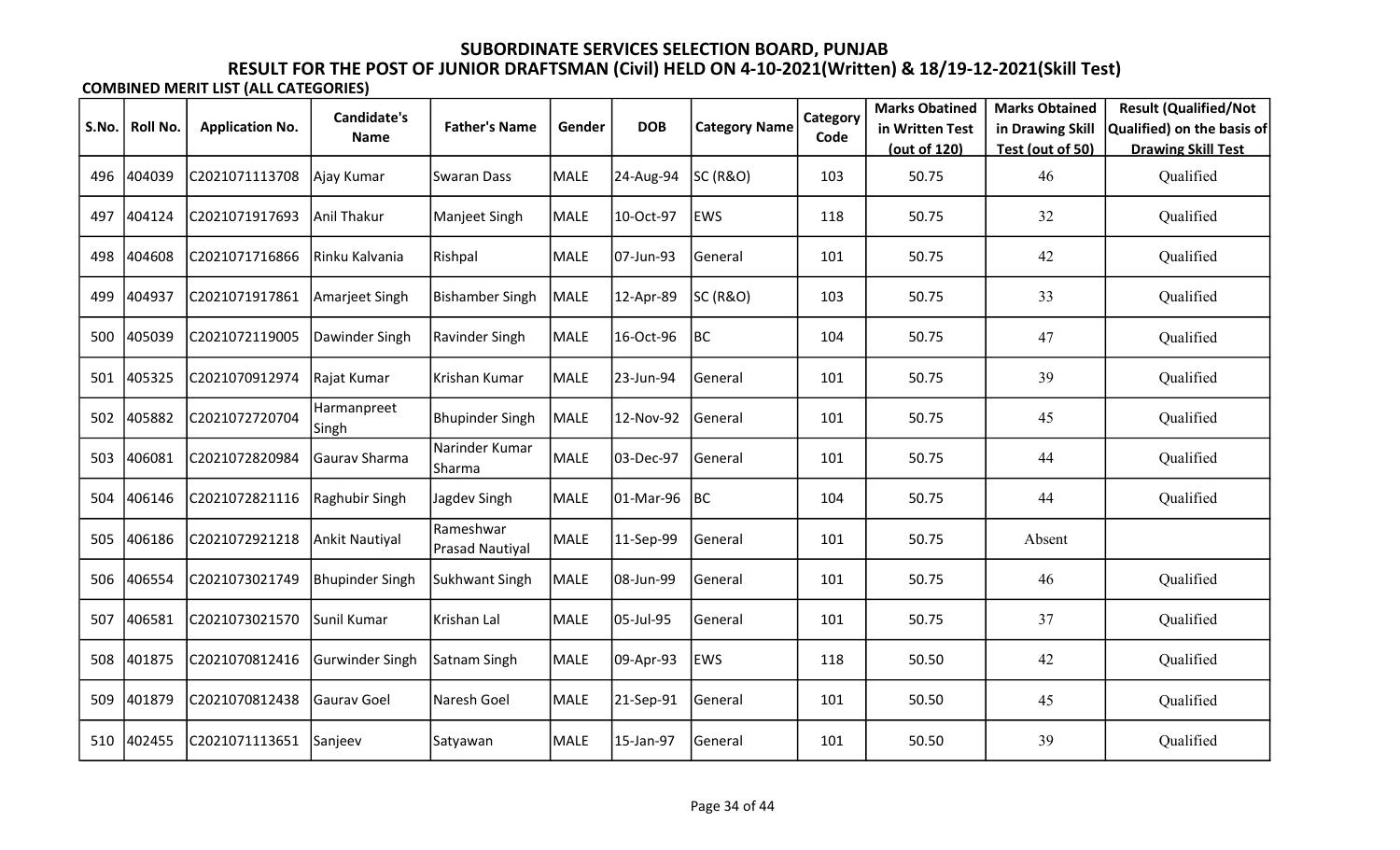|       |                 |                        | Candidate's                  |                      |             |                   |                      | Category | <b>Marks Obatined</b> | <b>Marks Obtained</b> | <b>Result (Qualified/Not</b> |
|-------|-----------------|------------------------|------------------------------|----------------------|-------------|-------------------|----------------------|----------|-----------------------|-----------------------|------------------------------|
| S.No. | <b>Roll No.</b> | <b>Application No.</b> | Name                         | <b>Father's Name</b> | Gender      | <b>DOB</b>        | <b>Category Name</b> | Code     | in Written Test       | in Drawing Skill      | Qualified) on the basis of   |
|       |                 |                        |                              |                      |             |                   |                      |          | (out of 120)          | Test (out of 50)      | <b>Drawing Skill Test</b>    |
| 511   | 402603          | C2021071214468         | <b>Gurmeet Singh</b><br> Rai | Jasvir Singh Rai     | <b>MALE</b> | 20-Aug-92         | <b>SC (R&amp;O)</b>  | 103      | 50.50                 | 44                    | Qualified                    |
| 512   | 403095          | C2021071515590         | Manjinder Singh              | Jaspal Singh Sra     | <b>MALE</b> | 31-May-97         | General              | 101      | 50.50                 | 45                    | Qualified                    |
| 513   | 403445          | C2021071616241         | Raj Kumar                    | Krishan Gopal        | <b>MALE</b> | 04-Nov-88         | <b>SC (R&amp;O)</b>  | 103      | 50.50                 | 41                    | Qualified                    |
| 514   | 404260          | C2021072017939         | Baljinder Singh              | <b>Gurpal Singh</b>  | <b>MALE</b> | 13-Sep-95         | SC (R&O)             | 103      | 50.50                 | 44                    | Qualified                    |
| 515   | 404378          | C2021071917677         | Priyanka                     | Amarjit Pal          |             | FEMALE 20-Oct-98  | SC (R&O)             | 103      | 50.50                 | Absent                |                              |
| 516   | 404662          | C2021072018562         | Husanpreet Singh             | Sikander Singh       | <b>MALE</b> | 14-Jan-97         | General              | 101      | 50.50                 | 33                    | Qualified                    |
| 517   | 405228          | C2021072119455         | Rajat Handa                  | Indiver Handa        | <b>MALE</b> | 04-Dec-99         | General              | 101      | 50.50                 | 50                    | Qualified                    |
| 518   | 405232          | C2021071917572         | <b>Gunjeet Garg</b>          | Gora Lal             | <b>MALE</b> | 26-Jan-01         | General              | 101      | 50.50                 | 45                    | Qualified                    |
| 519   | 405379          | C2021071817281         | Sahil Kumar                  | Chander Parkash      | MALE        | 16-Dec-94         | General              | 101      | 50.50                 | 48                    | Qualified                    |
| 520   | 405413          | C2021072119279         | Nikhil Bawa                  | Charanjit Bawa       | <b>MALE</b> | 07-Sep-90         | General              | 101      | 50.50                 | 42                    | Qualified                    |
| 521   | 405819          | C2021072220496         | Gagandeep                    | Pala Ram             | <b>MALE</b> | 26-Apr-90         | BC                   | 104      | 50.50                 | 29                    | Qualified                    |
| 522   | 406326          | C2021073021508         | Moman Ram                    | Lilu Ram             | <b>MALE</b> | 10-Sep-93         | General              | 101      | 50.50                 | 38                    | Qualified                    |
| 523   | 401994          | C2021070912813         | Rexy Singla                  | Amit Singla          | <b>MALE</b> | 30-Jul-98         | <b>EWS</b>           | 118      | 50.25                 | 46                    | Qualified                    |
| 524   | 402456          | C2021071013430         | Mukhwinder<br>Singh          | Gurnam Singh         | <b>MALE</b> | 24-Feb-94         | General              | 101      | 50.25                 | 30                    | Qualified                    |
| 525   | 403279          | C2021071515890         | Dapinder Singh               | Jasbir Singh         | MALE        | 30-May-94 General |                      | 101      | 50.25                 | 35                    | Qualified                    |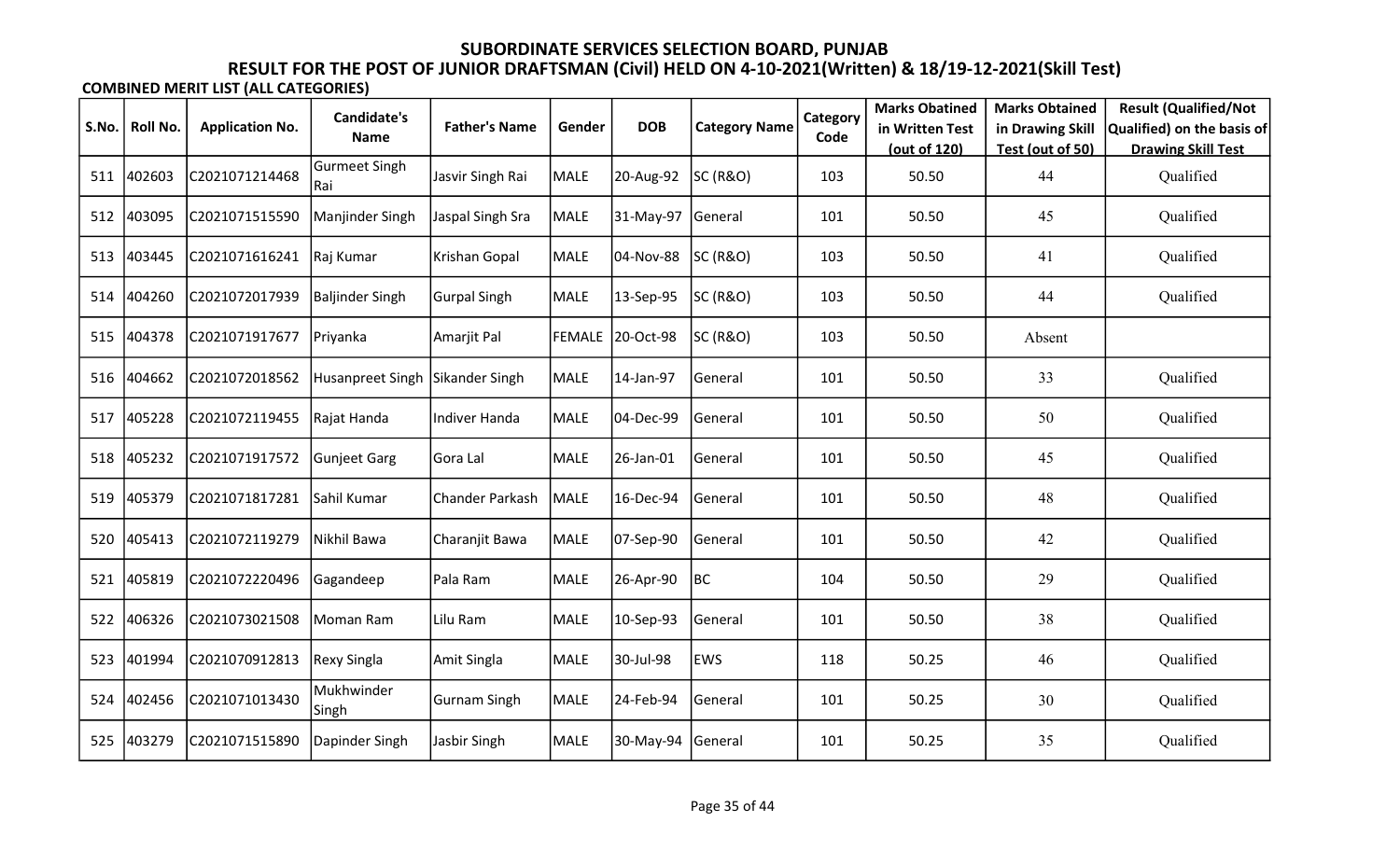|       |          |                        | <b>Candidate's</b> |                       |             |            |                       | Category | <b>Marks Obatined</b> | <b>Marks Obtained</b> | <b>Result (Qualified/Not</b> |
|-------|----------|------------------------|--------------------|-----------------------|-------------|------------|-----------------------|----------|-----------------------|-----------------------|------------------------------|
| S.No. | Roll No. | <b>Application No.</b> | <b>Name</b>        | <b>Father's Name</b>  | Gender      | <b>DOB</b> | <b>Category Name</b>  | Code     | in Written Test       | in Drawing Skill      | Qualified) on the basis of   |
|       |          |                        |                    |                       |             |            |                       |          | (out of 120)          | Test (out of 50)      | <b>Drawing Skill Test</b>    |
| 526   | 403383   | C2021071616030         | Sandeep Bansal     | Subhash Chander       | MALE        | 27-Jul-94  | General               | 101      | 50.25                 | 34                    | Qualified                    |
| 527   | 403839   | C2021071817187         | Bharat Rattan      | Ravi Kumar Loona MALE |             | 17-Aug-97  | General               | 101      | 50.25                 | 47                    | Qualified                    |
| 528   | 403955   | C2021071917426         | Amardeep Singh     | Harjinder Singh       | <b>MALE</b> | 15-Jul-93  | General               | 101      | 50.25                 | Absent                |                              |
| 529   | 404244   | C2021071917873         | Gurmanjot Singh    | Surjit Singh          | <b>MALE</b> | 10-Jul-96  | ESM (BC)<br>Dependent | 110      | 50.25                 | Absent                |                              |
| 530   | 404674   | C2021072018603         | Sohail Goyal       | Ashwani Goyal         | <b>MALE</b> | 20-Aug-97  | General               | 101      | 50.25                 | 19                    | Not Qualified                |
| 531   | 404721   | C2021072118738         | Jagdeep Singh      | Satwant Singh         | <b>MALE</b> | 09-Dec-93  | <b>BC</b>             | 104      | 50.25                 | 41                    | Qualified                    |
| 532   | 405745   | C2021071415009         | Agiapal Singh      | Sukhdev Singh         | <b>MALE</b> | 02-Aug-98  | General               | 101      | 50.25                 | 41                    | Qualified                    |
| 533   | 401863   | C2021070812295         | Manpreet Singh     | Shingara Singh        | <b>MALE</b> | 12-Sep-96  | <b>SC (R&amp;O)</b>   | 103      | 50.00                 | 40                    | Qualified                    |
| 534   | 401871   | C2021070812387         | Sukhchain Singh    | Sampooran Singh       | MALE        | 04-Dec-97  | <b>SC (R&amp;O)</b>   | 103      | 50.00                 | 41                    | Qualified                    |
| 535   | 401894   | C2021011700520         | Jaspreet Singh     | Jagdish Singh         | <b>MALE</b> | 11-Nov-97  | General               | 101      | 50.00                 | 44                    | Qualified                    |
| 536   | 402365   | C2021071113795         | Ashish Devgan      | Som Dutt Devgan       | MALE        | 05-Dec-94  | General               | 101      | 50.00                 | 34                    | Qualified                    |
| 537   | 403032   | C2021071415463         | Umesh Sethi        | Shyam Sunder          | <b>MALE</b> | 08-Feb-95  | General               | 101      | 50.00                 | 46                    | Qualified                    |
| 538   | 403270   | C2021071214155         | Rohit Sharma       | Narinder Kumar        | <b>MALE</b> | 22-Sep-90  | General               | 101      | 50.00                 | 46                    | Qualified                    |
| 539   | 403293   | C2021071515933         | Ashish Kumar       | Jaibir Singh          | <b>MALE</b> | 24-Apr-97  | General               | 101      | 50.00                 | 38                    | Qualified                    |
| 540   | 403409   | C2021071415134         | Govind             | Gopi Ram              | <b>MALE</b> | 17-Feb-93  | General               | 101      | 50.00                 | 32                    | Qualified                    |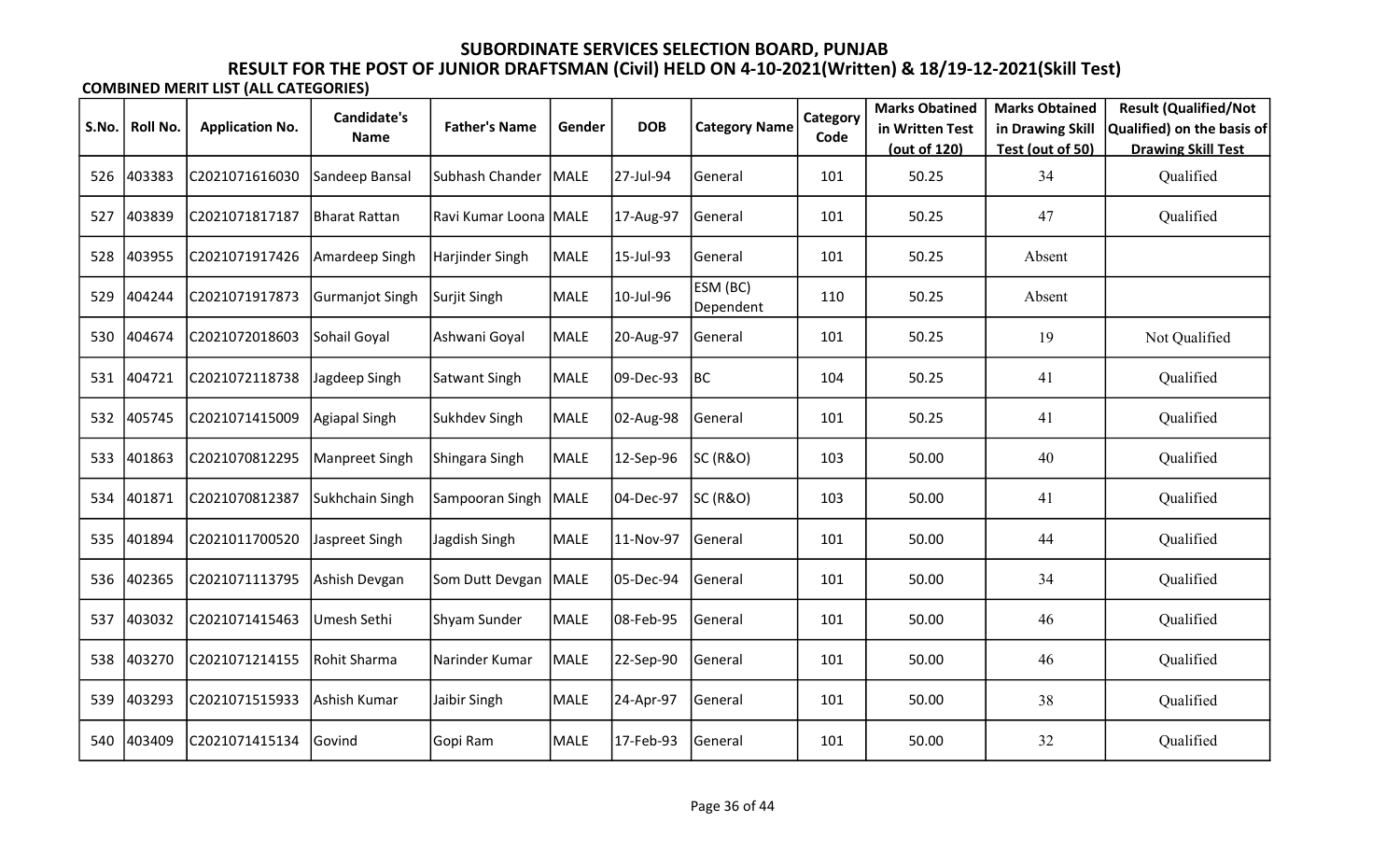| S.No. | Roll No. | <b>Application No.</b> | <b>Candidate's</b>               | <b>Father's Name</b>    | Gender | <b>DOB</b>       | <b>Category Name</b> | Category | <b>Marks Obatined</b><br>in Written Test | <b>Marks Obtained</b><br>in Drawing Skill | <b>Result (Qualified/Not</b><br>Qualified) on the basis of |
|-------|----------|------------------------|----------------------------------|-------------------------|--------|------------------|----------------------|----------|------------------------------------------|-------------------------------------------|------------------------------------------------------------|
|       |          |                        | <b>Name</b>                      |                         |        |                  |                      | Code     | (out of 120)                             | Test (out of 50)                          | <b>Drawing Skill Test</b>                                  |
| 541   | 403641   | C2021070912998         | Ravi Shankar<br>Mishra           | Daya Ram Mishra MALE    |        | 10-Aug-93        | General              | 101      | 50.00                                    | Absent                                    |                                                            |
| 542   | 403770   | C2021071817021         | Sonu Kumar                       | Suresh Kumar            | MALE   | 23-Oct-92        | SC(M&B)              | 102      | 50.00                                    | 35                                        | Qualified                                                  |
| 543   | 404254   | C2021071917919         | Shubham<br>Chaudhary             | Ashok Chaudhary MALE    |        | 07-May-95        | General              | 101      | 50.00                                    | 43                                        | Qualified                                                  |
| 544   | 404360   | C2021072018078         | Lukesh Kumar                     | Balwant Raj             | MALE   | 17-Nov-94        | General              | 101      | 50.00                                    | 42                                        | Qualified                                                  |
| 545   | 405057   | C2021072018051         | Jaspreet Kaur                    | <b>Gurcharan Singh</b>  |        | FEMALE 10-Sep-94 | SC (R&O)             | 103      | 50.00                                    | 33                                        | Qualified                                                  |
| 546   | 405092   | C2021071415045         | Navjot Singh<br>Dhillon          | <b>Chamkaur Singh</b>   | MALE   | 27-Nov-02        | <b>SC (R&amp;O)</b>  | 103      | 50.00                                    | 38                                        | Qualified                                                  |
| 547   | 405101   | C2021072119327         | Gagandeep Singh                  | Sukhwinder Singh   MALE |        | 24-Sep-91        | BC                   | 104      | 50.00                                    | 28                                        | Qualified                                                  |
| 548   | 405186   | C2021012504267         | Jaskaran Singh                   | <b>Kulwant Singh</b>    | MALE   | 28-Apr-89        | BC                   | 104      | 50.00                                    | 42                                        | Qualified                                                  |
| 549   | 405197   | C2021072119505         | Chirag Arora                     | Mukesh                  | MALE   | 09-Jul-98        | <b>EWS</b>           | 118      | 50.00                                    | 16                                        | Not Qualified                                              |
| 550   | 405298   | C2021072119459         | Harinder Pal Singh Mohan Singh   |                         | MALE   | 22-Sep-95        | BC                   | 104      | 50.00                                    | 26                                        | Qualified                                                  |
| 551   | 405394   | C2021072219815         | Bhawani Shanker<br>Khudia        | Madan Lal               | MALE   | 06-Jan-92        | General              | 101      | 50.00                                    | 29                                        | Qualified                                                  |
| 552   | 405397   | C2021072219808         | Gagandeep Singh                  | Hardev Singh            | MALE   | 15-May-96        | BC                   | 104      | 50.00                                    | 37                                        | Qualified                                                  |
| 553   | 405438   | C2021072219956         | Vikas Kumar                      | Surinder Kumar          | MALE   | 11-Aug-93        | EWS                  | 118      | 50.00                                    | 24                                        | Qualified                                                  |
| 554   | 406160   | C2021072820915         | Ravi Kumar                       | Ram Pal                 | MALE   | 10-Jan-90        | SC(M&B)              | 102      | 50.00                                    | 33                                        | Qualified                                                  |
| 555   | 401976   | C2021070912757         | Jashanpreet Singh Joginder Singh |                         | MALE   | 16-Feb-97        | BC                   | 104      | 49.75                                    | 29                                        | Qualified                                                  |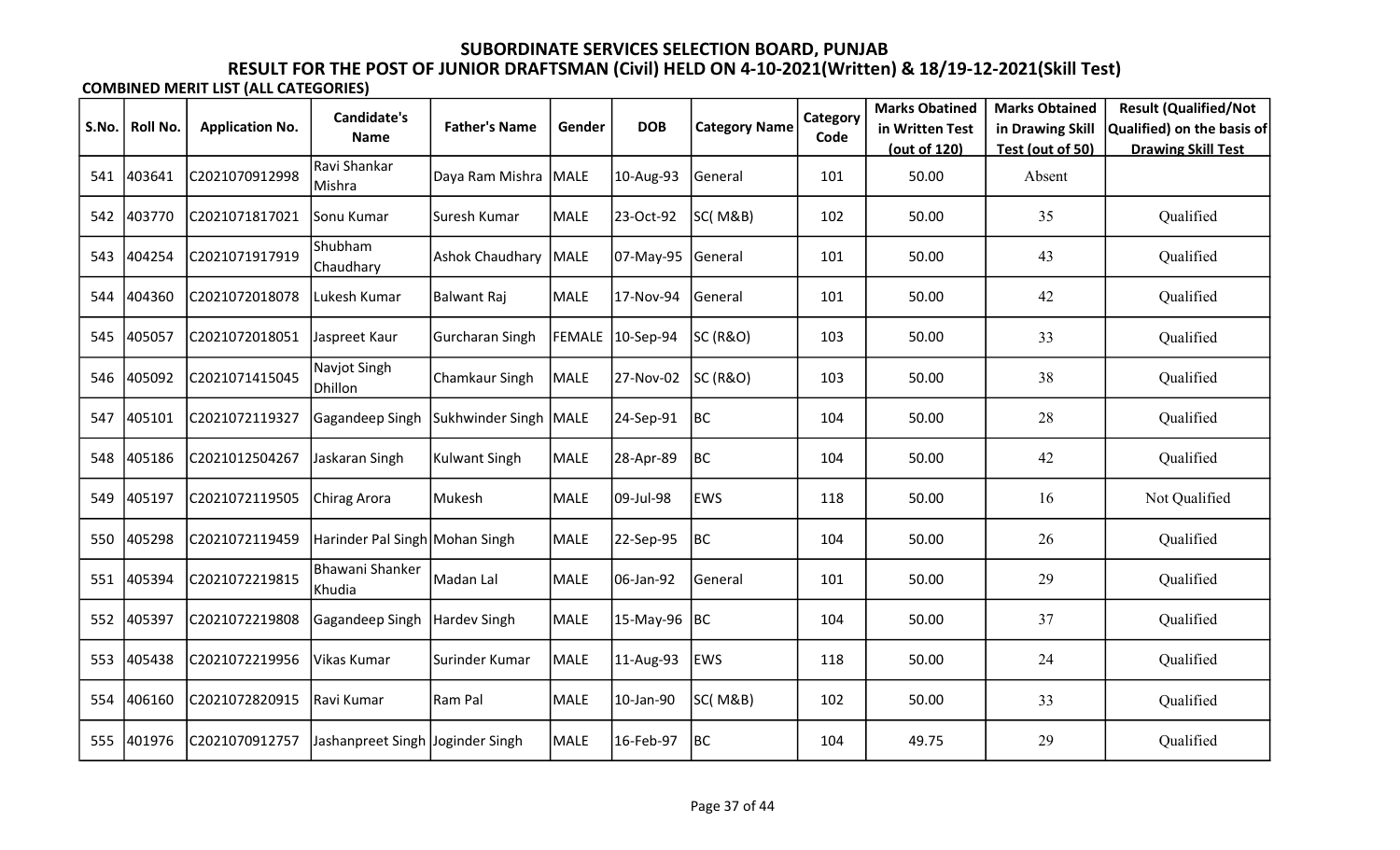|       |          |                        | <b>Candidate's</b>               |                           |             |            |                      | Category | <b>Marks Obatined</b> | <b>Marks Obtained</b> | <b>Result (Qualified/Not</b> |
|-------|----------|------------------------|----------------------------------|---------------------------|-------------|------------|----------------------|----------|-----------------------|-----------------------|------------------------------|
| S.No. | Roll No. | <b>Application No.</b> | <b>Name</b>                      | <b>Father's Name</b>      | Gender      | <b>DOB</b> | <b>Category Name</b> | Code     | in Written Test       | in Drawing Skill      | Qualified) on the basis of   |
|       |          |                        |                                  |                           |             |            |                      |          | (out of 120)          | Test (out of 50)      | <b>Drawing Skill Test</b>    |
| 556   | 402278   | C2021071013317         | Harsh                            | Madan Lal                 | MALE        | 29-Jul-92  | General              | 101      | 49.75                 | 35                    | Qualified                    |
| 557   | 403228   | C2021071515783         | Vikas                            | Mangat Ram                | <b>MALE</b> | 19-Jun-96  | BC                   | 104      | 49.75                 | 44                    | Qualified                    |
| 558   | 403463   | C2021071616299         | <b>Baldeep Singh</b><br>Dhaliwal | Malkiat Singh<br>Dhaliwal | <b>MALE</b> | 10-Sep-90  | General              | 101      | 49.75                 | 33                    | Qualified                    |
| 559   | 404217   | C2021071917831         | <b>Chander Parkash</b>           | Sukhdev Singh             | <b>MALE</b> | 24-Apr-90  | <b>SC (R&amp;O)</b>  | 103      | 49.75                 | 40                    | Qualified                    |
| 560   | 404259   | C2021071917927         | Gurdarshan Singh                 | Gulshan Singh             | MALE        | 01-Aug-96  | SC (R&O)             | 103      | 49.75                 | 42                    | Qualified                    |
| 561   | 406110   | C2021072220451         | Vishal Mahi                      | Mast Ram Mahi             | MALE        | 11-Dec-96  | SC (R&O)             | 103      | 49.75                 | 43                    | Qualified                    |
| 562   | 406395   | C2021072921359         | Sunil Kumar                      | Shrawan Kumar             | MALE        | 01-Jul-93  | General              | 101      | 49.75                 | 42                    | Qualified                    |
| 563   | 406514   | C2021071214399         | Rustamdeep<br>Singh              | Jugraj Singh              | MALE        | 04-Jun-02  | BC                   | 104      | 49.75                 | 43                    | Qualified                    |
| 564   | 406533   | C2021073021698         | <b>Bhupinder Singh</b><br> Birdi | Joginder Singh<br>Birdi   | <b>MALE</b> | 04-Feb-86  | BC                   | 104      | 49.75                 | 25                    | Qualified                    |
| 565   | 402169   | C2021070812321         | Amrit Pal Singh                  | Jaskarn Singh             | MALE        | 09-Nov-95  | General              | 101      | 49.50                 | 42                    | Qualified                    |
| 566   | 402195   | C2021012905462         | Sunil Kumar                      | <b>Balwinder Kumar</b>    | MALE        | 10-Mar-84  | General              | 101      | 49.50                 | 45                    | Qualified                    |
| 567   | 402272   | C2021012504324         | Akshay Verma                     | Shekhar Verma             | MALE        | 24-Sep-96  | BC                   | 104      | 49.50                 | 43                    | Qualified                    |
| 568   | 402327   | C2021071113730         | Ram Saroop                       | Manga Ram                 | MALE        | 17-Jul-93  | SC (R&O)             | 103      | 49.50                 | 33                    | Qualified                    |
| 569   | 402371   | C2021071113829         | Jasvir Singh                     | Lachhman Singh            | MALE        | 07-Aug-94  | SC (R&O)             | 103      | 49.50                 | 38                    | Qualified                    |
| 570   | 402580   | C2021071214404         | Sanjesh Chhabra                  | Rakesh Chhabra            | MALE        | 28-Jan-98  | General              | 101      | 49.50                 | 45                    | Qualified                    |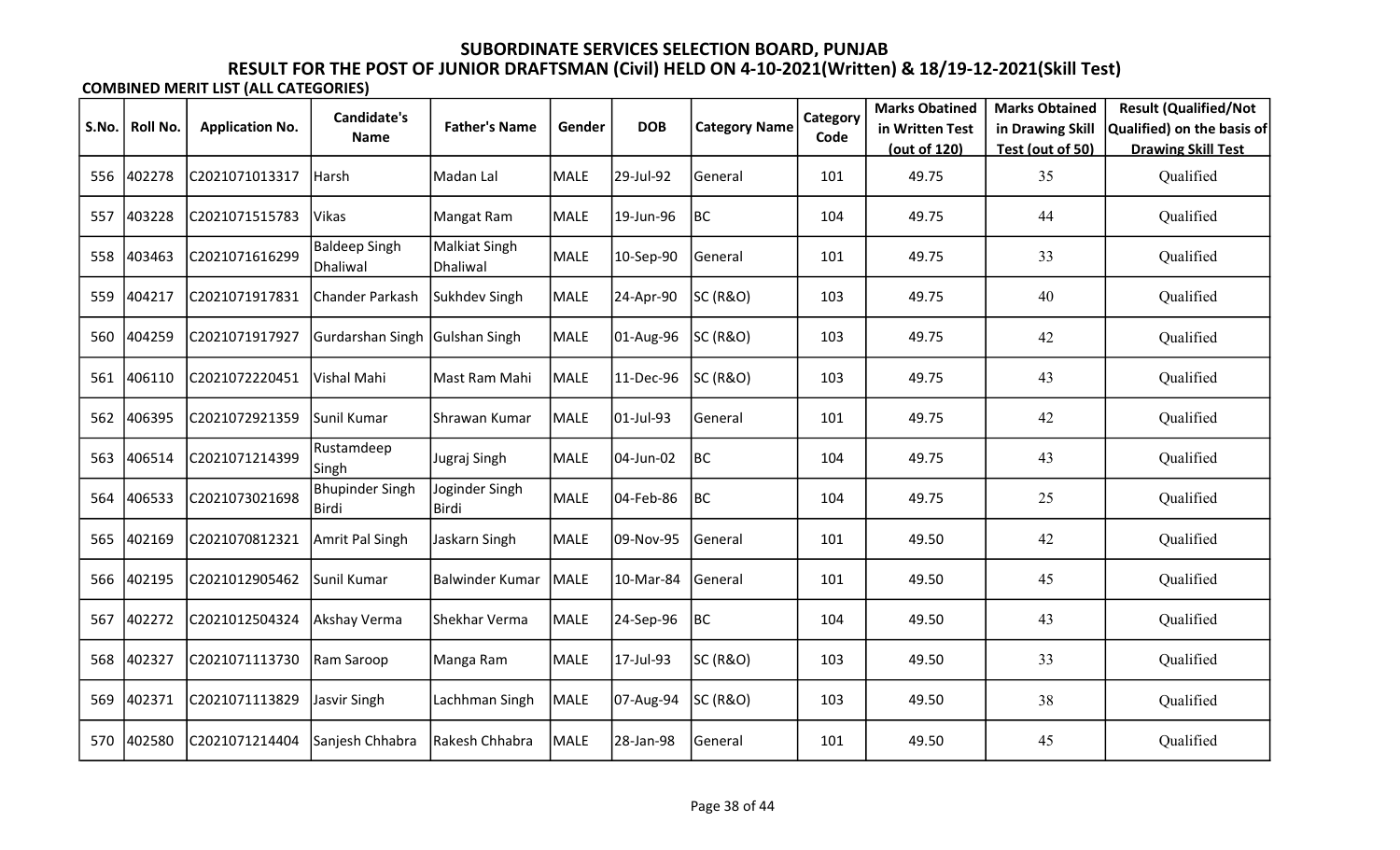| S.No. | <b>Roll No.</b> | <b>Application No.</b> | <b>Candidate's</b>                 | <b>Father's Name</b>   | Gender        | <b>DOB</b> | <b>Category Name</b> | Category | <b>Marks Obatined</b><br>in Written Test | <b>Marks Obtained</b>                | <b>Result (Qualified/Not</b><br>Qualified) on the basis of |
|-------|-----------------|------------------------|------------------------------------|------------------------|---------------|------------|----------------------|----------|------------------------------------------|--------------------------------------|------------------------------------------------------------|
|       |                 |                        | <b>Name</b>                        |                        |               |            |                      | Code     | (out of 120)                             | in Drawing Skill<br>Test (out of 50) | <b>Drawing Skill Test</b>                                  |
| 571   | 402699          | C2021020306864         | Jatinder Singh                     | Punjab Singh           | MALE          | 17-Oct-91  | General              | 101      | 49.50                                    | 43                                   | Qualified                                                  |
| 572   | 403010          | C2021071415412         | Manoj Goyal                        | Deepak Kumar           | <b>MALE</b>   | 09-Oct-96  | <b>EWS</b>           | 118      | 49.50                                    | 44                                   | Qualified                                                  |
| 573   | 403177          | C2021071515681         | Deepak Kumar<br> Harjan            | Joginder Harjan        | MALE          | 27-Jul-94  | SC (R&O)             | 103      | 49.50                                    | 46                                   | Qualified                                                  |
| 574   | 403740          | C2021071716938         | Raman Kumar                        | Raj Kumar              | MALE          | 29-May-99  | General              | 101      | 49.50                                    | 38                                   | Qualified                                                  |
| 575   | 403851          | C2021071817202         | Gurdeep Kumar                      | <b>Balwinder Singh</b> | MALE          | 18-Nov-96  | <b>SC (R&amp;O)</b>  | 103      | 49.50                                    | 41                                   | Qualified                                                  |
| 576   | 404229          | C2021071817317         | Bhupinderjit Singh Kulwinder Singh |                        | MALE          | 07-Mar-98  | BC                   | 104      | 49.50                                    | Absent                               |                                                            |
| 577   | 404437          | C2021072018229         | Kamaldeep Singh                    | Baljit Singh           | MALE          | 13-Aug-94  | BC                   | 104      | 49.50                                    | 30                                   | Qualified                                                  |
| 578   | 404622          | C2021072018184         | Jaspal Singh                       | <b>Gurcharan Singh</b> | MALE          | 19-Oct-95  | BC                   | 104      | 49.50                                    | 36                                   | Qualified                                                  |
| 579   | 401890          | C2021070812465         | Harmandeep<br> Singh               | Manjit Singh           | <b>MALE</b>   | 06-Feb-96  | BC                   | 104      | 49.25                                    | 37                                   | Qualified                                                  |
| 580   | 402155          | C2021071013267         | Balinder                           | Dharampal              | MALE          | 09-Oct-96  | General              | 101      | 49.25                                    | 31                                   | Qualified                                                  |
| 581   | 402202          | C2021071013447         | Nitin Goyal                        | Subhash Goyal          | <b>MALE</b>   | 02-Feb-98  | General              | 101      | 49.25                                    | 34                                   | Qualified                                                  |
| 582   | 402630          | C2021071314513         | Rajinder Kumar                     | Imi Chand              | <b>MALE</b>   | 06-Jan-94  | BC                   | 104      | 49.25                                    | 43                                   | Qualified                                                  |
| 583   | 402708          | C2021071314734         | Priyanka                           | Moti Lal               | <b>FEMALE</b> | 15-Dec-93  | SC (R&O)             | 103      | 49.25                                    | 45                                   | Qualified                                                  |
| 584   | 403089          | C2021071515584         | Gurbej Singh                       | Sham Lal               | MALE          | 10-Oct-94  | SC (R&O)             | 103      | 49.25                                    | 45                                   | Qualified                                                  |
| 585   | 403322          | C2021071615996         | Amardeep Pal                       | <b>Ishwar Chand</b>    | <b>MALE</b>   | 17-Sep-92  | General              | 101      | 49.25                                    | 45                                   | Qualified                                                  |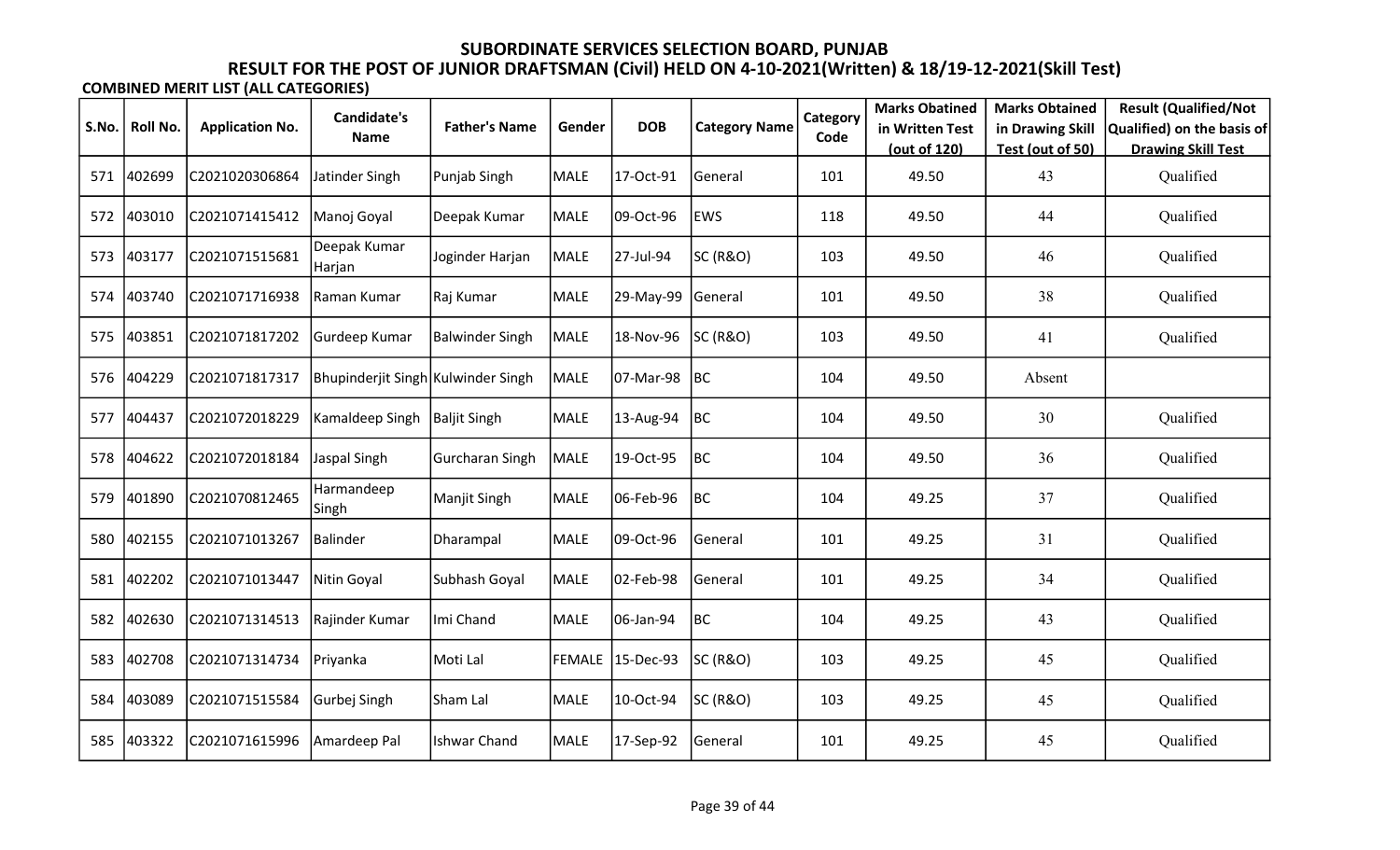|       |          |                        | <b>Candidate's</b>     |                          |             |                  |                      | Category | <b>Marks Obatined</b>           | <b>Marks Obtained</b>                | <b>Result (Qualified/Not</b>                            |
|-------|----------|------------------------|------------------------|--------------------------|-------------|------------------|----------------------|----------|---------------------------------|--------------------------------------|---------------------------------------------------------|
| S.No. | Roll No. | <b>Application No.</b> | Name                   | <b>Father's Name</b>     | Gender      | <b>DOB</b>       | <b>Category Name</b> | Code     | in Written Test<br>(out of 120) | in Drawing Skill<br>Test (out of 50) | Qualified) on the basis of<br><b>Drawing Skill Test</b> |
| 586   | 403384   | C2021071616123         | Manu Saini             | <b>Balbir Singh</b>      | MALE        | 31-Dec-96        | General              | 101      | 49.25                           | 40                                   | Qualified                                               |
| 587   | 403518   | C2021071214374         | Ajaypal Singh<br> Kang | Randhir Singh Kag   MALE |             | 10-Jul-94        | General              | 101      | 49.25                           | 6                                    | Not Qualified                                           |
| 588   | 403721   | C2021071013444         | Pardeep Singh          | Sant Singh               | MALE        | 26-Aug-99        | BC                   | 104      | 49.25                           | 43                                   | Qualified                                               |
| 589   | 404213   | C2021071716444         | Jagatpreet Singh       | Major Singh              | MALE        | 27-Aug-97        | SC (R&O)             | 103      | 49.25                           | 45                                   | Qualified                                               |
| 590   | 405156   | C2021072119438         | Sachin Kamboj          | Hans Raj Kamboj          | MALE        | 19-Aug-96        | BC                   | 104      | 49.25                           | 30                                   | Qualified                                               |
| 591   | 405676   | C2021072219900         | Pushwinder Singh       | Gurjeet Singh            | MALE        | 07-Oct-99        | BC                   | 104      | 49.25                           | 19                                   | Not Qualified                                           |
| 592   | 402499   | C2021071214234         | Parminder Singh        | <b>Baldev Singh</b>      | MALE        | 16-Aug-95        | SC (R&O)             | 103      | 49.00                           | 39                                   | Qualified                                               |
| 593   | 403318   | C2021071515790         | Gagandeep Singh        | Charnjit Singh           | MALE        | 18-Jun-97        | BC                   | 104      | 49.00                           | 46                                   | Qualified                                               |
| 594   | 403357   | C2021071616048         | Rupinder Singh         | <b>Baldev Singh</b>      | MALE        | 02-Sep-96        | <b>EWS</b>           | 118      | 49.00                           | 35                                   | Qualified                                               |
| 595   | 403591   | C2021071214416         | Jashanjot Singh        | <b>Baljit Singh</b>      | MALE        | 05-Aug-99        | General              | 101      | 49.00                           | 21                                   | Qualified                                               |
| 596   | 403607   | C2021071615969         | Lovepreet Singh        | Harbans Singh            | <b>MALE</b> | 18-May-96        | BC                   | 104      | 49.00                           | 45                                   | Qualified                                               |
| 597   | 403760   | C2021070913010         | Prince Kamboj          | Harbhajan Lal            | MALE        | 17-Jan-99        | BC                   | 104      | 49.00                           | 45                                   | Qualified                                               |
| 598   | 404636   | C2021071917383         | Mukesh Kumar           | Rattan Kumar             | <b>MALE</b> | 10-Jul-91        | General              | 101      | 49.00                           | 42                                   | Qualified                                               |
| 599   | 404652   | C2021072018111         | Shelza Sumra           | Devinder Sumra           |             | FEMALE 25-Oct-94 | General              | 101      | 49.00                           | 45                                   | Qualified                                               |
| 600   | 404868   | C2021072018621         | Abhishek Gupta         | Anil Kumar Gupta   MALE  |             | 22-Dec-90        | General              | 101      | 49.00                           | 41                                   | Qualified                                               |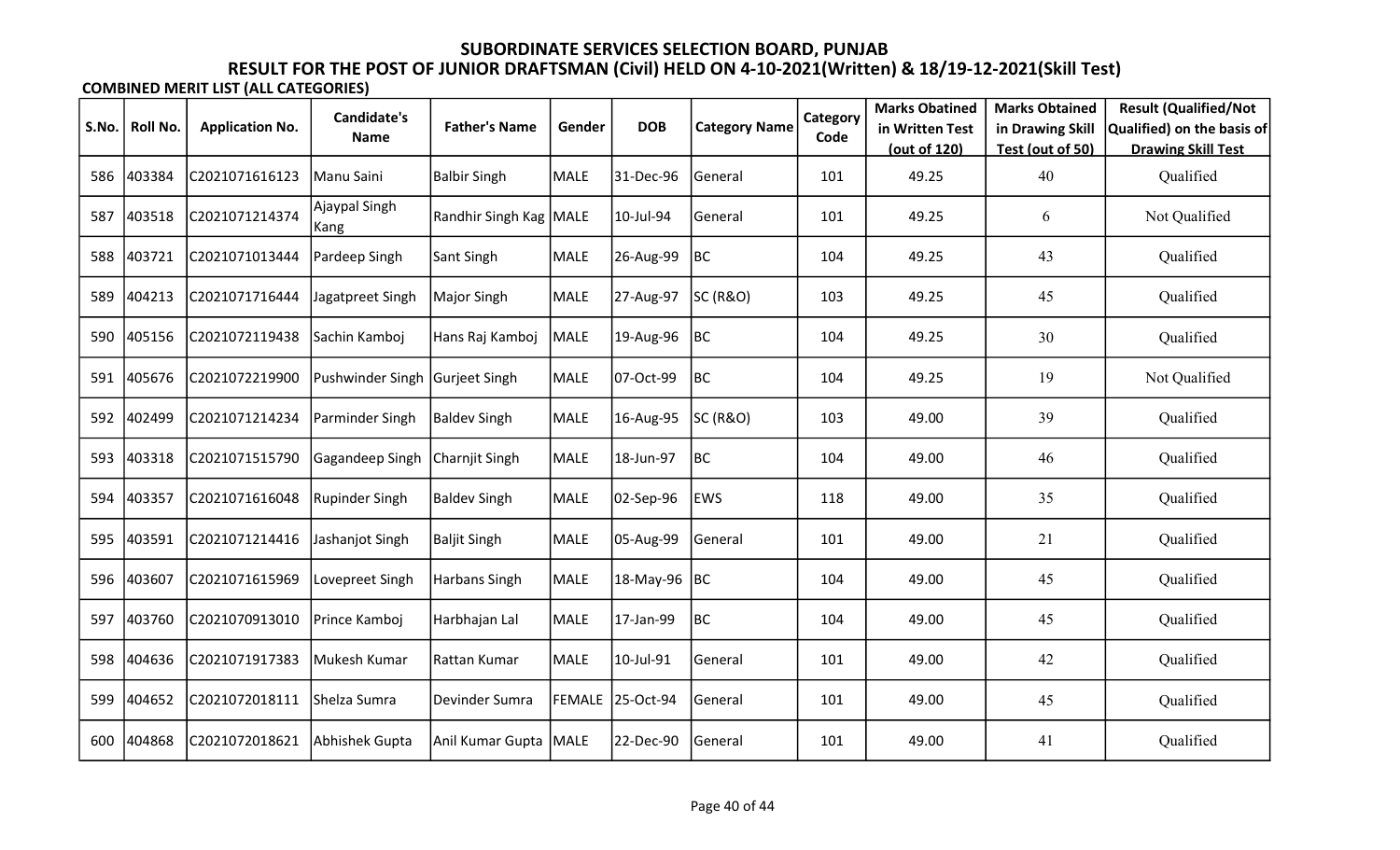|       |          |                        | <b>Candidate's</b>     |                      |        |                  |                      | Category | <b>Marks Obatined</b>           | <b>Marks Obtained</b>                | <b>Result (Qualified/Not</b>                            |
|-------|----------|------------------------|------------------------|----------------------|--------|------------------|----------------------|----------|---------------------------------|--------------------------------------|---------------------------------------------------------|
| S.No. | Roll No. | <b>Application No.</b> | Name                   | <b>Father's Name</b> | Gender | <b>DOB</b>       | <b>Category Name</b> | Code     | in Written Test<br>(out of 120) | in Drawing Skill<br>Test (out of 50) | Qualified) on the basis of<br><b>Drawing Skill Test</b> |
| 601   | 401939   | C2021011600056         | Harjot Singh           | <b>Gurmail Singh</b> | MALE   | 02-Nov-98        | BC                   | 104      | 48.75                           | 40                                   | Qualified                                               |
| 602   | 402410   | C2021071114026         | Kunwar Gourav<br>Singh | Hargobind Singh      | MALE   | 21-Aug-94        | <b>EWS</b>           | 118      | 48.75                           | 44                                   | Qualified                                               |
| 603   | 402712   | C2021071314755         | Tanu                   | Kamaljit             |        | FEMALE 07-Nov-91 | General              | 101      | 48.75                           | 38                                   | Qualified                                               |
| 604   | 402994   | C2021071415375         | Harish Sood            | Suresh Sood          | MALE   | 21-Feb-96        | General              | 101      | 48.75                           | 43                                   | Qualified                                               |
| 605   | 403428   | C2021071616208         | Jagmeet Singh          | Mohinder Singh       | MALE   | 02-Sep-91        | General              | 101      | 48.75                           | 35                                   | Qualified                                               |
| 606   | 403622   | C2021071515572         | Atinder Pal Singh      | Kartar Singh         | MALE   | 15-Jul-95        | SC (R&O)             | 103      | 48.75                           | 36                                   | Qualified                                               |
| 607   | 403716   | C2021071013547         | Rohit Singla           | Krishan Kumar        | MALE   | 30-Jun-96        | <b>EWS</b>           | 118      | 48.75                           | 31                                   | Qualified                                               |
| 608   | 403796   | C2021071817049         | Yuvraj Singh           | Manjit Singh         | MALE   | 14-May-98        | BC                   | 104      | 48.75                           | 36                                   | Qualified                                               |
| 609   | 403950   | C2021071917430         | Ishant                 | Raj Kumar            | MALE   | 15-May-99        | General              | 101      | 48.75                           | 45                                   | Qualified                                               |
| 610   | 404703   | C2021072118697         | Ajitesh Kumar<br>Garg  | Naresh Kumar<br>Garg | MALE   | 19-Aug-91        | General              | 101      | 48.75                           | 38                                   | Qualified                                               |
| 611   | 406586   | C2021073121801         | Jaswinder Singh        | Surjit Singh         | MALE   | 14-Jan-95        | SC (R&O)             | 103      | 48.75                           | 35                                   | Qualified                                               |
| 612   | 402279   | C2021071113643         | Shanky Singla          | Amritpal             | MALE   | 12-Jun-95        | <b>EWS</b>           | 118      | 48.50                           | 44                                   | Qualified                                               |
| 613   | 403068   | C2021071515524         | Jagmeet Singh          | <b>Ram Singh</b>     | MALE   | 13-Jun-94        | EWS                  | 118      | 48.50                           | 45                                   | Qualified                                               |
| 614   | 403277   | C2021071515888         | Parampreet Singh       | Hardeep Singh        | MALE   | 16-Jul-95        | BC                   | 104      | 48.50                           | 36                                   | Qualified                                               |
| 615   | 403710   | C2021071716857         | Ravneet Singh          | <b>Malkit Singh</b>  | MALE   | 17-Mar-94        | <b>BC</b>            | 104      | 48.50                           | 10                                   | Not Qualified                                           |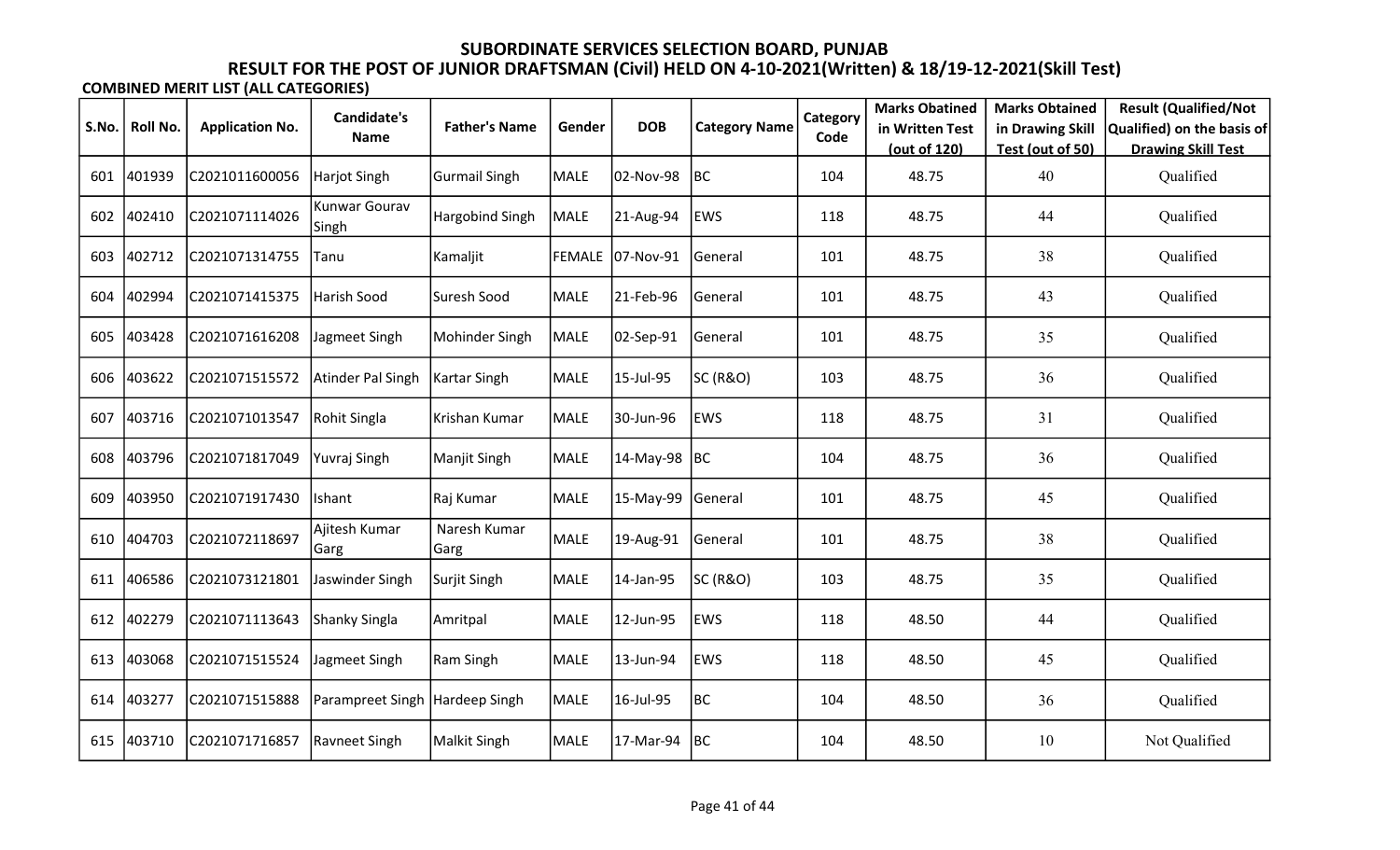|       |          |                        | <b>Candidate's</b>             |                       |             |            |                      | Category | <b>Marks Obatined</b> | <b>Marks Obtained</b> | <b>Result (Qualified/Not</b> |
|-------|----------|------------------------|--------------------------------|-----------------------|-------------|------------|----------------------|----------|-----------------------|-----------------------|------------------------------|
| S.No. | Roll No. | <b>Application No.</b> | <b>Name</b>                    | <b>Father's Name</b>  | Gender      | <b>DOB</b> | <b>Category Name</b> | Code     | in Written Test       | in Drawing Skill      | Qualified) on the basis of   |
|       |          |                        |                                |                       |             |            |                      |          | (out of 120)          | Test (out of 50)      | <b>Drawing Skill Test</b>    |
| 616   | 403711   | C2021071515825         | Jaspreet Singh                 | Naib Singh            | MALE        | 28-Aug-93  | General              | 101      | 48.50                 | 41                    | Qualified                    |
| 617   | 403713   | C2021071616369         | Sahil Malik                    | Rakesh Kumar          | <b>MALE</b> | 10-Aug-98  | General              | 101      | 48.50                 | 42                    | Qualified                    |
| 618   | 404230   | C2021071917544         | Amanpreet Singh                | Tarsem Singh          | MALE        | 30-Jan-98  | Freedom<br>Fighter   | 117      | 48.50                 | 38                    | Qualified                    |
| 619   | 404269   | C2021071817321         | Mohammad Zaid                  | Mohammad<br>Khalid    | <b>MALE</b> | 04-Apr-91  | EWS                  | 118      | 48.50                 | 31                    | Qualified                    |
| 620   | 404732   | C2021072118742         | Sahil Gupta                    | Naresh Kumar<br>Goyal | <b>MALE</b> | 16-Jul-95  | EWS                  | 118      | 48.50                 | 18                    | Not Qualified                |
| 621   | 404829   | C2021071917556         | Amardeep Singh                 | <b>Baldev Singh</b>   | MALE        | 24-Aug-92  | General              | 101      | 48.50                 | 17                    | Not Qualified                |
| 622   | 405124   | C2021071716596         | Vivekanand Ravi                | <b>Ravinder Dass</b>  | MALE        | 01-Apr-96  | <b>SC (R&amp;O)</b>  | 103      | 48.50                 | 29                    | Qualified                    |
| 623   | 405280   | C2021072119372         | Rajvir Singh                   | Harminder Singh       | MALE        | 09-Dec-92  | General              | 101      | 48.50                 | 43                    | Qualified                    |
| 624   | 402073   | C2021070913085         | Dheeraj Singh                  | Chaman Lal            | MALE        | 08-Jul-94  | SC (R&O)             | 103      | 48.25                 | 37                    | Qualified                    |
| 625   | 402282   | C2021071113649         | Lavish Middha                  | Naresh Middha         | MALE        | 17-Sep-96  | General              | 101      | 48.25                 | 43                    | Qualified                    |
| 626   | 402677   | C2021071314650         | Komalpreet Singh               | Paramjeet Singh       | MALE        | 05-Jun-97  | BC                   | 104      | 48.25                 | 45                    | Qualified                    |
| 627   | 402718   | C2021071314744         | Narinderpal Singh Jamber Singh |                       | MALE        | 02-Jan-92  | General              | 101      | 48.25                 | 45                    | Qualified                    |
| 628   | 403043   | C2021071214465         | <b>Tersam Chand</b>            | Sh Duni Chand         | MALE        | 28-Dec-87  | SC (R&O)             | 103      | 48.25                 | 46                    | Qualified                    |
| 629   | 403208   | C2021071515740         | Sahil Kumar                    | Narinder Kumar        | MALE        | 10-Jun-96  | BC                   | 104      | 48.25                 | 41                    | Qualified                    |
| 630   | 403214   | C2021071113854         | Ajay Goyal                     | Dharamvir             | MALE        | 15-Feb-94  | <b>EWS</b>           | 118      | 48.25                 | 31                    | Qualified                    |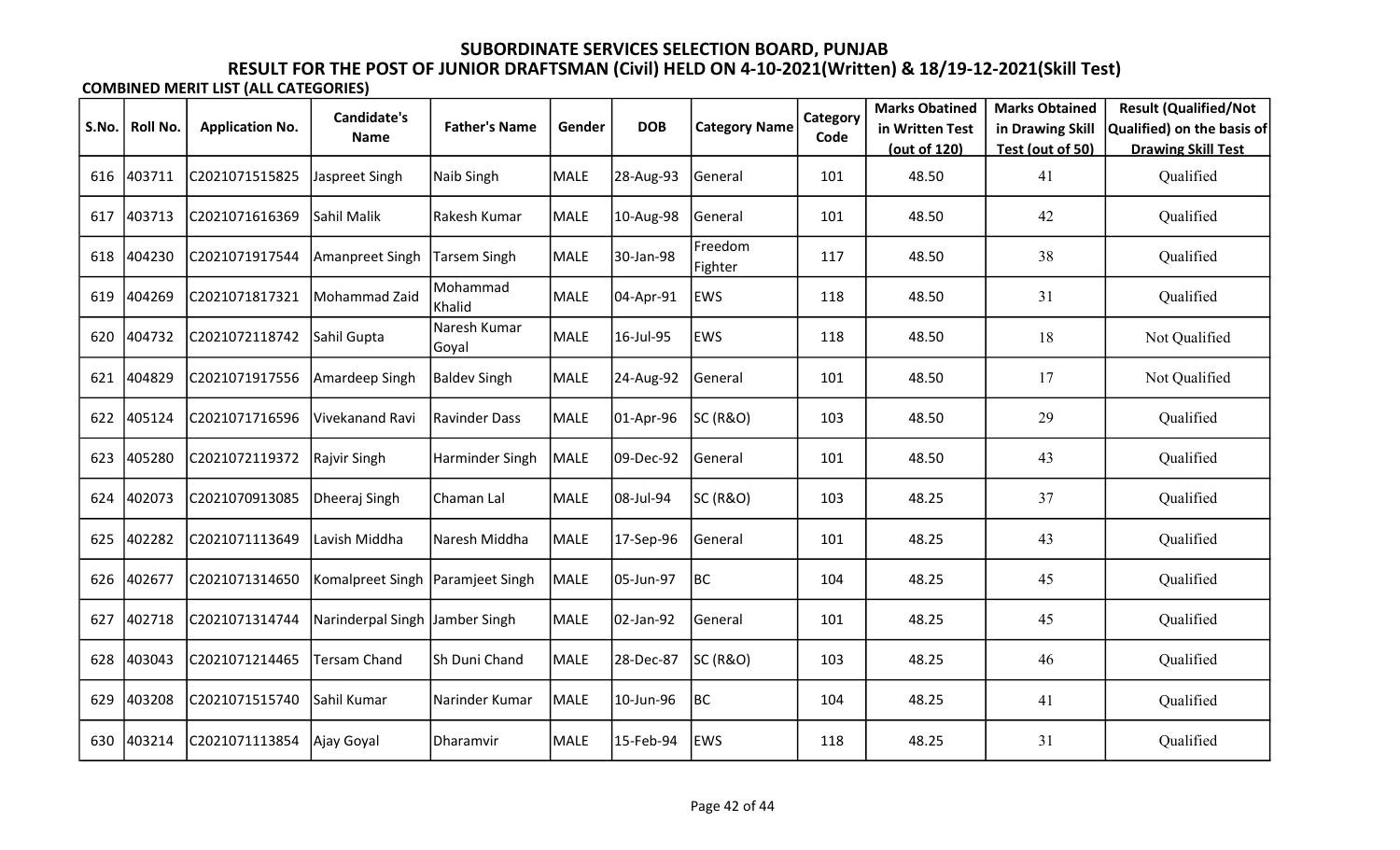| S.No. | Roll No. | <b>Application No.</b> | <b>Candidate's</b> | <b>Father's Name</b>  | Gender | <b>DOB</b>         |                      | Category | <b>Marks Obatined</b>           | <b>Marks Obtained</b>                | <b>Result (Qualified/Not</b>                            |
|-------|----------|------------------------|--------------------|-----------------------|--------|--------------------|----------------------|----------|---------------------------------|--------------------------------------|---------------------------------------------------------|
|       |          |                        | Name               |                       |        |                    | <b>Category Name</b> | Code     | in Written Test<br>(out of 120) | in Drawing Skill<br>Test (out of 50) | Qualified) on the basis of<br><b>Drawing Skill Test</b> |
| 631   | 403450   | C2021071616263         | Sahil Kamboj       | <b>Puran Chand</b>    | MALE   | 24-Apr-91          | BC                   | 104      | 48.25                           | 31                                   | Qualified                                               |
| 632   | 403584   | C2021071515915         | Navdeep Singh      | Uggar Singh           | MALE   | 20-Nov-90          | General              | 101      | 48.25                           | 31                                   | Qualified                                               |
| 633   | 403722   | C2021071515920         | Arshdeep Singh     | Rajpal Singh          | MALE   | 19-Sep-96          | General              | 101      | 48.25                           | 34                                   | Qualified                                               |
| 634   | 403889   | C2021071817217         | Navdeep Ramana     | Jagraj Ramana         | MALE   | 25-Oct-91          | General              | 101      | 48.25                           | 38                                   | Qualified                                               |
| 635   | 404018   | C2021071113641         | Harminder Singh    | Madan Pal Singh       | MALE   | 04-Aug-91          | <b>SC (R&amp;O)</b>  | 103      | 48.25                           | 27                                   | Qualified                                               |
| 636   | 404051   | C2021071817329         | Navjot Singh       | Kuljit Singh          | MALE   | 15-Apr-94          | BC                   | 104      | 48.25                           | 19                                   | Not Qualified                                           |
| 637   | 405271   | C2021072119017         | Sameer Khan        | Mohd Nissar Khan MALE |        | 01-Jun-94          | General              | 101      | 48.25                           | 34                                   | Qualified                                               |
| 638   | 405733   | C2021071013178         | Amandeep Singh     | Harminder Singh       | MALE   | 05-Jul-95          | SC (R&O)             | 103      | 48.25                           | 44                                   | Qualified                                               |
| 639   | 405743   | C2021072219995         | Harneet Kaur       | Inderjit Singh        |        | FEMALE 21-Aug-97   | BC                   | 104      | 48.25                           | 34                                   | Qualified                                               |
| 640   | 406250   | C2021072921337         | Jaskaranjit Singh  | Jarnail Singh         | MALE   | 04-Aug-99          | General              | 101      | 48.25                           | 43                                   | Qualified                                               |
| 641   | 402028   | C2021021109733         | Harrykumar         | Joginder Pal          | MALE   | 19-Apr-94          | General              | 101      | 48.00                           | 44                                   | Qualified                                               |
| 642   | 402256   | C2021071013566         | Veerpal Kaur       | <b>Gurmail Singh</b>  |        | FEMALE 29-Jan-98   | SC (R&O)             | 103      | 48.00                           | 37                                   | Qualified                                               |
| 643   | 402289   | C2021071113673         | Sanjay Kumar       | <b>Babu Lal</b>       | MALE   | 27-Jul-94          | SC (R&O)             | 103      | 48.00                           | 33                                   | Qualified                                               |
| 644   | 402298   | C2021071013308         | Arun Kishor        | Vias Dev              | MALE   | 25-Jun-95          | SC (R&O)             | 103      | 48.00                           | 40                                   | Qualified                                               |
| 645   | 403017   | C2021071415408         | Bhupinder          | Karam Chand           | MALE   | 09-May-93 SC (R&O) |                      | 103      | 48.00                           | 28                                   | Qualified                                               |